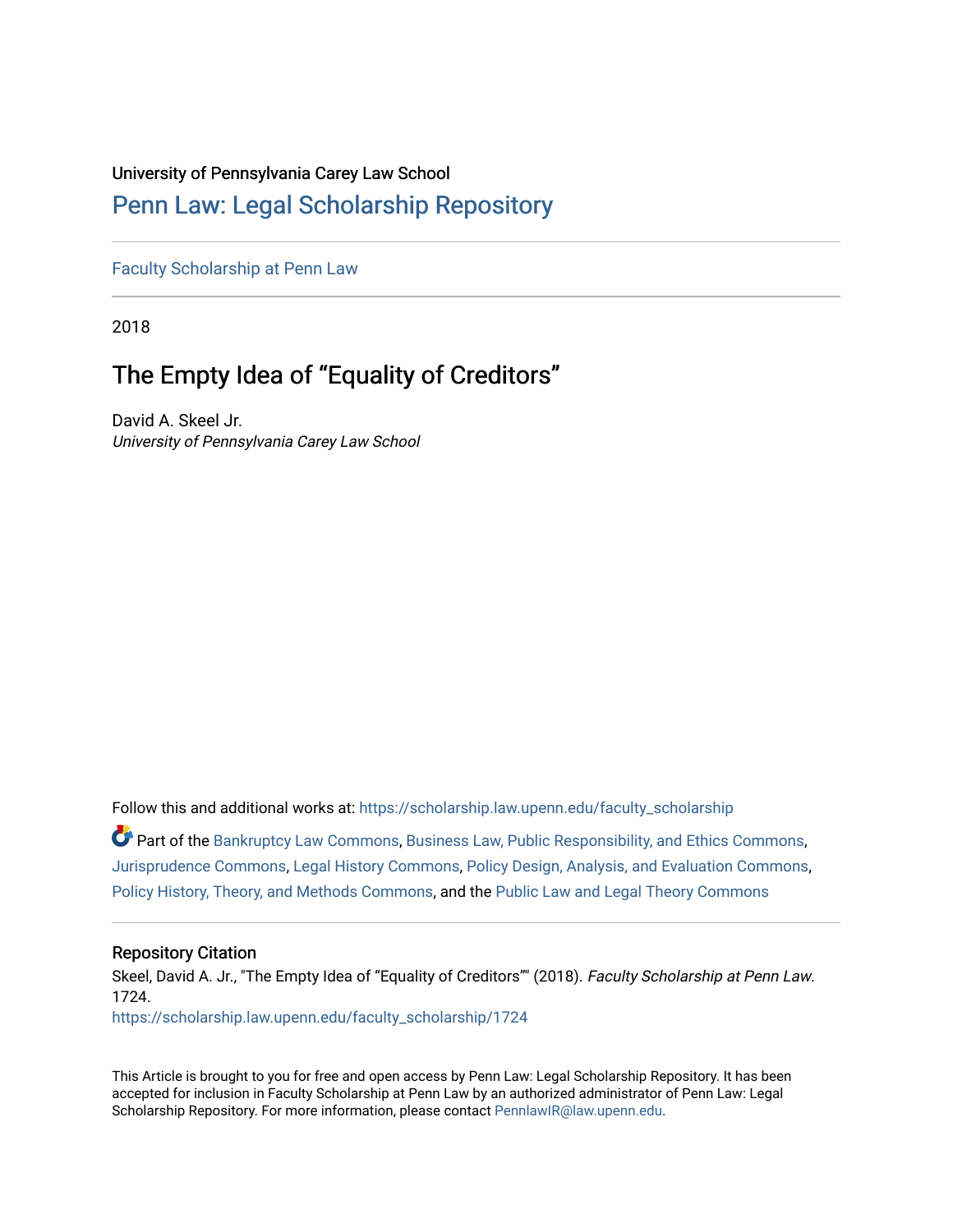# ARTICLE

### THE EMPTY IDEA OF "EQUALITY OF CREDITORS"

DAVID A. SKEEL, JR.**†** 

| I. THE HISTORICAL ORIGINS OF THE EQUALITY NORM  704                      |  |
|--------------------------------------------------------------------------|--|
|                                                                          |  |
| B. The "Fair and Equitable" Requirement in Railroad Reorganizations  709 |  |
| II. WAYS TO EVADE THE "EQUALITY OF CREDITORS" NORM 714                   |  |
|                                                                          |  |
| B. Using the Executory Contract Rules to Favor a Particular Creditor716  |  |
|                                                                          |  |
|                                                                          |  |
|                                                                          |  |
| III. REINVIGORATING THE EQUALITY OF CREDITORS NORM 720                   |  |
|                                                                          |  |
|                                                                          |  |
|                                                                          |  |
|                                                                          |  |
|                                                                          |  |
| IV. RETHINKING THE EQUALITY OF CREDITORS NORM 724                        |  |
|                                                                          |  |

**<sup>†</sup>** S. Samuel Arsht Professor of Corporate Law, University of Pennsylvania Law School. I am grateful to Douglas Baird, Bill Bratton, Vince Buccola, Anthony Casey, Darrell Duffie, David Epstein, Jesse Fried, David Hoffman, Darren Hutchinson, Leo Katz, Corinna Lain, Sophia Lee, Robert Rasmussen, Tom Robinson, Alan Schwartz, Bill Widen, the editors of the *University of Pennsylvania Law Review*, and participants in faculty workshops at the University of Richmond School of Law, the University of Pennsylvania Law School, and the University of Miami School of Law for helpful comments and conversation; to Bill Draper for characteristically assiduous library help; to Sam Baldinger, Cole DuMond, Elyssa Eisenberg, and Max Linder for excellent research assistance; and to the University of Pennsylvania Law School for generous summer funding. This Article was drafted before I was appointed to the Financial Oversight and Management Board for Puerto Rico on August 31, 2016. The Article reflects only my personal views, not the views of the Board or any of its other members, and it is not intended to express an opinion on any issue that may come before the Board.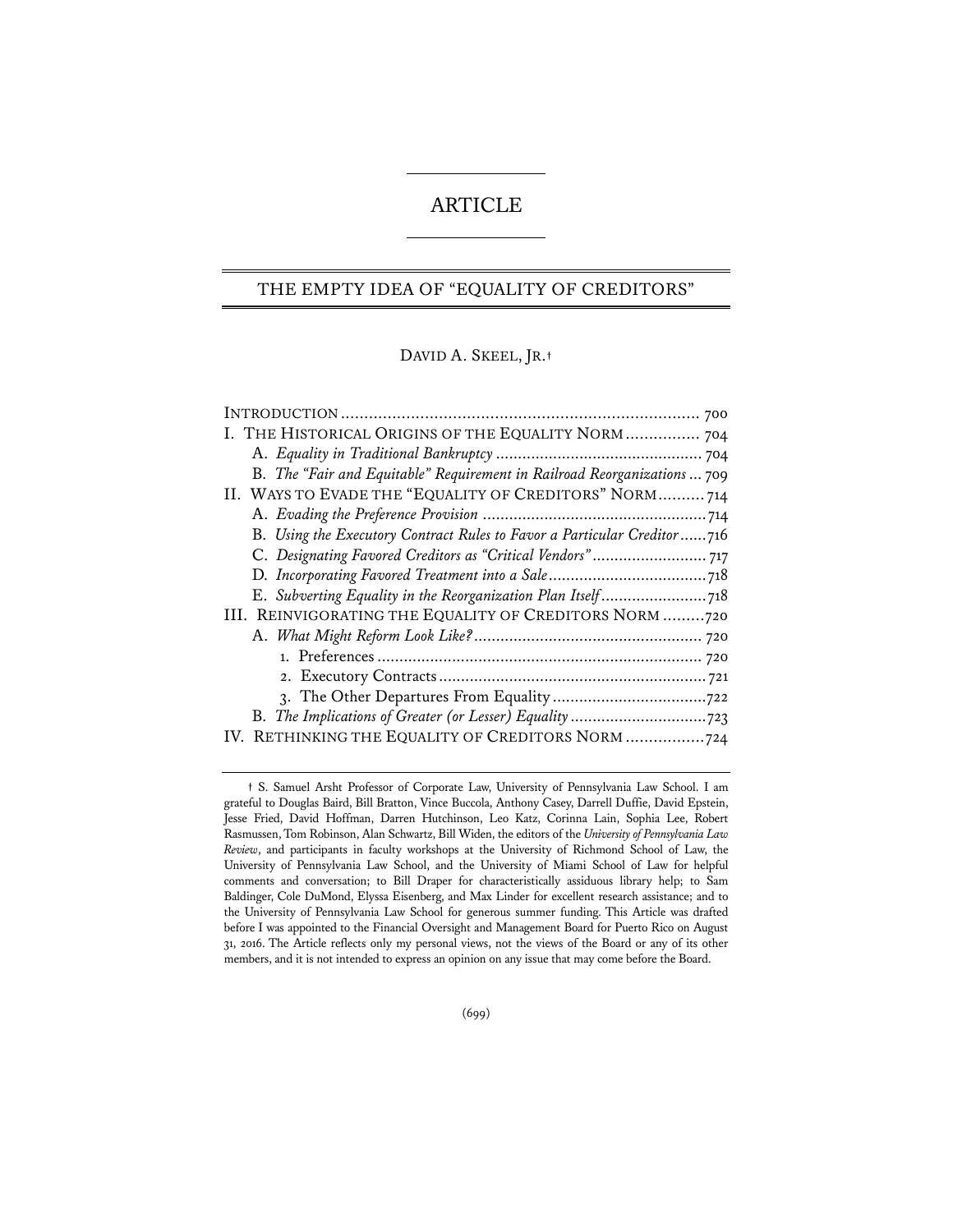700 *University of Pennsylvania Law Review* [Vol. 166: 699

| 1. Tweaking the Treatment of Executory Contracts  729                  |  |
|------------------------------------------------------------------------|--|
|                                                                        |  |
|                                                                        |  |
|                                                                        |  |
| C. Equality of Creditors in Consumer Bankruptcy or Liquidation  736    |  |
|                                                                        |  |
|                                                                        |  |
| D. Pari Passu Treatment: The Last Redoubt of Equality of Creditors?739 |  |
|                                                                        |  |
|                                                                        |  |
|                                                                        |  |
|                                                                        |  |
|                                                                        |  |

#### **INTRODUCTION**

The equality of creditors norm is widely viewed as the single most important principle in American bankruptcy law, rivaled only by our commitment to a fresh start for honest but unfortunate debtors.**<sup>1</sup>** Equality of creditors teaches that similarly situated creditors should be treated similarly. Thus if one general creditor will be paid 25% of what it is owed, others also should receive 25%.

A glance at any bankruptcy casebook confirms the centrality of the principle. The leading casebook assures its readers that the trustee in a bankruptcy case "stands for the proposition that equity is equality."**<sup>2</sup>** "That maxim," the authors explain, "means that unless a creditor can clearly demonstrate that it deserves some priority in the bankruptcy payout, the trustee will assume all creditors are equal and try to maximize the pot for that collective."**<sup>3</sup>** "By treating all unsecured creditors the same," they say, in another of their numerous references to the principle, "that is, for all to collect a pro rata share of whatever is available for distribution . . . bankruptcy reinforces the goal of equality among these unsecured creditors."**<sup>4</sup>**

**<sup>1</sup>** *See, e.g.*, Elizabeth Warren, *A Principled Approach to Consumer Bankruptcy*, 71 AM. BANKR. L.J. 483, 483 (1997) (describing "a 'fresh start' for debtors and equality of distribution for creditors" as "the two competing goals of consumer bankruptcy"). Back in her law professor days, Elizabeth Warren once said she knew that the students in her Bankruptcy class could identify equality of creditors as a central goal of bankruptcy in their sleep because she had quite literally heard them do it in the classes she taught at 8:30 in the morning. *Id.* at 483 n.1.

**<sup>2</sup>** ELIZABETH WARREN ET AL., THE LAW OF DEBTORS AND CREDITORS 58 (7th ed. 2014). **3** *Id*.

**<sup>4</sup>** *Id.* at 133. In our casebook, Dan Bussel and I also reference the equality of creditors principle with some regularity. *See, e.g.*, DANIEL J. BUSSEL & DAVID A. SKEEL, JR., BANKRUPTCY 89 (10th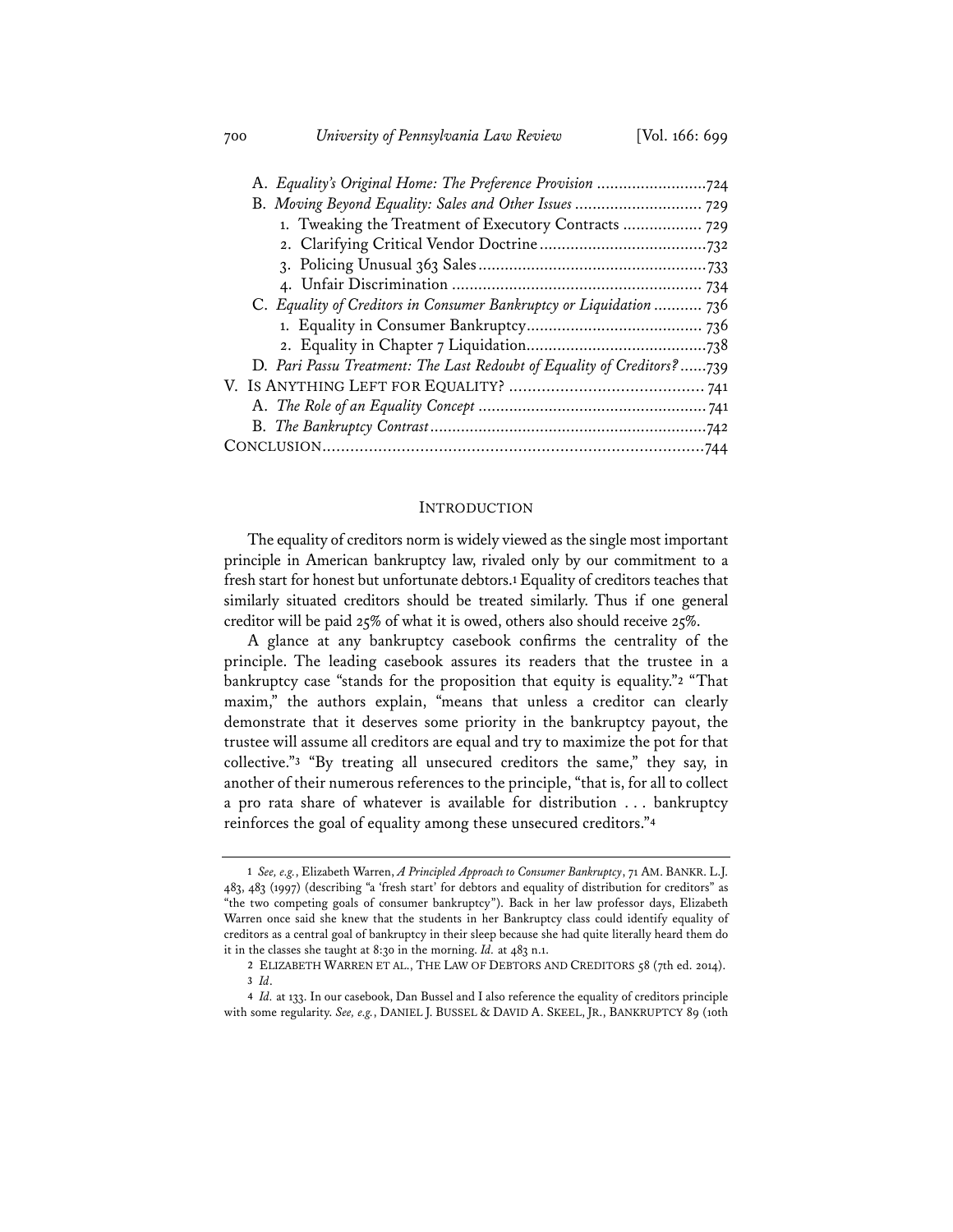Yet if we look at current bankruptcy practice, creditor equality seems to be rapidly disappearing. Bankruptcy courts often bless arrangements that give one group of general creditors starkly different treatment than other groups. In the Chrysler bankruptcy, Chrysler's retirees, trade creditors, tort creditors, and the unsecured portion of its senior bondholders' claims all had general unsecured claims. If the equality of creditors principle were vigorously pursued, we would expect each to receive roughly the same recovery. But they did not. The retirees and trade creditors were paid in full, or nearly so, while tort creditors and the bondholders' deficiency claims received almost nothing.**<sup>5</sup>** Parallel patterns can be seen in the ordinary run of cases as well. In many recent cases, debtors have used restructuring support agreements to secure the approval of creditors, sometimes offering side payments to creditors if they sign the agreement, but not to creditors that decline to sign.**<sup>6</sup>** As a result of these maneuvers, the recoveries of seemingly similar creditors are often widely divergent.

Ironically, equality's disappearance in bankruptcy occurred as equality ascended in other contexts, as reflected most recently in the success of the movement for same-sex marriage.**<sup>7</sup>** Equality sometimes seems to be the central principle in American life, but in bankruptcy it is rapidly losing purchase.

These developments have attracted surprisingly little attention in the scholarly literature thus far. Almost the only exception is a recent article by Mark Roe and Fred Tung.**<sup>8</sup>** Analyzing creditors' efforts to obtain special status through legislation or transactional innovation, Roe and Tung characterize the heightened protection as "priority jumps."**<sup>9</sup>** Their particular concern is the interest group dynamic that enables some creditors—especially large financial institutions—to secure priority for their claims in recent bankruptcy cases.**<sup>10</sup>**

**6** For an analysis of side agreements in bankruptcy and proposals for policing them, see generally Kenneth Ayotte et al., *Bankruptcy on the Side*, 112 NW. U. L. REV. 255 (2017).

**8** Mark J. Roe & Frederick Tung, *Breaking Bankruptcy Priority: How Rent-Seeking Upends the Creditors' Bargain*, 99 VA. L. REV. 1235 (2013).

ed. 2015) (noting the view "that bankruptcy policies of fresh start for the debtor and equality of treatment for creditors, on balance, outweigh any nonbankruptcy policies that support specific performance of covenants not to compete").

**<sup>5</sup>** Chrysler's \$5.3 billion of trade creditors were promised payment in full by "New Chrysler." The retirees, who were owed \$10 billion for their health benefits, received a \$4.6 billion note and 55% of the New Chrysler stock. Other general creditors received little or nothing. *See* Mark J. Roe & David Skeel, *Assessing the Chrysler Bankruptcy*, 108 MICH. L. REV. 727, 733 (2010).

**<sup>7</sup>** Interestingly, much of the ascendency has taken place outside of the equal protection clause. *See* Kenji Yoshino, *The New Equal Protection*, 124 HARV. L. REV. 747, 748-49 (2011) (describing the Supreme Court's movement away from "group-based equality claims under the guarantees of the Fifth and Fourteenth Amendments to individual liberty claims under the due process guarantees of the [same a]mendments" (footnotes omitted)).

**<sup>9</sup>** *Id.* at 1238.

**<sup>10</sup>** *Id.* Roe and Tung do not consider the influence in bankruptcy of other interest groups, including bankruptcy professionals. For more on that constituency, see Eric A. Posner, *The Political Economy of the Bankruptcy Reform of 1978*, 96 MICH. L. REV. 47, 82-84 (1997), which describes the influence of bankruptcy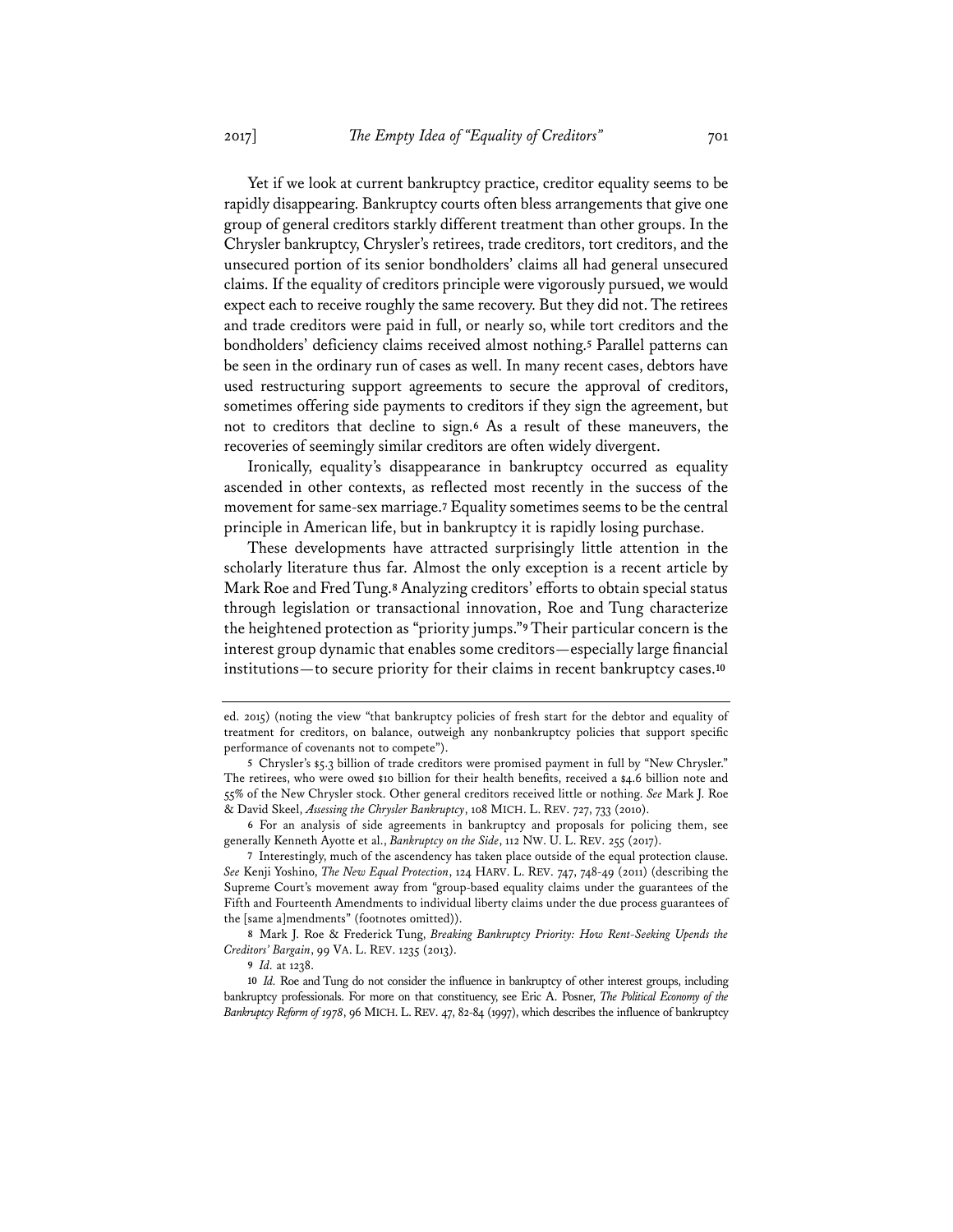My focus in this Article is somewhat different. My concern is with the shifting treatment of general creditors, and with the rhetorical power of bankruptcy's "equality of creditors" principle, which does not come into play in the "priority jump" analysis. I analyze the questions of priority that do arise in terms of their implications for (horizontal) relations among creditors with the same priority and ask what these and other developments mean for the "very policy and object of the bankrupt law,"**<sup>11</sup>** as one early court put it, or, as another court put it, the "cardinal purpose of the legislation [that] must never be overlooked."**<sup>12</sup>**

The erosion of creditor equality in recent practice raises two questions that lie at the heart of this Article: How difficult would it be to resuscitate equality of creditors? And just how beneficial would the project be? The good news is that reinvigorating equality would be surprisingly easy. Although several of the recent departures from equality would require legislative reform to correct, others would not. And in each case, the adjustments would be quite straightforward.**<sup>13</sup>**

The problem is that the equality norm itself contributes nothing to the analysis. As we begin to assess whether equal treatment would be beneficial in each of the doctrinal contexts, it quickly becomes clear that the key considerations lie elsewhere—with concerns such as curbing self-dealing or secret liens,**<sup>14</sup>** and maximizing the value of the debtor's estate. Although equality originally served as a rough proxy for some of these issues, this is no longer the case. In some contexts, the equality language is unnecessary but harmless. But in others, its historical pedigree and rhetorical resonance have been pernicious. If chicken soup can't hurt and may help a person who has a cold, the equality norm is the opposite: in current bankruptcy practice, it can't help—and it may (and does) hurt.

I begin (in Part I) by attempting to discover where the equality norm came from. The first place to look is the English predecessors to the earliest American bankruptcy laws. Hints of the equality principle can be found in the early English cases, and creditor equality was given a ringing endorsement in America in an influential 1807 case.**<sup>15</sup>** That case, like many of the cases that followed, involved preferences—payments or transfers made to a favored creditor shortly before bankruptcy—which were condemned as a violation of

lawyers on the 1978 Code, and David A. Skeel, Jr., *The Genius of the 1898 Bankruptcy Act*, 15 BANKR. DEV.J. 321, 336-40 (1999), which describes the evolution of the bankruptcy bar in assuring the permanence of federal bankruptcy law.

**<sup>11</sup>** Harrison v. McLaren, 11 F. Cas. 654, 657 (S.D. Miss. 1874) (No. 6139).

**<sup>12</sup>** Linkman v. Wilcox, 15 F. Cas. 561, 562 (C.C.E.D. Mo. 1871) (No. 8374).

**<sup>13</sup>** *See* discussion *infra* Section III.A.

**<sup>14</sup>** A "secret lien" is a priority not reflected in a statute or the UCC filing system, and which may therefore come as a surprise to other creditors. For more, see Nathan B. Oman, *A Pragmatic Defense of Contract Law*, 98 GEO.L.J. 77, 106-09 (2009), which discusses the classic case of Benedict v. Ratner, 268 U.S. 353 (1925).

**<sup>15</sup>** Locke v. Winning, 3 Mass. (1 Tyng.) 325, 326 (Mass. 1807) (opinion of Sedgwick, J.) ("A principal object of the bankrupt law is that the property of the bankrupt in all his estate . . . [is] to be *equally* distributed among his creditors, in proportion to the sums respectively due to them.").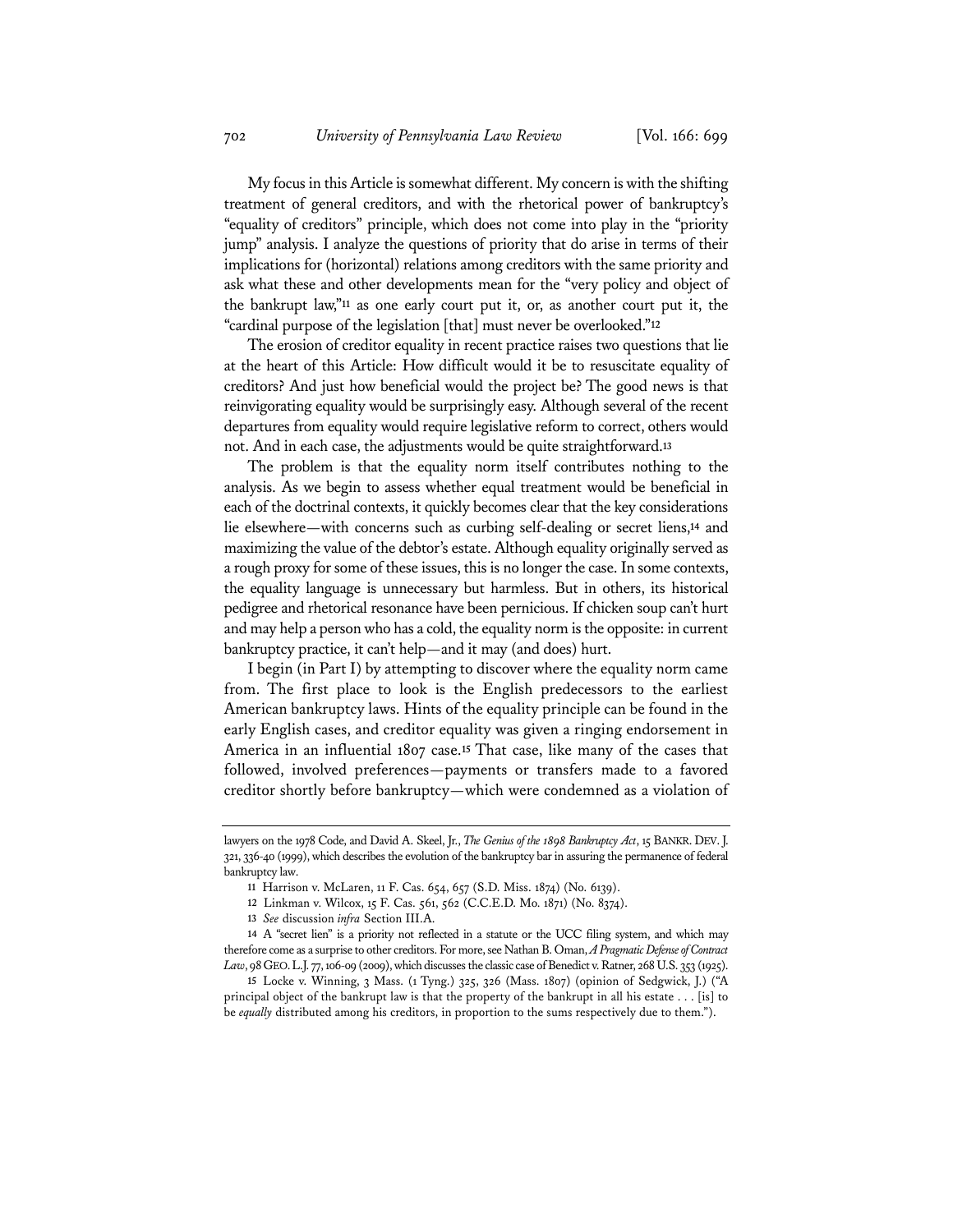the equality of creditors principle. Under the 1841, 1867, and 1898 Acts, preferences could be retrieved from creditors who received them, and a debtor that had made a preferential payment could be denied access to bankruptcy.**<sup>16</sup>**

Throughout the nineteenth century, the domain of the equality of creditors was limited to individual and small business bankruptcy cases. The principle played little role in reorganization cases involving substantial corporations, for reasons explored at the end of Part I. After Congress finally codified large-scale corporate reorganization in 1933 and 1934, however, the norm quickly spread to these cases as well. As with many central bankruptcy issues in the 1930s and 1940s, Justice William Douglas played a key role in the diffusion of the norm throughout all of American bankruptcy law.

After tracing the historical origins of creditor equality, I ask (in Part II) how debtors and favored creditors so often manage to circumvent the equality norm. It turns out that current bankruptcy law provides numerous devices for privileging one creditor or group of creditors over others. I briefly describe five of the most important. The strategies range from transferring value to the creditor prior to bankruptcy, to assuming the creditor's contract in bankruptcy, or to proposing to pay the creditor more than another class of unsecured creditors in connection with a plan of reorganization.**<sup>17</sup>**

If courts and lawmakers were committed to promoting equality, they could clamp down on each of these strategies for evasion. Briefly revisiting each, I consider (in Part III) how equality might be enhanced. In each context, courts or lawmakers could reinvigorate equality by making simple adjustments to existing doctrine. Lawmakers could remove the safe harbors that protect many preferences from avoidance, for instance, and courts could prohibit the special treatment of "critical vendors" and tighten the rules for classification of claims.

The question (the focus of Part IV) is whether reinvigorating the equality of creditors norm would improve bankruptcy law. I conclude that it would not. Equality does not appear to be the central concern with any of the doctrines I consider. In each context, the real issues, as noted above, are policing selfdealing, reducing the risk of "secret liens," or maximizing the value of the debtor's assets.**<sup>18</sup>** The case for retaining a vestige of the equality norm is slightly stronger in consumer cases and Chapter 7 liquidations, since these cases more

**<sup>16</sup>** Under current bankruptcy law, payments within ninety days of bankruptcy may be deemed to be preferences retrievable by the trustee. *See* 11 U.S.C. § 547(b)(4)(A) (2012).

**<sup>17</sup>** For simplicity, I will describe the debtor as the one who is evading equality, but in practice the departures from equality are often triggered by pressure from creditors.

**<sup>18</sup>** For a critique of the equality (or "pari passu") principle in United Kingdom law on somewhat different grounds, see Rizwaan Jameel Mokal, Consistency of Principle in Corporate Insolvency 116-161 (Dec. 2001) (unpublished thesis, University College London), https://papers.ssrn.com/sol3/papers.cfm?abstract\_id= 303722 [https://perma.cc/XN9K-JEGA], which emphasizes the plethora of special priorities and lack of payout for general creditors in most U.K. cases, and argues that preference law is unrelated to the pari passu principle.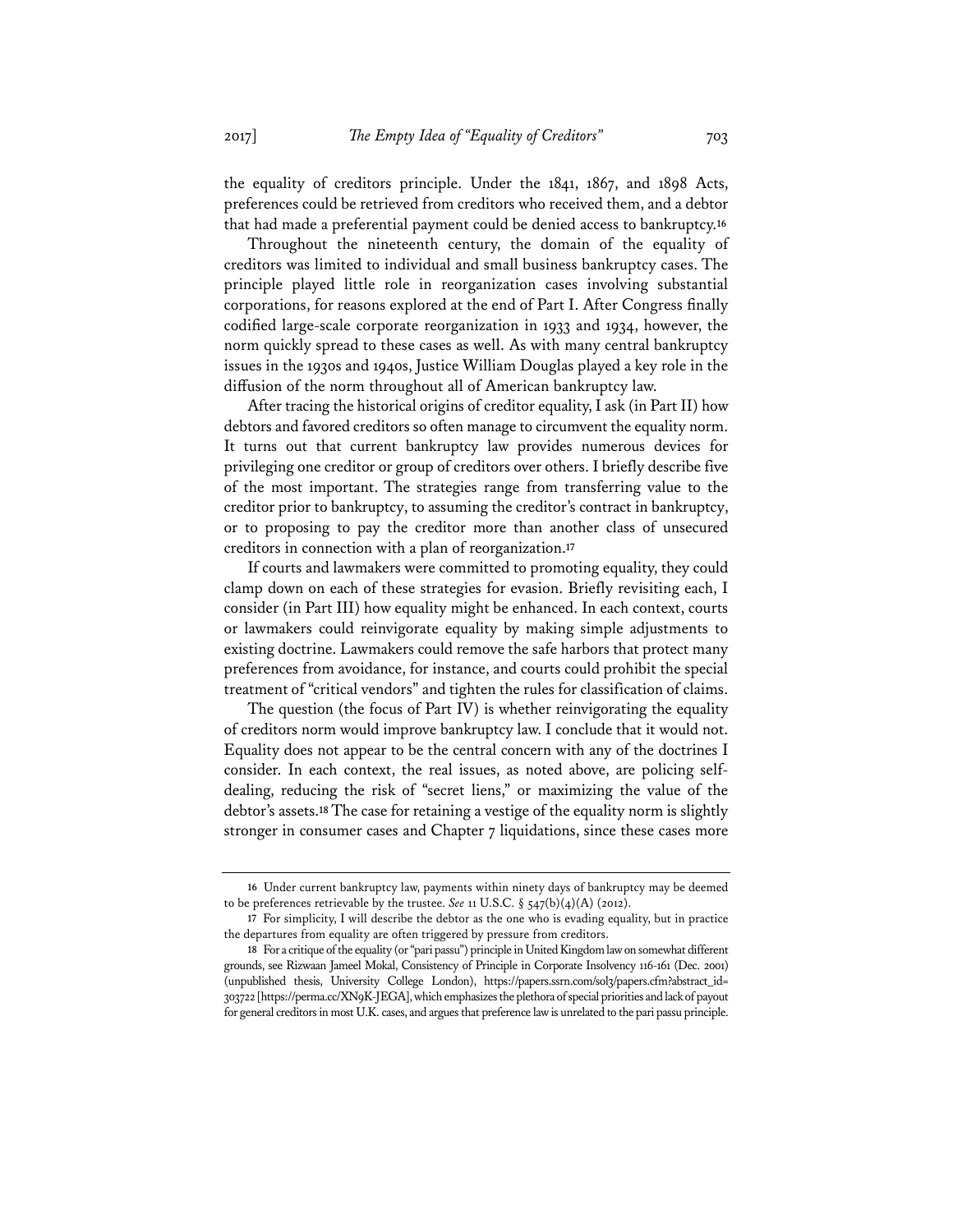closely resemble the context in which equality of creditors first emerged. But creditor equality does not play a meaningful role in practice even there.

In the final Part of the Article, I ask whether there are any other reasons for retaining the equality of creditors norm despite its apparent obsolescence. As I address this question, I consider the most compelling responses to the famous article referenced in my title,**<sup>19</sup>** as applied to the very different bankruptcy context. None provides a plausible basis for a renewed commitment to equality in bankruptcy. The equality principle should be abandoned.

#### I. THE HISTORICAL ORIGINS OF THE EQUALITY NORM

Like many features of American bankruptcy, the equality of creditors maxim came to these shores as a transplant from earlier English insolvency law but quickly took on a distinctly American coloration. Equality of creditors figured quite prominently in debates over traditional bankruptcy—that is, the bankruptcy of individuals and small businesses. It played much less of a role in large scale reorganizations, which took place outside of bankruptcy until the 1930s. During the twentieth century, however, the equality norm colonized that context too. The discussion that follows considers each of these developments in turn.

#### A. *Equality in Traditional Bankruptcy*

Modern American bankruptcy law traces its origins back to English bankruptcy laws enacted in 1543 and 1571, together with a 1704 law that gave debtors a permanent discharge from their obligations for the first time.**<sup>20</sup>** In the debates over bankruptcy and in the caselaw interpreting the early statutes, there are occasional hints of an equality of creditors principle. In a 1758 case called *Worsley v. DeMattos*, for instance, Lord Mansfield says that "[t]he policy of the bankrupt law . . . is to *level* all creditors, who have not actually recovered satisfaction, or got hold of a pledge which the bankrupt could not defeat."**<sup>21</sup>**

**<sup>19</sup>** Peter Westen, *The Empty Idea of Equality*, 95 HARV. L. REV. 537 (1982).

**<sup>20</sup>** For a succinct history of the evolution of English and American bankruptcy legislation, see generally Charles Jordan Tabb, *The History of the Bankruptcy Laws in the United States*, 3 AM. BANKR. INST. L. REV. 5 (1995).

**<sup>21</sup>** 97 Eng. Rep. 407, 416; 1 Burr. 467, 484 (emphasis added). Sir Edward Coke also had gestured at the equality objective in a much earlier opinion. In *The Case of Bankrupts* (1584) 76 Eng. Rep. 441, 473; 2 Co. Rep. 24b, 25a-26a, he wrote that "if, after the debtor becomes a bankrupt, he may prefer one (who peradventure hath least need), and defeat and defraud many other poor men of their true debts, it would be unequal and unconscionable, and a great defect in the law." For contemporary expressions of the equality principle in English law, see, e.g., ROY GOODE, PRINCIPLES OF CORPORATE INSOLVENCY LAW 142 (2d ed. 1997), which describes the equal treatment rule as "all-pervasive," and Vanessa Finch, *Security, Insolvency and Risk: Who Pays the Price?*, 62 MOD. L. REV. 633, 634 (1999), which notes that "the normal rule in a corporate insolvency is that all creditors are treated on an equal footing."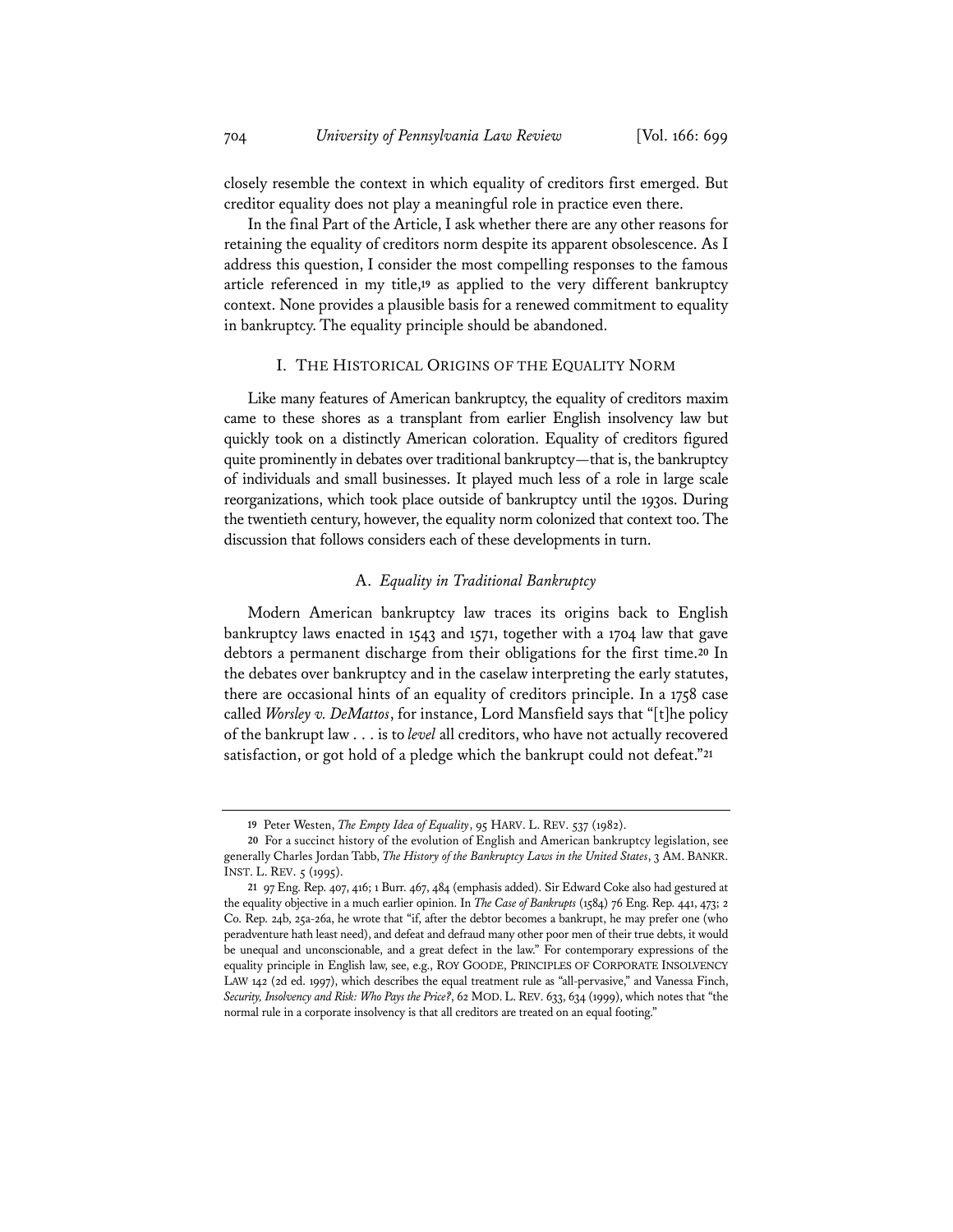In both England and America, the principal concern of the early bankruptcy laws was debtors' temptation to flee their creditors or, if they stayed, to secretly transfer assets to family members or favored creditors.**<sup>22</sup>** To discourage this temptation, the Bankruptcy Act of 1800, America's first federal bankruptcy law, permitted creditors to file a bankruptcy petition against a merchant or trader who, "with intent unlawfully to delay or defraud his or her creditors, depart[ed] from the state in which such person usually resides, or remain[ed] absent therefrom, or conceal[ed] him or herself therein."**<sup>23</sup>** Similarly, the Bankruptcy Act of 1841, the second federal bankruptcy law, authorized creditors to file a petition if a merchant or banker left his state "with intent to defraud his creditors," or "conceal[ed] himself to avoid being arrested," or concealed assets.**<sup>24</sup>**

Bankruptcy advocates envisioned that the assets of an insolvent debtor would be turned over to a trustee or assignee at or near the time the debtor committed an "act of bankruptcy."**<sup>25</sup>** The trustee or assignee would then sell the assets and distribute the proceeds to the debtor's creditors. In return for fully cooperating, the debtor would no longer be responsible for his prebankruptcy obligations; they would be discharged.**<sup>26</sup>**

The equality of creditors norm emerged as an increasingly important feature of this story. "A principal object of the bankrupt law," as an 1807 Massachusetts decision put it,

is that the property of the bankrupt in all his estate, at the time of the act of bankruptcy, *by that act* shall cease; and at the same time, by relation, vest in the assignee; to be *equally* distributed among his creditors, in proportion to the sums respectively due to them.**<sup>27</sup>**

**<sup>22</sup>** In an influential 1697 tract defending bankruptcy relief for troubled debtors, the novelist Daniel Defoe acknowledged that debtors currently were tempted to abscond. D. DEFOE, AN ESSAY UPON PROJECTS 198 (1697) (noting that "no Statute can reach [a merchant debtor's] Effects beyond the Seas; so that he has nothing to secure but his Books, and away he goes into the *Friars*"); *see also* PETER J. COLEMAN, DEBTORS AND CREDITORS IN AMERICA 12-13 (1974) (describing the principal objectives of colonial bankruptcy laws as halting "races to the courthouse," policing fraud, ensuring an equitable division of assets, and providing relief to debtors).

**<sup>23</sup>** National Bankrupt Act, § 1 (1800) (repealed 1803); *see also* COLEMAN, *supra* note 22, at 19-20 (describing enactment and repeal of the 1800 Act).

**<sup>24</sup>** Act of Aug. 19, 1841, ch. 9, § 1, 5 Stat. 440, 442 (1841) (repealed 1843).

**<sup>25</sup>** In early bankruptcy law, acts of bankruptcy included fraudulent conveyances of property and other activities that suggested the debtor was evading payment of his obligations. But the category later expanded to include events suggesting the debtor might be insolvent, such as a creditor's obtaining a judicial lien. For discussion, see Robert Weisberg, *Commercial Morality, the Merchant Character, and the History of the Voidable Peference*, 39 STAN. L. REV. 3, 34-39 (1986).

**<sup>26</sup>** *See, e.g.*, EDWARD J.BALLEISEN, NAVIGATING FAILURE 70 (2001) (describing commercial moralists' view that troubled debtors should immediately disclose their financial distress and surrender their assets for sale and distribution to their creditors, and that creditors should then willingly discharge the obligations).

**<sup>27</sup>** Locke v. Winning, 3 Mass. (1 Tyng.) 325, 326 (opinion of Sedgwick, J.).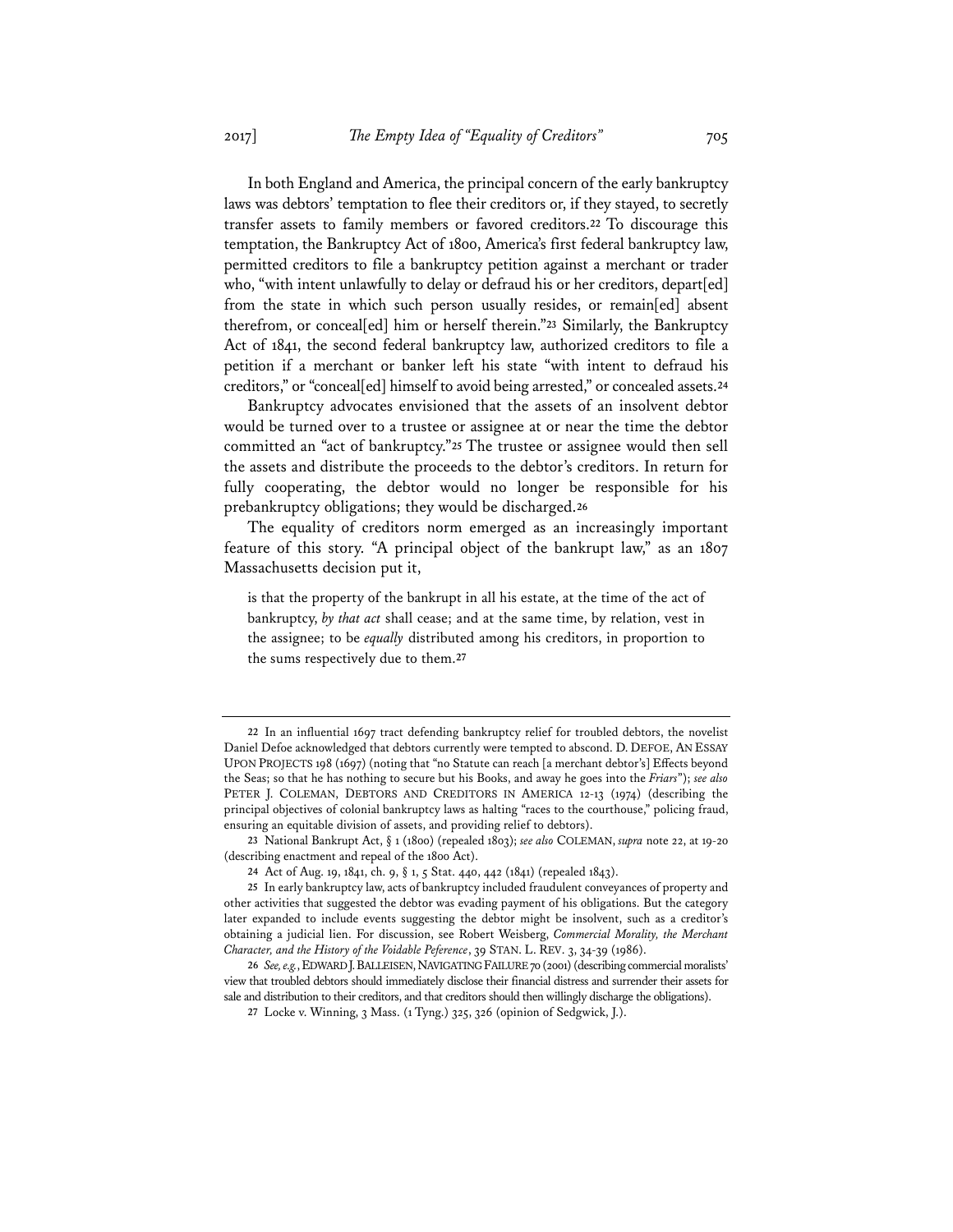In that case, the debtor had transferred "certain promissory notes" to one of his creditors as collateral the day before committing an act of bankruptcy. Because the transfer occurred in contemplation of bankruptcy, the court invalidated the transfer as "a fraud against the law, and therefore void."**<sup>28</sup>**

The early federal bankruptcy laws did not impose a blanket prohibition on prebankruptcy transfers. The Bankruptcy Act of 1841, the first bankruptcy law to permit voluntary bankruptcy filings, invalidated transfers made "for the purpose" of giving a preference within two months of a bankruptcy filing, thus limiting the prohibition to intentional preferences.**<sup>29</sup>** The restriction implied that fraud was the principal concern and equality was secondary with prebankruptcy transactions.**<sup>30</sup>** Under the 1867 Act, some district courts adopted a more single-minded focus on creditor equality, construing a similarly worded preference provision as giving the debtor an affirmative obligation to file for bankruptcy rather than permit a creditor to obtain a prebankruptcy lien that would give that creditor priority over the debtor's other creditors.**<sup>31</sup>** But the Supreme Court rejected these decisions, holding that the trustee or assignee needed to provide some evidence that the debtor intended to prefer the creditor.**<sup>32</sup>** Equality meant that the debtor could not play

**30** In practice, some intentional preferences also seem to have been widely permitted. According to the leading historian of the 1841 Act,

[a]s American business culture developed in the decades that followed independence, numerous participants in the credit system came to accept the proposition that all debts were not equal. Two kinds of debts stood apart as imposing special obligations—money that was borrowed without interest and debts that arose as a result of [guarantees of a debtor's obligation by a third party].

**31** "It is said," as the Supreme Court summarized the argument,

Wilson v. City Bank, 84 U.S. (1 Wall.) 473, 484-85 (1873). **32** *Id.* at 487.

**<sup>28</sup>** *Id.* at 326; *see also* Ogden v. Jackson, 1 Johns. 370, 372 (N.Y. 1806) ("It will not, however, be permitted that a person, insolvent at the time, and contemplating an act of bankruptcy, should parcel out his estate to such creditors as *he* may see fit to prefer; this is opposed to the very genius of the bankrupt laws, which proceed upon a principle of equality and a just distribution.").

**<sup>29</sup>** § 2, 5 Stat. at 442. Justice Story was a key drafter of the 1841 Act. *See, e.g.*, BALLEISEN, *supra* note 26, at 114 (describing Story as "the most prominent judicial champion of the nation's bankrupts"); *see also* 2 JOSEPH STORY, COMMENTARIES ON THE CONSTITUTION OF THE UNITED STATES 385 (photo. reprint 1987) (1833) ("[T]he general object of all bankrupt and insolvent laws is, on the one hand, to secure to creditors an appropriation of the property of their debtors, *pro tanto* . . . ; and, on the other hand, to relieve unfortunate and honest debtors from perpetual bondage to their creditors . . . .").

BALLEISEN, *supra* note 26, at 92. Because these creditors were "disinterested," debtors were permitted to pay them before other creditors. *Id.* at 93.

that the grand feature of th[e] law is to secure equality of distribution among creditors in all cases of insolvency; and that, to secure this, it is the legal duty of the insolvent, when sued by one creditor in an ordinary proceeding likely to end in judgment and seizure of property, to file himself a petition of voluntary bankruptcy.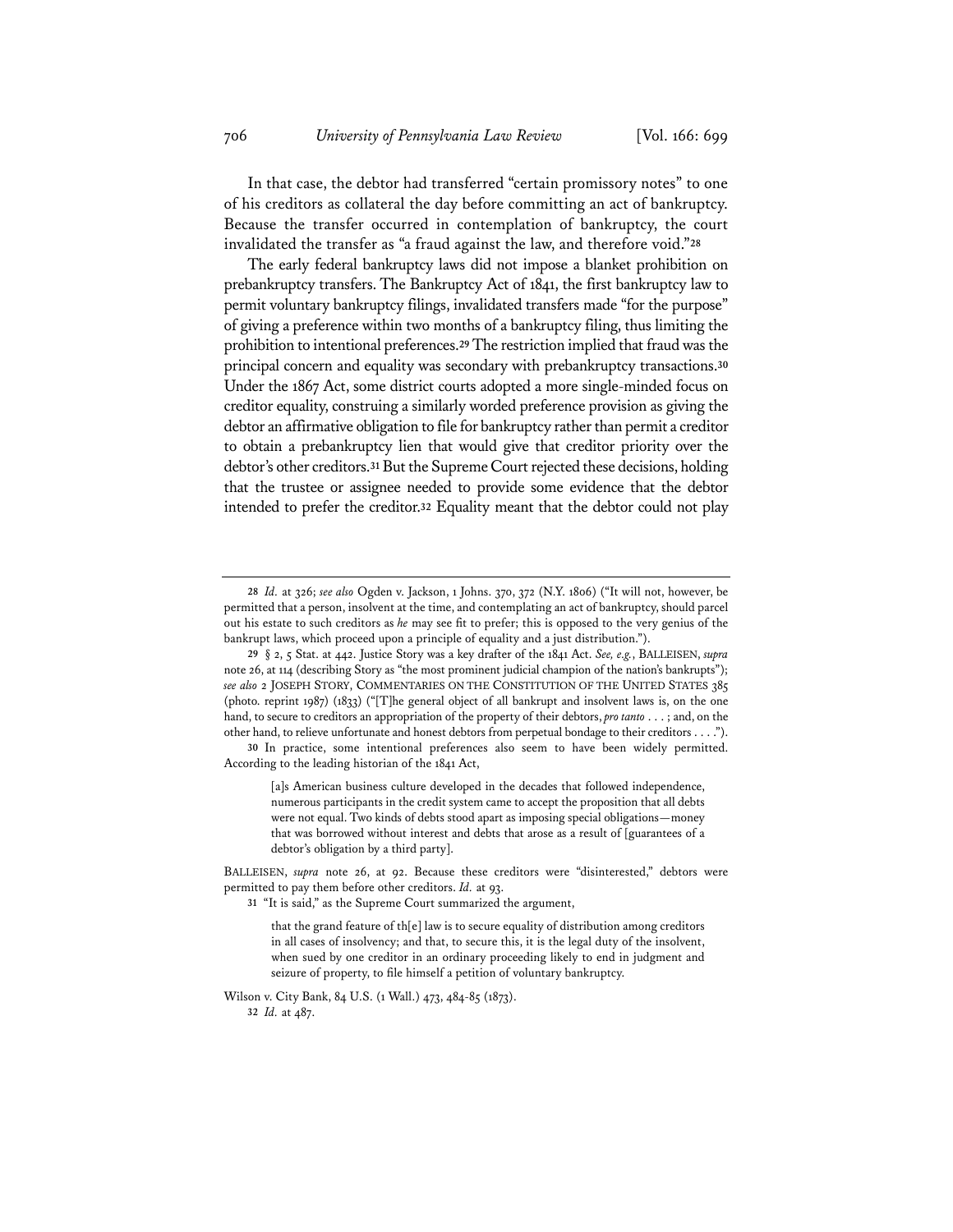favorites among its creditors, and that each creditor should get a pro rata share of the assets available as of the time the debtor filed for bankruptcy.**<sup>33</sup>**

Although the equality norm figured prominently in the federal bankruptcy laws that were enacted,**<sup>34</sup>** the status of bankruptcy itself was hotly disputed throughout the nineteenth century, and federal bankruptcy laws were in place for a total of less than two decades.**<sup>35</sup>** Bankruptcy advocates, many of whom lived in the commercial states of the Northeast, viewed bankruptcy as essential to the development of commerce in America, and equality of creditors as a key feature of a properly functioning bankruptcy law.**<sup>36</sup>** Thomas Jefferson and other bankruptcy critics in the South and West, by contrast, questioned the need for a federal bankruptcy law; many critics insisted that it was perfectly appropriate for debtors to pay some of their general creditors rather than others.**<sup>37</sup>**

In defending the prohibition on preferences, a leading advocate of the legislation that eventually became the 1898 Act claimed that debtors themselves were the real beneficiaries. "It is the debtor whose interest it is to secure absolute equality in payment," he insisted, because creditors will be more willing to lend if they are confident that they will receive equal treatment.**<sup>38</sup>** If debtors "will pay their debts proportionately if they can not pay them in full, justly, man for man,

**35** The 1800 Act lasted until 1803, the 1841 Act until 1843, and the 1867 Act until 1878. The 1898 Act was the first permanent federal bankruptcy law. *See* COLEMAN, *supra* note 22, at 18.

**36** Alexander Hamilton and later Daniel Webster were the best known advocates. *See, e.g.*, DAVID A. SKEEL, JR., DEBT'S DOMINION 3, 26 (2001).

**<sup>33</sup>** Weisberg suggests that the introduction of voluntary bankruptcy for the first time in 1841 played a key role in the evolution of the equality norm. This "divorced bankruptcy from the English model of the culpable act of the debtor," and shifted the moral focus of bankruptcy to "creditor[s'] collegial duty to uphold th[e] rather abstract collectivist spirit" reflected in the equality norm. *See* Weisberg, *supra* note 25, at 88.

**<sup>34</sup>** Under the 1867 Act, which lasted considerably longer than the 1800 and 1841 Acts, courts regularly referred to equality of creditors as a key principle. *See, e.g.*, Harrison v. McLaren, 11 F. Cas. 654, 657 (S.D. Miss. 1874) (No. 6139) (characterizing "equality among creditors" as the "very policy and object of the bankrupt[cy] law"); *In re* Hunt, 12 F. Cas. 900, 902 (D.N.J. 1871) (No. 6882) (identifying "equality in the distribution of assets" as the "object of the law").

**<sup>37</sup>** *Id.* at 3; *see also* BALLEISEN, *supra* note 26, at 14 (describing "two competing versions of commercial morality—one premised on special financial obligations to one's closest business associates, and another, formulated by apostles of an integrated, national economy, that mandated equal treatment to everyone in the marketplace"). In the absence of a federal bankruptcy law, many states permitted insolvent debtors to assign their assets to some creditors but not to others. *See, e.g.*, Grover v. Wakeman, 11 Wend. 187, 187 (N.Y. 1833) ("A debtor in failing circumstances may prefer one creditor or set of creditors by assigning his property for their benefit, in exclusion of his other creditors, provided that he devote the whole of the property assigned to the payment of his just debts; [and] that the assignment be absolute and unconditional . . . ."); Niolon v. Douglas, 10 S.C. Eq. (2 Hill Eq.) 443, 448 (1836) ("The insolvent laws of most of the States either allow the debtor to draw a distinction among his creditors, in the very act of surrendering under the law itself, or sustain it if already done.").

**<sup>38</sup>** 15 CONG. REC. 2963 (1884) (statement of Rep. Hoar).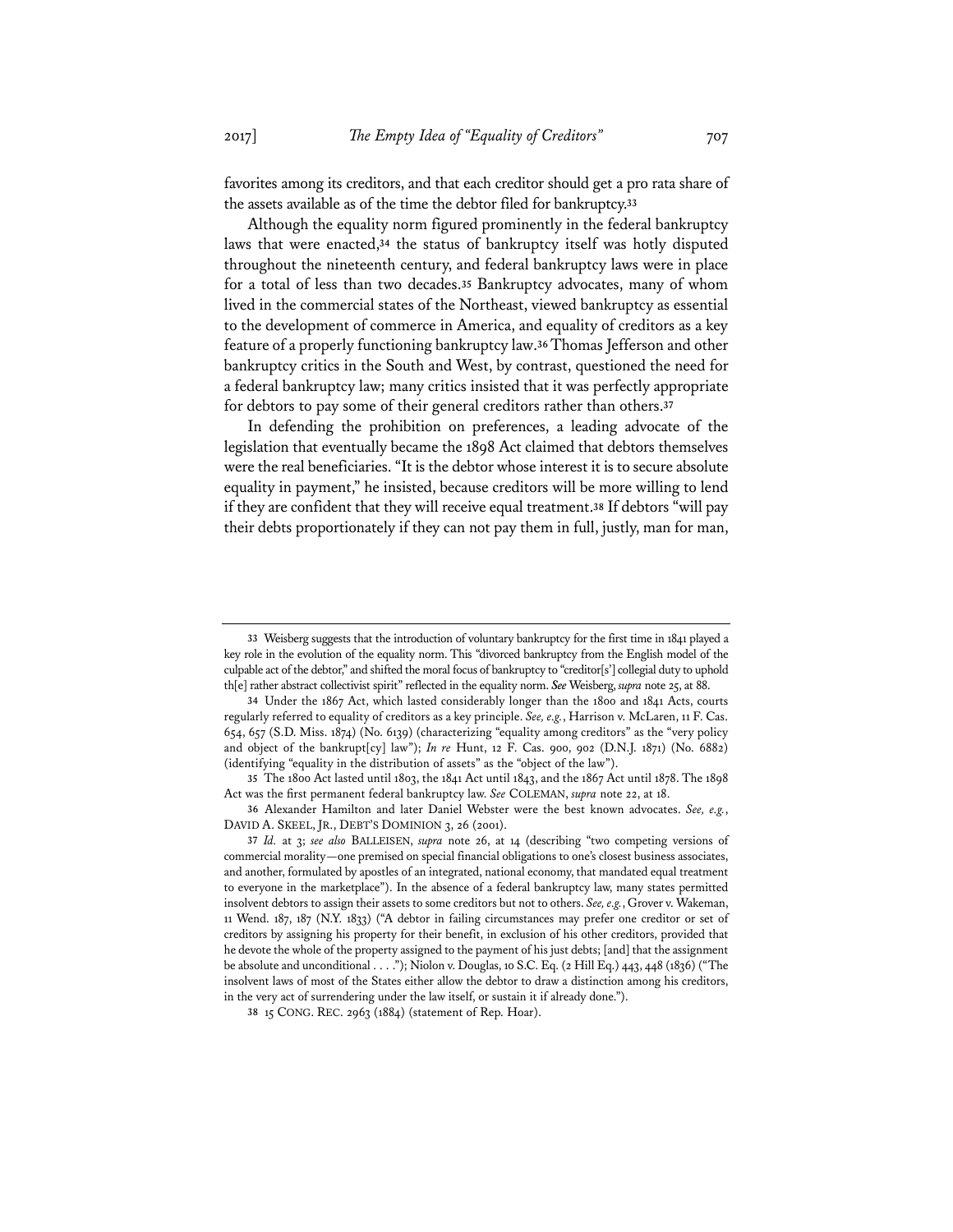without exception or discrimination," he predicted, "the pent-up accumulation of capital will run over this country like a Mississippi flood."**<sup>39</sup>**

Critics refused to concede that preferential payments are inherently problematic. Congressman Bailey of Texas, who had proposed an alternative to the bill that became the 1898 Act, criticized the assumption that "all debts shall stand upon exactly the same footing."**<sup>40</sup>** "As for my part," he countered, "I do not believe that it is true in morals, and I do not believe that it ought be made true in law, that all debts are of equal obligation."**<sup>41</sup>** Congressman Bailey then gave two illustrations: "If I owed \$5000 to a man who possessed nothing else and I owed \$25,000 to a man who was many times a millionaire," he said, but he could not pay both, he would not hesitate to pay the \$5000 debt but not the \$25,000.**<sup>42</sup>**

As finally enacted, the 1898 Act included a preference provision that took roughly the same form as the provisions in the 1841 and 1867 Acts. The trustee could retrieve any payments or other transfers made within four months of the bankruptcy, so long as the debtor was insolvent at the time of the transfer and the creditor "had reasonable cause to believe that [the transfer] was intended thereby to give a preference."**<sup>43</sup>** The provision was important both because it was a victory for advocates of creditor equality, and because the 1898 Act would prove to be the nation's first permanent bankruptcy law, escaping the early demise of its three predecessors. Within a few years, defenders of intentionally preferential payments would wane, and the equality norm would be embraced by nearly everyone.**<sup>44</sup>**

The 1913 Supreme Court case *Clarke v. Rogers***<sup>45</sup>** is a good illustration of (and became the standard citation for) the vision of creditor equality that emerged. The debtor in *Clarke* was a trustee of numerous trusts who transferred assets to two trusts to which he owed money and then filed for bankruptcy shortly thereafter.**<sup>46</sup>** The question was whether these transfers amounted to preferences, enabling the

**<sup>39</sup>** *Id.* "In order to do justice," another congressman insisted a few years later, "the law should compel an insolvent debtor, if he will not do it willingly, to distribute all his property—less his legal exemptions—among all his creditors pro rata . . . . Unless he does this he perpetrates a moral if not a legal fraud upon his creditors." 26 CONG. REC. 44 (1893) (statement of Rep. Layton).

**<sup>40</sup>** 26 CONG. REC. 103 (1893).

**<sup>41</sup>** *Id.*

**<sup>42</sup>** *Id.* Similarly, Bailey argued, if the friend of a businessman has lent him money to help the businessman through a period of financial distress, but the financial distress continues, the businessman "will under all circumstances protect the man who loan[ed] him the money, not for profit, but purely for the sake of helping him." *Id.* Other lawmakers, particularly Democrats from the South and West who opposed federal bankruptcy legislation, offered similar defenses of preferential payments. *See, e.g.*, 25 CONG. REC. 2874 (1893) (statement of Rep. Kyle).

**<sup>43</sup>** Act of July 1, 1898, ch. 541, § 60(b), 30 Stat. 544, 562 (repealed 1978). The actual language of the 1898 Act was more complicated than the description in the text suggests, because the insolvency requirement was in one provision  $(60(a))$  and the four month and "reasonable cause to believe" features in another  $(60(b))$ .

**<sup>44</sup>** I consider the reasons for the shift in Section IV.A, *infra*.

**<sup>45</sup>** 228 U.S. 534.

**<sup>46</sup>** *Id.* at 539-40.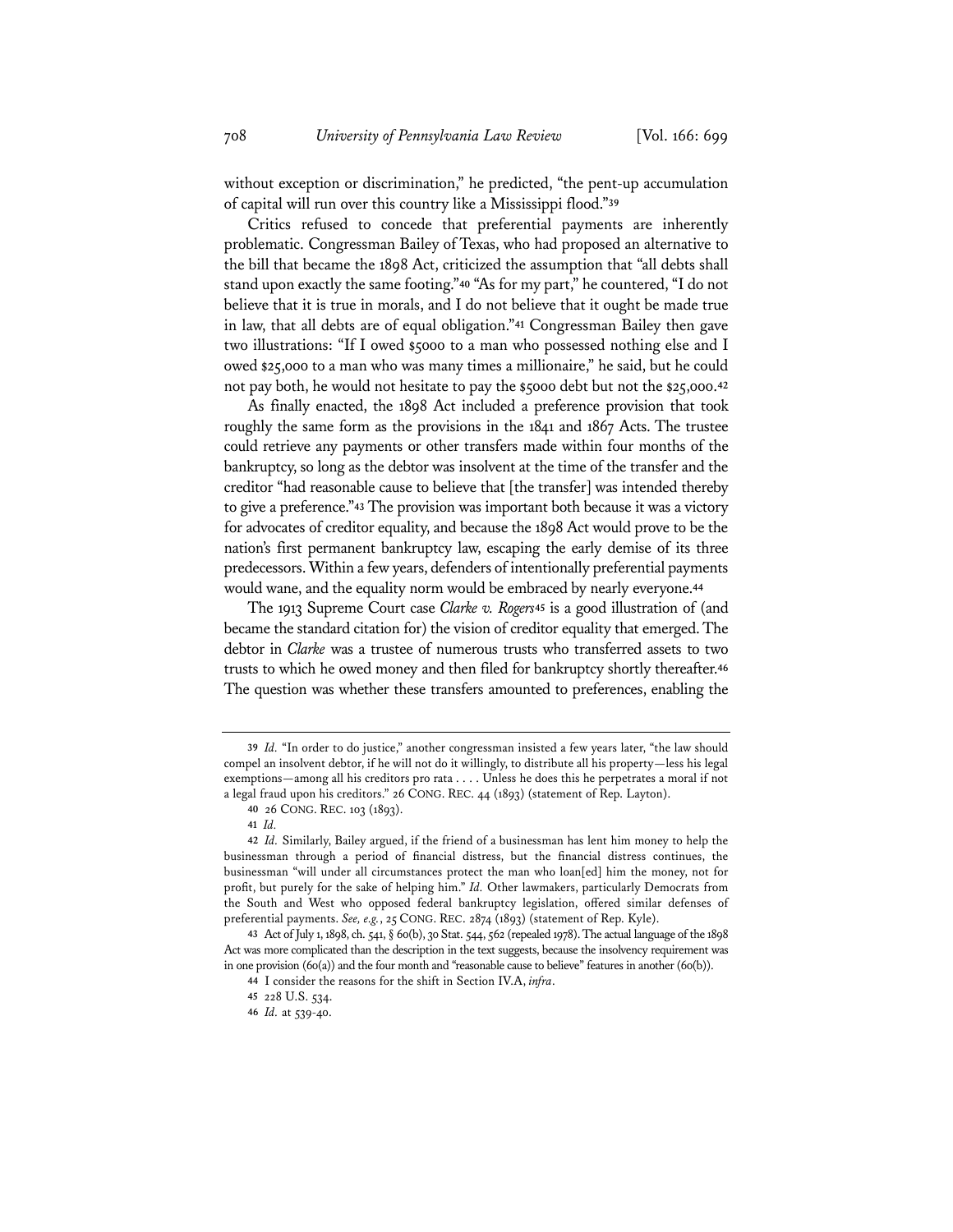two trusts and their beneficiaries to receive more than the debtor's other creditors.**<sup>47</sup>** The debtor raised several legalistic but technically plausible defenses. He argued that the trusts did not count as creditors for the purposes of the preference provision because there was no contract, and that the preference provision only covered transfers from the debtor to someone else, not the debtor to himself (as trustee of the trusts).**<sup>48</sup>** The lower courts had swept these arguments aside. "[W]hile giving attention to the technical elements of appellant's arguments," as the Supreme Court put it, the trial and appellate courts "cut through them to apply the fundamental purpose of the Bankruptcy Law, that is, equality between creditors."**<sup>49</sup>** The Supreme Court fully endorsed this approach. "Equality between creditors is necessarily the ultimate aim of the Bankrupt Law," the Court said, "and to obtain it we must regard the essential nature of transactions, not their forms or accidents."**<sup>50</sup>**

#### B. *The "Fair and Equitable" Requirement in Railroad Reorganizations*

During the same period that the equality principle took shape in traditional bankruptcy cases, Wall Street banks and law firms developed an approach for reorganizing large-scale corporations that became known as railroad or equity receivership.**<sup>51</sup>** "Equity" initially meant something quite different in this context than in ordinary bankruptcy.

The equity receivership arose as a result of the railroad failures of the middle and late nineteenth century. Many of the large railroads were cobbled together from mergers between smaller railroads as the system rapidly expanded in the nineteenth century.**<sup>52</sup>** When large railroads failed, everyone agreed they should be reorganized rather than liquidated. Even secured creditors, despite having the least to gain from reorganization, favored it because a railroad's capital structure often consisted of a jumble of different bonds with mortgages on different parts of the railroads' assets.**<sup>53</sup>** Bondholders who held a mortgage on,

**<sup>47</sup>** *Id.* at 542 (quoting § 60(b), 30 Stat. at 562) ("A person shall be deemed to have given a preference, if, being insolvent, he has within four months before the filing of the petition, . . . made a transfer . . . to enable any one of his creditors to obtain a greater percentage of his debt than any other of such creditors of the same class." (first omission in original)).

**<sup>48</sup>** *Id.* at 542-44. The debtor's argument was plausible because the Bankruptcy Act defined "creditor" narrowly, including only those who had "provable claims" against the debtor. *See id.*

**<sup>49</sup>** *Id.* at 544.

**<sup>50</sup>** *Id.* at 548.

**<sup>51</sup>** The origins of the equity receivership are described much more fully in SKEEL, *supra* note 36, at 56-69.

**<sup>52</sup>** The railroad story has been well told in a number of popular histories. For an entertaining account of the famous battle to take control of the key Erie Railway, see generally JOHN STEELE GORDON, THE SCARLET WOMAN OF WALL STREET (1988).

**<sup>53</sup>** As the business historian Albro Martin put it, speaking of the 1884 Wabash receivership, "only a financial wizard, with plenty of time and money at his disposal, could have sorted out the property represented by the [railroad's] mortgages." Albro Martin, *Railroads and the Equity Receivership: An Essay on Institutional Change*, 34 J. ECON. HIST. 685, 699 (1974).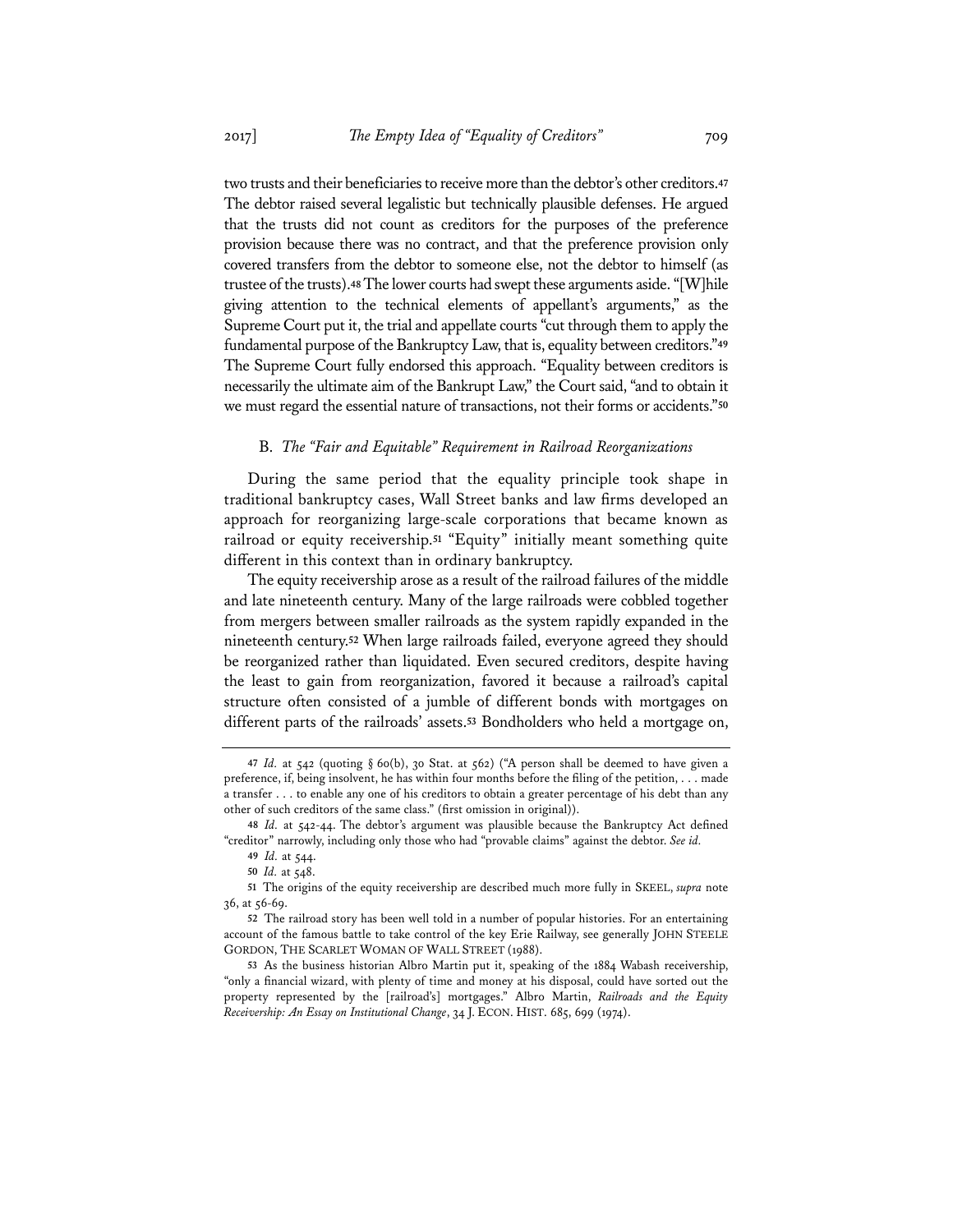say, the Indiana tracks of a railroad that traversed Indiana and three other states would not recover much if the railroad were shut down.

Despite every constituency's support for reorganization and the perceived public interest in access to railroad transportation, it was far from clear that either Congress or the states could enact restructuring provisions for the railroads due to, among other things, perceived constitutional obstacles.**<sup>54</sup>** The railroad reorganizers and the judges before whom they appeared devised an ingenious solution: Creditors would ask the court to appoint a receiver to take charge of the railroad's property and to begin foreclosure proceedings, and while the foreclosure was pending, the Wall Street banks that had sold the railroad's bonds and stock would organize committees to represent the different classes of bonds and stock.**<sup>55</sup>** The committees would negotiate the terms of a reorganization with the railroad's managers.**<sup>56</sup>** When they had agreed on the reorganization, they would form a single committee—the reorganization committee—that would be the only bidder at the eventual foreclosure sale.**<sup>57</sup>** Its bid would consist of the old bonds and stock that had been deposited with the committee, together with cash to pay those who had declined to deposit their securities.**<sup>58</sup>** Until 1933, when it was finally codified by Congress,**<sup>59</sup>** railroad receivership took place entirely in the courts, outside of the bankruptcy process.

The capital structure of a substantial railroad was like a messy layer cake. Rather than consisting primarily of general creditors, all of whom had the same priority, railroads had different classes of creditors with claims to different assets.**<sup>60</sup>** As a result, the controversies that arose tended to focus less on the treatment of similarly situated creditors—the classic equality of creditors concern—and more on how creditors and shareholders that occupied different layers of the priority hierarchy should be treated vis-à-vis one another. The disputes were vertical rather than horizontal. These cases were far removed from traditional bankruptcy, with its handful of creditors getting their pro rata share of a pot of assets.

**<sup>54</sup>** *See, e.g.*, SKEEL, *supra* note 36, at 52-56 (noting that it was not clear Congress's bankruptcy powers extended to corporations, that the Commerce Clause was narrowly construed during this period, and that states could not regulate beyond their borders).

**<sup>55</sup>** For a detailed overview of the process by a leading early twentieth-century lawyer, see generally Paul D. Cravath, *The Reorganization of Corporations; Bondholders' and Stockholders Protective Committees; Reorganization Committees; and the Voluntary Recapitalization of Corporations*, *in* SOME LEGAL PHASES OF CORPORATE FINANCING, REORGANIZATION, AND REGULATION 153 (1917).

**<sup>56</sup>** *Id.* 

**<sup>57</sup>** *See id.* at 204-05 (describing one case where the reorganizers "spent a great many anxious hours preparing for the unexpected bidder," but that such bidders never appeared).

**<sup>58</sup>** *Id.* 

**<sup>59</sup>** *See* Act of Mar. 3, 1933, Pub. L. No. 72-240, § 77, 47 Stat. 1467, 1474 (repealed 1938) (providing for statutory railroad reorganization process).

**<sup>60</sup>** *See* Martin, *supra* note 53, at 699.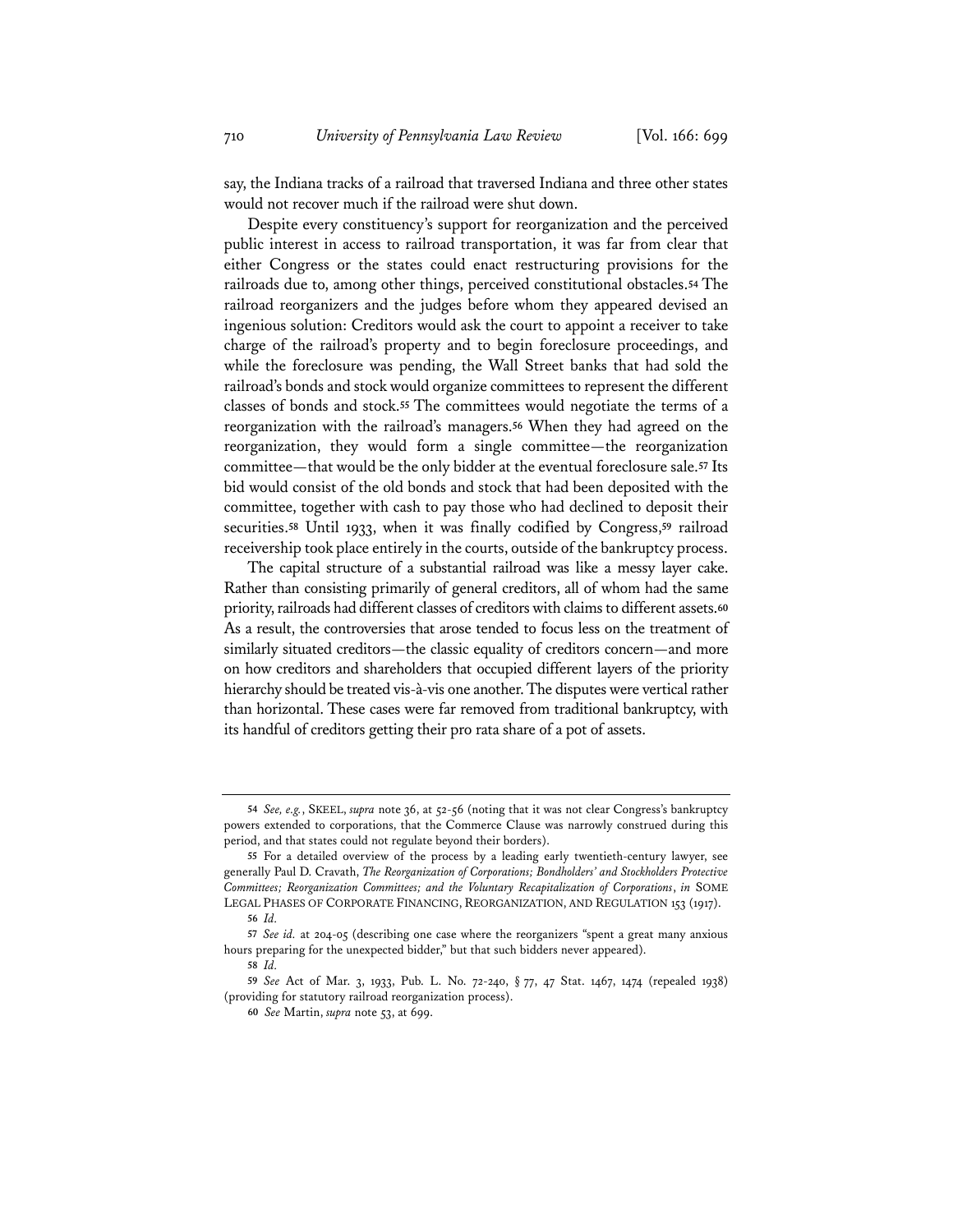The key issue that emerged was whether a reorganization plan could permit shareholders to retain an interest in the reorganized company while excluding a creditor who was junior in priority to the bondholders but senior to shareholders. In 1913, the same year as its *Clarke* decision, the Supreme Court held in *Northern Pacific Railway Co. v. Boyd* that an ordinary creditor could not simply be excluded from a receivership that permitted shareholders to retain an ownership interest.**<sup>61</sup>** Equity in this context was a question of priority, not the treatment of two or more general creditors.

Courts had earlier addressed the question whether a debtor could pay some of its suppliers in full. Because all of the railroad's assets were usually subject to mortgages, this too was a question of priority rather than of equality among general creditors. In *Fosdick v. Schall*, the Supreme Court upheld payments to a train car supplier, despite the mortgagee's property interest in the railroad's assets.**<sup>62</sup>** According to the Court, "[e]very railroad mortgagee in accepting his security impliedly agrees that the current debts made in the ordinary course of business shall be paid from the current receipts before he has any claim upon the income."**<sup>63</sup>**

When Congress finally codified large scale reorganization in the 1930s, the reorganization provisions continued to reflect this emphasis on vertical hierarchy. Under sections 77 and 77B, which codified railroad reorganization in 1933 and reorganization for other large corporations in 1934, Congress permitted confirmation of a reorganization plan only if it was "equitable" and "[did] not discriminate unfairly in favor of any class of creditors or stockholders."**<sup>64</sup>** In 1938, Congress completely revised the Bankruptcy Act, and enacted an entirely new framework for reorganizing large corporations. The new framework, known as Chapter X, adopted a simplified version of the earlier provision, requiring that reorganization plans be "fair and equitable, and feasible."**<sup>65</sup>**

The phrase "fair and equitable" does not immediately bring vertical hierarchy or layer cakes to mind (and certainly could be construed as implicating horizontal equality of creditors concerns), but the Supreme Court quickly decided that priority was its primary focus. In 1939, the Court held, in an opinion by Justice Douglas, that the "fair and equitable" standard required strict adherence to the absolute priority rule, which requires that higher priority creditors be paid in full before lower priority creditors or shareholders receive any recovery.**<sup>66</sup>** The equity

**<sup>61</sup>** 228 U.S. 482, 508.

**<sup>62</sup>** 99 U.S. 235, 255 (1878) (holding that the supplier could retain the payments it had received but that it was not entitled to additional payment from funds received in connection with the receivership).

**<sup>63</sup>** *Id.* at 252.

**<sup>64</sup>** § 77(g)(1), 204 Stat. at 1479.

**<sup>65</sup>** Act of June 22, 1938, Pub. L. No. 75-696, § 221(2), 52 Stat. 840, 897 (repealed 1978).

**<sup>66</sup>** Case v. L.A. Lumber Prods. Co., 308 U.S. 106, 117 (1939).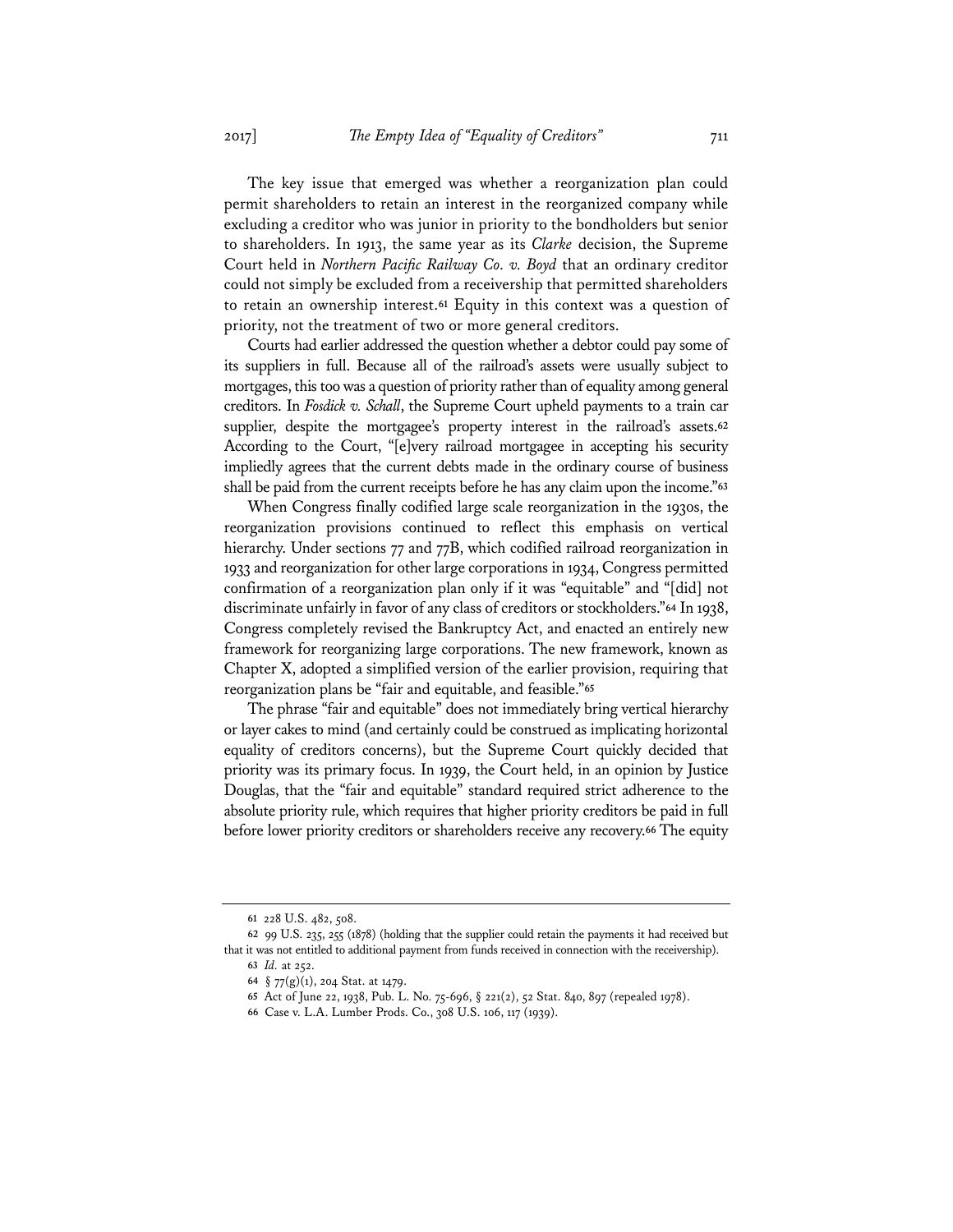receivership cases from which the standard emerged, he concluded, "dealt with the precedence to be accorded creditors over stockholders in reorganization plans."**<sup>67</sup>**

Although equity meant priority in large scale reorganization, not equality among similarly situated creditors, the equality of creditors principle seeped into corporate reorganization after 1938. There are at least two reasons for the expansion. First, before large scale corporate reorganization was added to the Bankruptcy Act, the provisions most closely associated with equality of creditors—such as the preference provision—did not apply to large scale corporate reorganization.**<sup>68</sup>** After codification, the preference provision and other bankruptcy provisions applied to large corporate debtors, just as they did with traditional bankruptcy debtors. The 1930s amendments grafted large scale corporate reorganization onto the structure that had given rise to the equality of creditors principle.

Second, a shift in the capital structure of large scale reorganizations may also have played a role. By the 1930s, the largest corporate debtors were increasingly likely to be nonrailroads rather than railroads.**<sup>69</sup>** Nonrailroads had fewer classes of debt, and more uncollateralized debt—they did not have the same messy layer cake structure as the railroads.**<sup>70</sup>** Over time, disputes among different unsecured creditors became more central than in the equity receivership.

The provision that most directly reflects this increasing horizontal focus is a requirement that Congress included in its 1933 and 1934 corporate bankruptcy legislation, but deleted in 1938: the requirement that a reorganization not "discriminate unfairly."**<sup>71</sup>** As originally enacted, the unfair discrimination requirement seems to have been primarily concerned with vertical fairness—that is, that a higher priority class not be mistreated as compared to a lower priority class, as in the *Boyd* case.**<sup>72</sup>** In 1938, Congress removed the unfair discrimination requirement from large scale corporate reorganization, apparently concluding that "unfair discrimination" concerns were subsumed in the "fair and equitable" requirement.**<sup>73</sup>** But the "unfair

**<sup>67</sup>** *Id.* at 115-16.

**<sup>68</sup>** *See supra* text accompanying note 59. Although a few states had preference provisions, most did not, and some of the provisions that did exist only applied when a state law insolvency regime was invoked. *See* David A. Skeel, Jr., *Rethinking the Line Between Corporate Law and Corporate Bankruptcy*, 72 TEX. L. REV. 471, 492-93 (1994).

**<sup>69</sup>** *See* Herbert R. Northrup, *The Failure of the Teamsters' Union to Win Railroad-Type Labor Protection for Mergers or Deregulation*, 22 TRANSP. L.J. 365, 367 (1995).

**<sup>70</sup>** *See generally* Efraim Benmelech et al., The Mysterious Decline of Secured Debt (2016) (unpublished manuscript) (on file with author) (documenting declining use of secured debt throughout the twentieth century).

**<sup>71</sup>** *See supra* text accompanying note 64.

**<sup>72</sup>** *Cf. supra* note 61 and accompanying text.

**<sup>73</sup>** *See* S. REP. No. 75-1916, at 35-36 (1938) ("Implicit in ['fair and equitable'] is a prohibition against any unfair discrimination in the plan in favor of any creditors or stockholders and the express statement to that effect in Section 77B is therefore unnecessary.").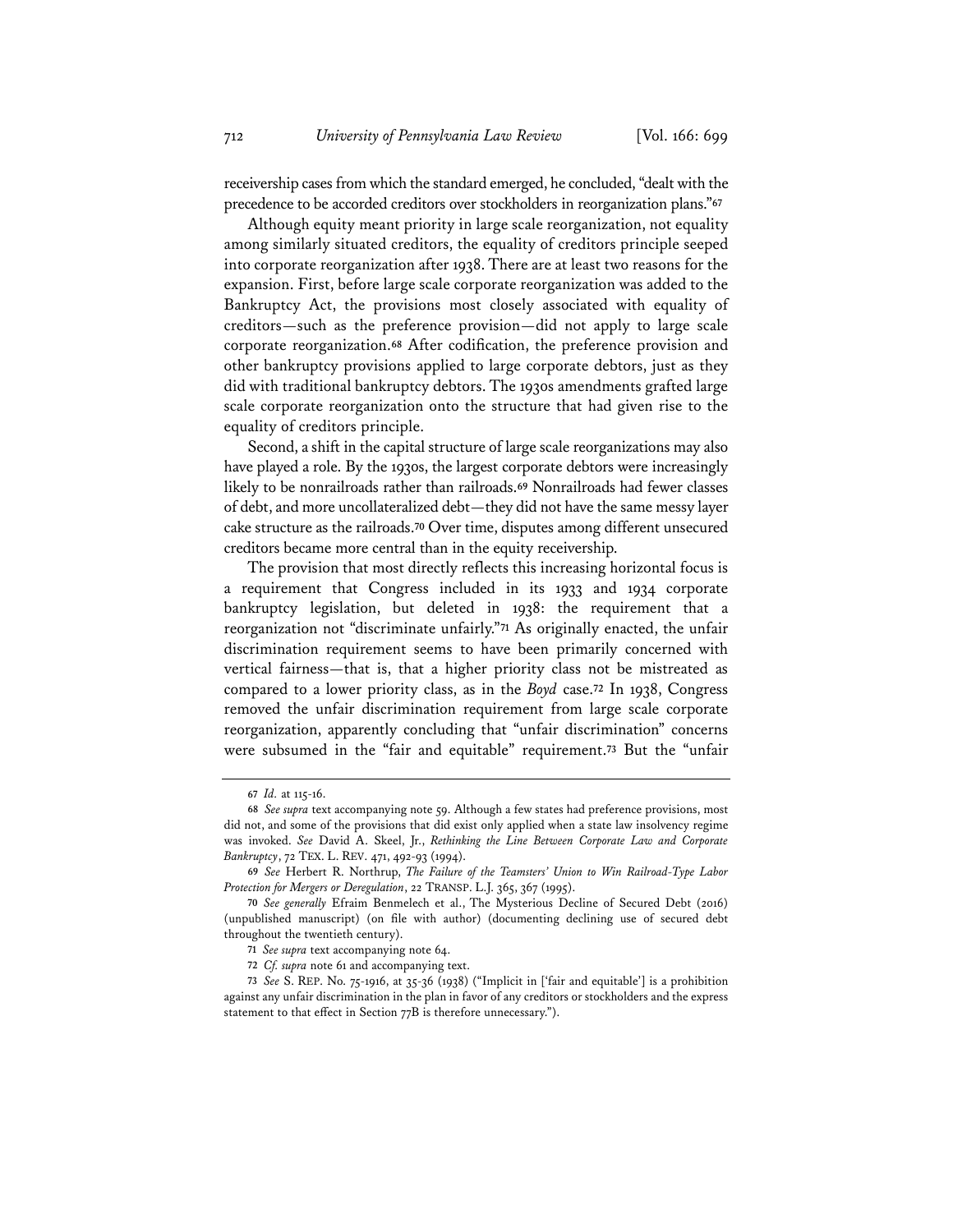discrimination" requirement was never excised from the municipal bankruptcy chapter. In that context, it was soon construed in horizontal terms.

In two municipal bankruptcy cases in the 1940s, Justice Douglas explicitly linked the unfair discrimination requirement to equality of creditors, on each occasion citing *Clarke v. Rogers*.**<sup>74</sup>** In *American United Mutual Life Insurance Co. v. City of Avon Park*, the Court invalidated a Chapter IX plan that had been approved by a substantial majority of the town's creditors because of the plan's treatment of claims held by the town's fiscal agent.**<sup>75</sup>** Because the fiscal agent was given a commission, it received a "special favor or inducement" not available to other creditors, in violation of the "general rule of 'equality between creditors,'" which "has been embedded by Congress in Ch. IX by the express prohibition against unfair discrimination."**<sup>76</sup>** In *Mason v. Paradise Irrigation District*, the Court concluded that the equality between creditors principle was not violated when the Reconstruction Finance Corporation received more favorable treatment than other bondholders.**<sup>77</sup>** Justice Douglas pointed out that the Reconstruction Finance Corporation had financed the restructuring, and that "[i]t has long been recognized in reorganization law that those who put new money into the distressed enterprise may be given a participation in the reorganization plan reasonably equivalent to their contribution."**<sup>78</sup>**

When Congress enacted the current Bankruptcy Code in 1978, it reintroduced unfair discrimination into corporate reorganization.**<sup>79</sup>** In addition to permitting confirmation of reorganization plans that every class of creditors and shareholders votes to approve, Chapter 11 provides for cramdown of a plan over the objection of a dissenting class if the plan "does not discriminate unfairly" and is "fair and equitable" with respect to the dissenting class or classes.**<sup>80</sup>** The unfair discrimination requirement has been consistently construed as concerned primarily with the treatment of classes of creditors with the same priority—that is, with horizontal equity, and as reflecting the equality of creditors principle.**<sup>81</sup>**

\* \* \*

**<sup>74</sup>** 228 U.S. 534 (1913).

**<sup>75</sup>** 311 U.S. 138, 138 (1940).

**<sup>76</sup>** *Id.* at 147 (citing *Clarke*, 228 U.S. at 548).

**<sup>77</sup>** 326 U.S. 536, 541 (1946) (citing *Clarke*, 228 U.S. at 548).

**<sup>78</sup>** *Id.* at 541-42.

**<sup>79</sup>** *See, e.g.*, Bruce A. Markell, *A New Perspective on Unfair Discrimination in Chapter 11*, 72 AM.BANKR. L.J. 227, 236-39 (1998).

**<sup>80</sup>** 11 U.S.C. § 1129(b) (2012).

**<sup>81</sup>** *See, e.g.,* Markell, *supra* note 79, at 227-28 ("[U]nfair discrimination is best viewed as a horizontal limit on nonconsensual confirmation, in contrast to the vertical limit imposed by the requirement that a nonconsensual plan be 'fair and equitable.'").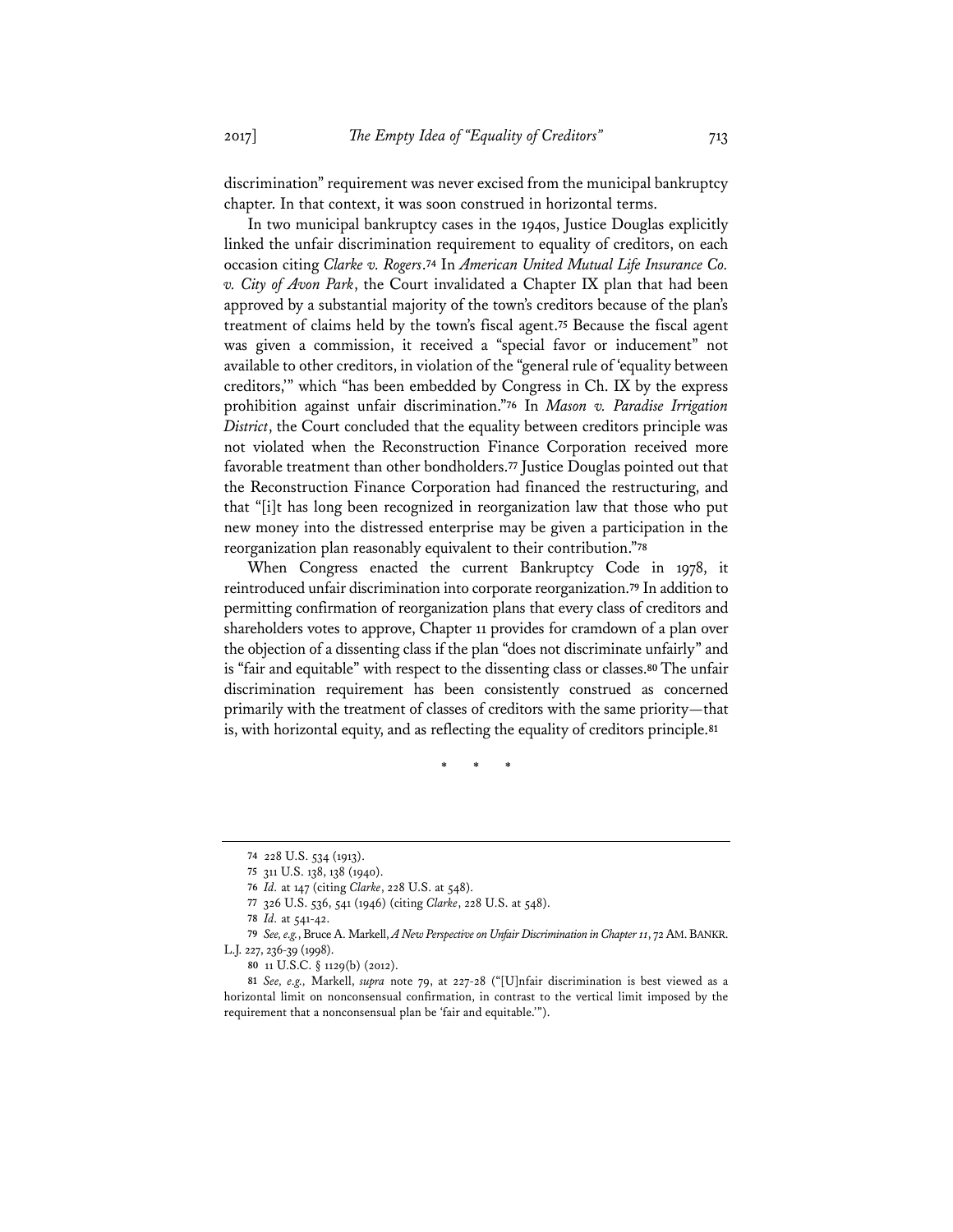By the middle of the twentieth century, the equality of creditors meme pervaded bankruptcy law. It was seen as reflected in the preference provision, in the general rule that unsecured creditors are entitled to a pro rata share of the debtor's assets, and in the prohibition on unfair discrimination. Courts that refuse to enforce a covenant not to compete in bankruptcy (and commentators who advocate this position) also have pointed to the equality of creditors norm, reasoning that the covenant would effectively pay its beneficiary in full, while other creditors would be getting far less.**<sup>82</sup>** As Justice Robert Jackson once said about the First Amendment, if there is one polestar in the bankruptcy firmament, it is the equality of creditors principle.**<sup>83</sup>** It is the principal constant of American bankruptcy law, the starting point and central theme of the bankruptcy process.

At least in theory. In practice, it can be, and is, easily evaded.

#### II. WAYS TO EVADE THE "EQUALITY OF CREDITORS" NORM

Paul Simon once wrote a song proclaiming that "there must be fifty ways to leave your lover."**<sup>84</sup>** ("You just slip out the back, Jack," and "make a new plan, Stan."**<sup>85</sup>**) The equality of creditors norm suffers from the same vulnerability as the unsuspecting lovers in Simon's song. In current practice, the most notable feature of the equality of creditors norm is how easily a debtor can evade it. Although there may not be fifty ways to sidestep the norm, the modes of escape are quite numerous.

This Part briefly chronicles five (or six) of the most common ways that the equal treatment norm is flouted in current practice. Each is widespread, and the use of all but the first appears to have sharply increased in recent years. Although I will speak of the debtor as the one who is evading the equality norm, debtors often do so under direct pressure from a creditor.

#### A. *Evading the Preference Provision*

Suppose that Firm owes \$50,000 to Creditor A and also owes \$50,000 to Creditor B; both are unsecured, but Firm would really like to favor Creditor A. If Firm repays Creditor A shortly before filing for bankruptcy (or gives

**<sup>82</sup>** *See, e.g.*, Jay Lawrence Westbrook, *A Functional Analysis of Executory Contracts*, 74 MINN. L. REV. 227, 279 (1989) ("[I]t would be ironic if [the beneficiary of a covenant not to compete] got, in effect, full payment because its [equitable] claim could not be calculated, while those with clearly defined losses were left in the cold.").

**<sup>83</sup>** *Cf.* W. Va. State Bd. of Educ. v. Barnette, 319 U.S. 624, 642 (1943) ("If there is any fixed star in our constitutional constellation, it is that no official, high or petty, can perscribe what shall be orthodox in politics, nationalism, religion, or other matters of opinion, or force citizens to confess by word or act their faith therein.").

**<sup>84</sup>** PAUL SIMON, *50 Ways to Leave Your Lover*, *on* STILL CRAZY AFTER ALL THESE YEARS (Columbia Records 1975).

**<sup>85</sup>** *Id.*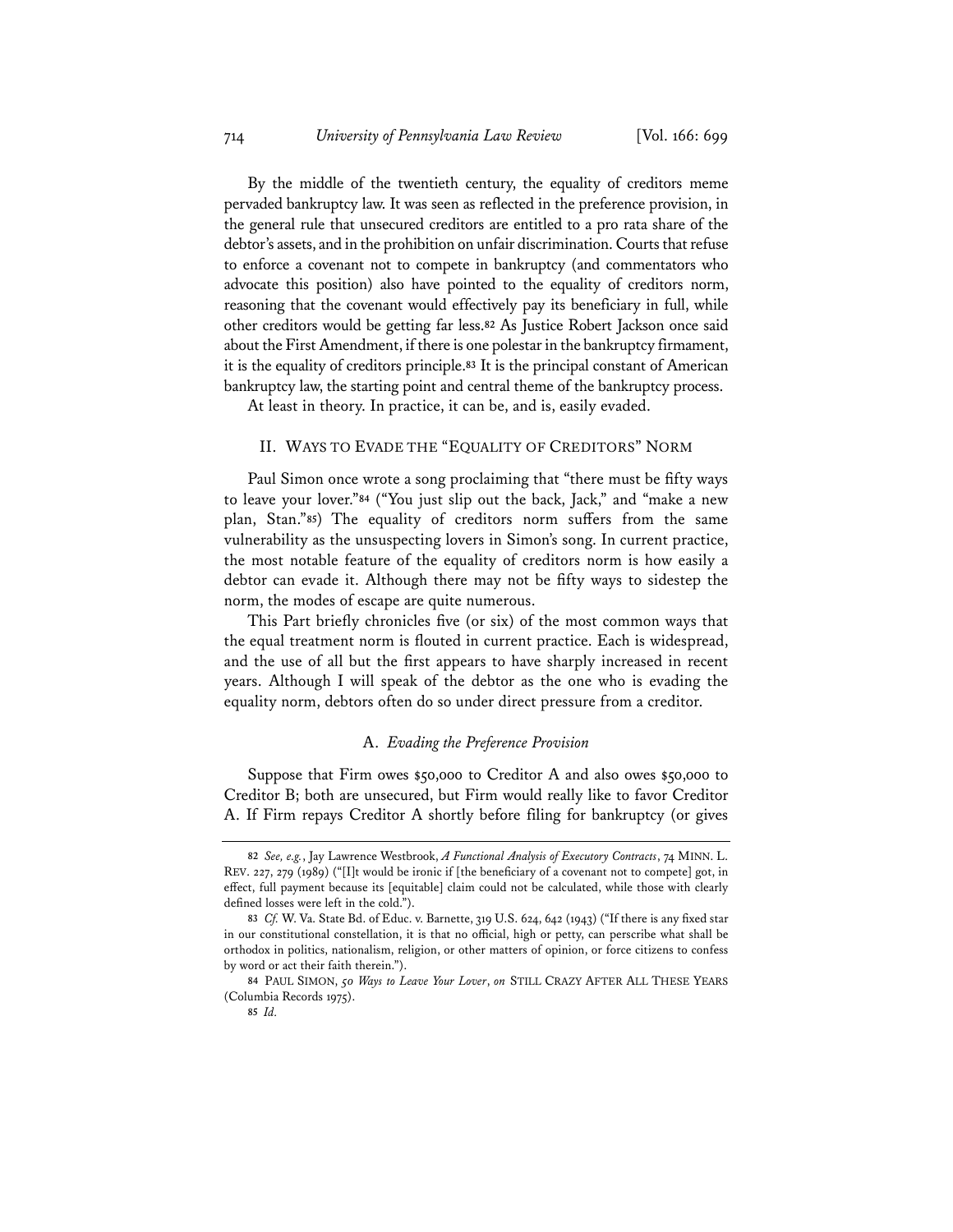Creditor A a security interest), but doesn't repay Creditor B, there is of course a risk that the trustee will successfully challenge the payment as a preference.**<sup>86</sup>** In this case, Creditor A will be forced to disgorge the payment, putting Creditor A back on the same (unsecured) footing as Creditor B, and vindicating the equality of creditors norm. Our case would thus look a lot like *Clarke*.**<sup>87</sup>**

It is at least as likely, however, that the trustee will not recover the payment to Creditor A; that Creditor A will, in effect, slip out the back. This can occur in several different ways. If Firm holds off on filing for ninety-one days, its payment to Creditor A will be outside the preference period and thus immune from attack by the trustee.**<sup>88</sup>** Running out the clock is the cleanest escape for Creditor A, since it avoids any possibility of a preference action, except in the rare case where Creditor A might plausibly have been "in control" of Firm, which would extend the preference period to a full year.**<sup>89</sup>** Even if Firm does file for bankruptcy less than ninety days after its payment to Creditor A, Creditor A may be able to defend by arguing that the payment qualifies for one of the preference safe harbors.**<sup>90</sup>** The second of the safe harbors, which protects payments made in the ordinary course of business, is particularly promising, insulating many potential preferences from avoidance.**<sup>91</sup>** Firm may be able to supplement its defense by invoking one or more of the other eight safe harbors as well.**<sup>92</sup>**

The discussion thus far has assumed that Creditor A's claim arose from an ordinary loan or extension of credit. If Creditor A extended credit to Firm through a derivative contract or repurchase agreement, the \$50,000 payment—or Firm's grant of a security interest to Creditor A—would be entirely outside of the preference system, regardless how close to bankruptcy Firm made the \$50,000 payment. Current bankruptcy law exempts derivatives, repos, and other financial agreements from the preference provision altogether.**<sup>93</sup>** In the weeks before Lehman Brothers collapsed in 2008, J.P. Morgan Chase demanded and received a \$5 billion payment from Lehman, an eve-of-bankruptcy grab that enjoyed blanket protection from the preference rules.**<sup>94</sup>**

From a historical perspective, these gaping holes in the trustee's ability to recover preferences are ironic. In 1978, Congress completely revised the

**<sup>86</sup>** *See* 11 U.S.C. § 547(b) (2012) (authorizing the trustee to avoid payments and other transfers made within ninety days of bankruptcy).

**<sup>87</sup>** *See supra* notes 45–50 and accompanying text.

**<sup>88</sup>** *See* § 547(b).

**<sup>89</sup>** *See id.* (establishing a one-year preference period for any "insider"); *see also* 11 U.S.C. § 101(31)(B)(iii) (2012) (defining "insider" to include "person in control" of the debtor-corporation). **90** *See* § 547(c).

**<sup>91</sup>** *See id.* at (c)(2).

**<sup>92</sup>** *See id.* at (c).

**<sup>93</sup>** *See, e.g.*, 11 U.S.C. § 546(e)–(g) (2012).

**<sup>94</sup>** *See* Darrell Duffie, *The Failure Mechanics of Dealer Banks*, 24 J. ECON. PERSP. 51, 67-68 (2010) (describing J.P. Morgan Chase's use of its "right of offset" to secure payment from Lehman).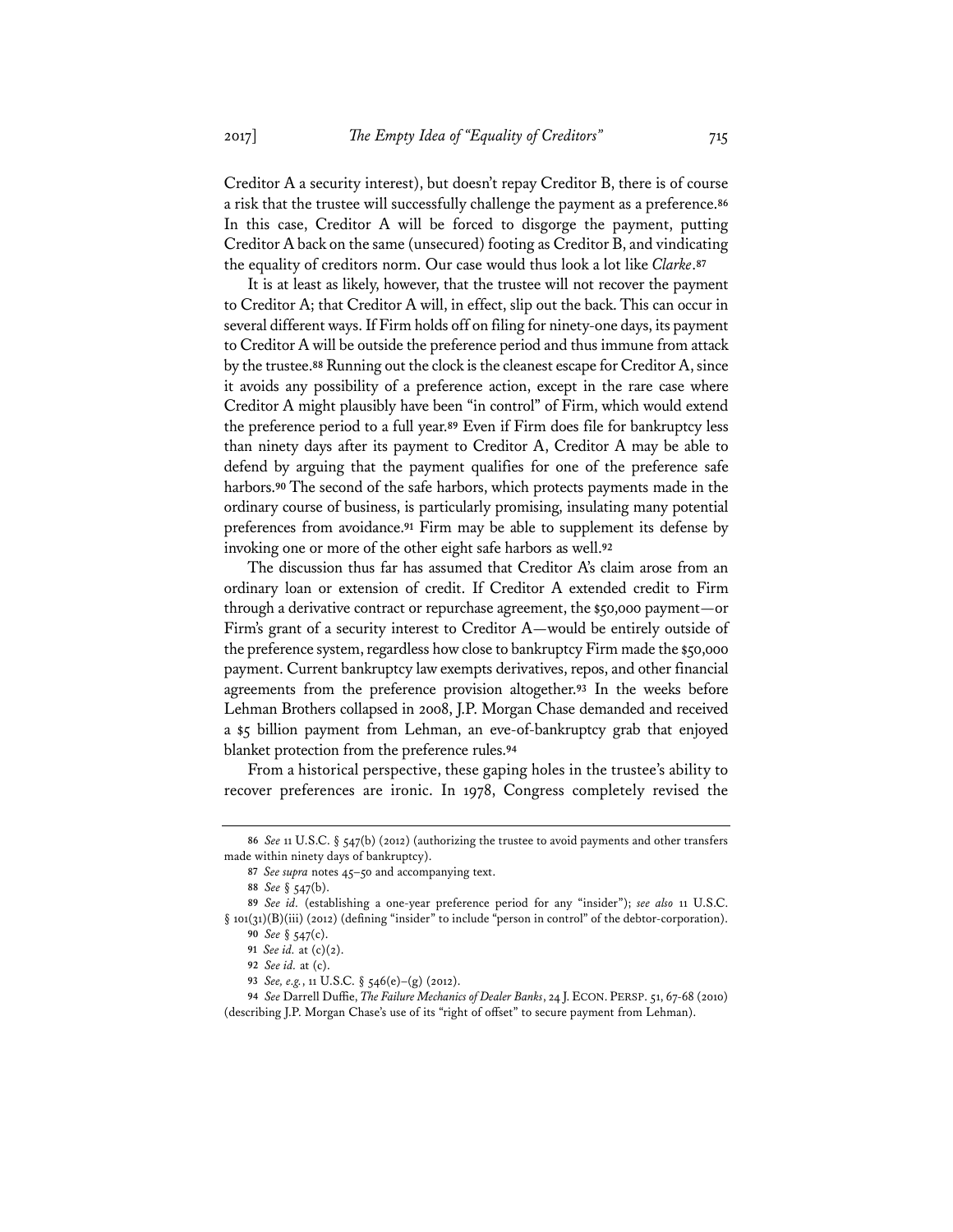preference rule in an effort to make it easier for the trustee to retrieve prebankruptcy transfers.**<sup>95</sup>** Yet in practice, nearly as many eve-of-bankruptcy transfers may be immune from attack as before.

If Creditor A receives a \$50,000 payment prior to bankruptcy, the odds are quite high that Creditor A will be able to keep it, even if Creditor B stands to receive far less in bankruptcy. Neither the equality of creditors norm nor the preference rules that are the norm's principal instantiation in bankruptcy are likely to stand in Firm's and Creditor A's way.

#### B. *Using the Executory Contract Rules to Favor a Particular Creditor*

It might seem that, if Firm does not pay Creditor A before filing for bankruptcy, equal treatment of Creditor A and Creditor B is much more likely. But it isn't. Even in bankruptcy, Firm can easily ensure that Creditor A gets paid more than Creditor B if it so chooses.

Suppose, for instance, the \$50,000 that Firm owes Creditor A is an unpaid obligation under an ongoing contract between the two parties. Bankruptcy treats such a contract as "executory," and authorizes Firm to either assume or reject the contract.**<sup>96</sup>** If Firm assumes the contract, it is required to cure any defaults and pay any obligations in full;**<sup>97</sup>** by contrast, if Firm rejects the contract, any unpaid obligations under the contract give rise to an unsecured claim.**<sup>98</sup>** By assuming Creditor A's contract, while rejecting Creditor B's (if it too has an executory contract with Firm), Firm can thus arrange favorable treatment for Creditor A.

The recent municipal bankruptcy of Stockton, California illustrates the deviations from equality of creditors that can be achieved by assuming an executory contract. Stockton's restructuring plan proposed to pay some of its bondholders less than ten cents on the dollar. Stockton's large amount of unfunded pension liabilities were unsecured obligations, just like its bonds, and the bankruptcy judge strongly suggested that Stockton should restructure the obligations.**<sup>99</sup>** This might have assured a roughly comparable treatment of the two classes of unsecured claims. But the pension liabilities arose under an employment contract that was executory in nature. Rather than restructure the pensions, Stockton assumed the contract.**<sup>100</sup>** As

**<sup>95</sup>** *See infra* notes 163–66 and accompanying text.

**<sup>96</sup>** 11 U.S.C. § 365 (2012). According to the standard (though often criticized) definition, a contract is executory if the obligations still owed by both parties under the contract are significant enough that failure by either to perform would constitute a material breach of the contract. *See, e.g.*, Vern Countryman, *Executory Contracts in Bankruptcy: Part I*, 57 MINN. L. REV. 439, 460 (1973).

**<sup>97</sup>** *See* § 365(b)(1).

**<sup>98</sup>** *See* 11 U.S.C. § 502(g)(1) (2012).

**<sup>99</sup>** *See* Mary Williams Walsh, *Judge Approves Bankruptcy Exit for Stockton, Calif.*, N.Y. TIMES (Oct. 30, 2014, 3:35 PM), https://dealbook.nytimes.com/2014/10/30/judge-approves-bankruptcyexit-for-stockton-calif/?\_r=0 [https://perma.cc/2B8A-55T3].

**<sup>100</sup>** *In re* City of Stockton, Cal., 526 B.R. 35, 39 (Bankr. E.D. Cal. 2015).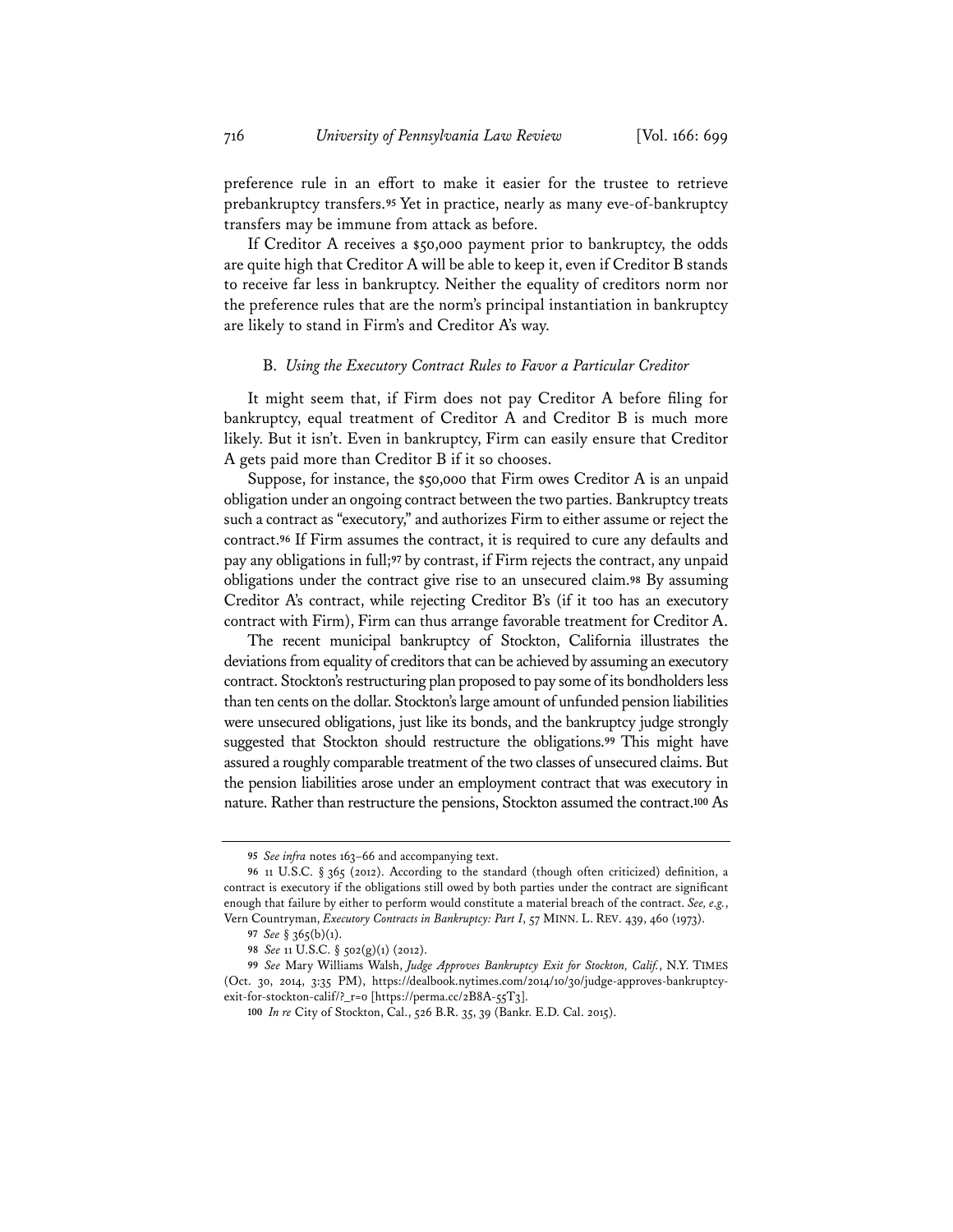a result, the City was able to pay its pension beneficiaries in full, while offering a radically smaller recovery to the bondholders.**<sup>101</sup>**

#### C. *Designating Favored Creditors as "Critical Vendors"*

If Firm and Creditor A did not have a contract, or if their contract was no longer executory by the time Firm filed for bankruptcy, the executory contract strategy obviously would not be available. Firm's trade creditors may provide goods or services on "open account," for instance, rather than under a longterm contract. Although Firm might need to be slightly more creative, there still are a variety of ways to give Creditor A more favorable treatment than Creditor B.**<sup>102</sup>**

The easiest strategy is for Firm to say that it desperately needs Creditor A's services and fears that Creditor A will stop providing them unless Firm pays the \$50,000 of prebankruptcy obligations in full. In current practice, debtor can pay the unsecured claims of its "critical vendors" in full.**<sup>103</sup>** Critical vendor treatment traditionally was viewed as a limited exception to the equality of creditors norm,**<sup>104</sup>** but its use is now commonplace in large cases. Bankruptcy judges rarely require a debtor to present any meaningful evidence that a supplier truly is irreplaceable and would cease doing business with the debtor unless it is paid in full.

A few years ago, Judge Easterbrook put a scare into this strategy in the Kmart bankruptcy.**<sup>105</sup>** Kmart claimed that 2330 of its suppliers—with claims totaling \$300 million—qualified as critical vendors. After pointing out that the bankruptcy laws do not explicitly authorize special treatment of critical vendors, Judge Easterbrook concluded that, even if it "allows critical-vendors orders in principle, preferential payments to a class of creditors are proper only if the record shows the prospect of benefit to the other creditors. This record does not, so the critical-vendors orders cannot stand."**<sup>106</sup>**

Although the *Kmart* decision caused a frenzy of excitement when it appeared, and perhaps has curbed some of the more extravagant claims about critical vendor status, debtors continue to make generous use of critical

**<sup>101</sup>** *Id.* 

**<sup>102</sup>** If Creditor A supplied goods within 20 days of bankruptcy, no ingenuity is required. In 2005, Congress added a provision giving priority treatment to these suppliers: 11 U.S.C. § 503(b)(9) (2012). This special protection has proven quite costly for Chapter 11 debtors in many cases.

**<sup>103</sup>** *See, e.g.*, Mark A. McDermott, *Critical Vendor and Related Orders:* Kmart *and the Bankruptcy Abuse Prevention and Consumer Protection Act of 2005*, 14 AM. BANKR.INST. L. REV. 409, 409 (2006) ("[T]here are several classes of prepetition creditors whose claims must be paid in the ordinary course, prior to confirmation of a plan, if the business is to have any realistic chance of successfully reorganizing.").

**<sup>104</sup>** Critical vendor treatment is an outgrowth and expansion of the "doctrine of necessity," which dates back to the railroad receiverships of the late nineteenth century. *See* Fosdick v. Schall, 99 U.S. 235, 251-52 (1878) (upholding, with "no doubt," payment in full of key creditors).

**<sup>105</sup>** *In re* Kmart Corp., 359 F.3d 866 (7th Cir. 2004).

**<sup>106</sup>** *Id.* at 874.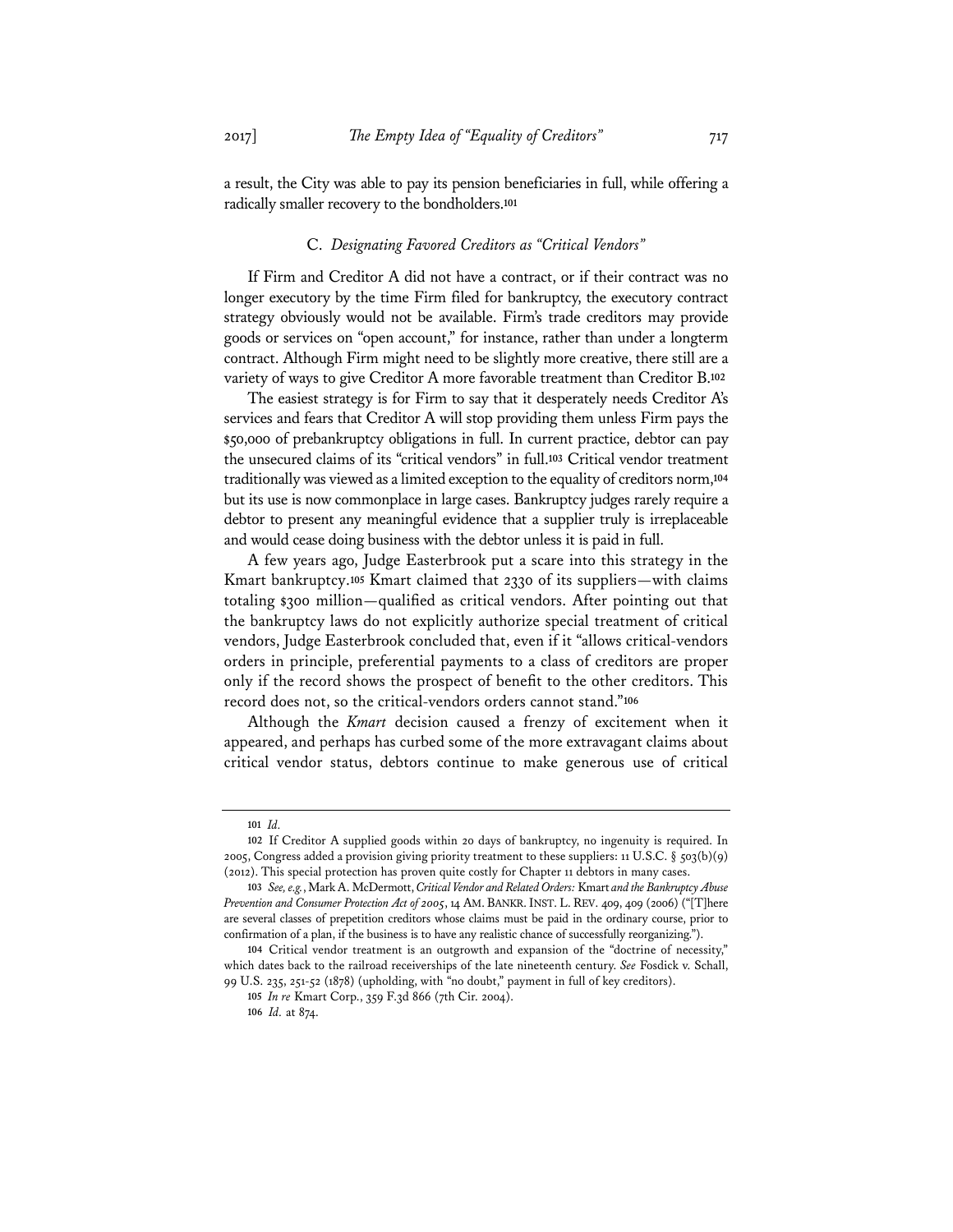vendor doctrine.**<sup>107</sup>** If Firm singled out Creditor A as a critical vendor and proposed to pay its \$50,000 obligation in full, a bankruptcy judge would probably approve the critical vendor order.

#### D. *Incorporating Favored Treatment into a Sale*

The fourth strategy, which is available even if Creditor A cannot plausibly qualify as a critical vendor, is for Firm to arrange to sell its assets in a 363 sale to a buyer that is willing to assume Firm's obligations to Creditor A.

The most dramatic use of the sale strategy came in the Chrysler bailout in 2009. To rescue and restructure Chrysler, the government arranged for a sale of nearly all of Chrysler's assets to a newly created entity commonly known as New Chrysler.**<sup>108</sup>** In addition to the \$2 billion purchase price, New Chrysler agreed to pay \$5.3 billion of prebankruptcy trade claims in full, and also to give a \$4.6 billion promissory note and 55% of New Chrysler's stock to Chrysler's retirees.**<sup>109</sup>** By including these commitments in the sales agreement, Chrysler and the government ensured that the trade and retiree claims were paid in full, even though Chrysler's senior lenders and tort creditors received almost no payment for their unsecured claims.

Even prior to *Chrysler*, purchasers often assumed some of a debtor's obligations in connection with a section 363 sale. *Chrysler* simply took the strategy to levels that no one had previously dared.**<sup>110</sup>**

#### E. *Subverting Equality in the Reorganization Plan Itself*

Finally, suppose that Firm doesn't want to sell its assets, and none of the other three strategies is available to it. The reorganization plan itself provides several additional opportunities to favor Creditor A over Creditor B.

If Firm can find an accommodating senior creditor, Firm may be able to arrange a "gifting" transaction as part of its reorganization plan. In a classic gifting arrangement, a senior creditor agrees to cede part of its recovery to a lower priority class of claims or interests. A bank that is owed \$100,000 and claims to be fully secured might accept a \$90,000 recovery, and donate the

**<sup>107</sup>** *See* Travis N. Turner, Note, Kmart *and Beyond: A "Critical" Look at Critical Vendor Orders and the Doctrine of Necessity*, 63 WASH. & LEE L. REV. 431, 434-36 (2006) ("Once a rare phenomenon, critical vendor orders have become increasingly standard operating procedure in large Chapter 11 cases.").

**<sup>108</sup>** *See In re* Chrysler LLC, 405 B.R. 84, 87-92 (Bankr. S.D.N.Y. 2009) (describing and upholding the sale), *aff 'd,* 576 F.3d 108 (2d Cir. 2009), *vacated*, 558 U.S. 1087 (2009).

**<sup>109</sup>** *Id.* at 91-92.

**<sup>110</sup>** For an analysis and comparison to the obligations assumed in other bankruptcy sales, see Mark J. Roe & Joo-Hee Chung, *How the* Chrysler *Reorganization Differed from Prior Practice*, 5 J. LEGAL ANALYSIS 399, 401 (2013) ("On multiple key financial characteristics, *Chrysler* was well outside the mainstream, in the company of only the most controversial of prior . . . sales.").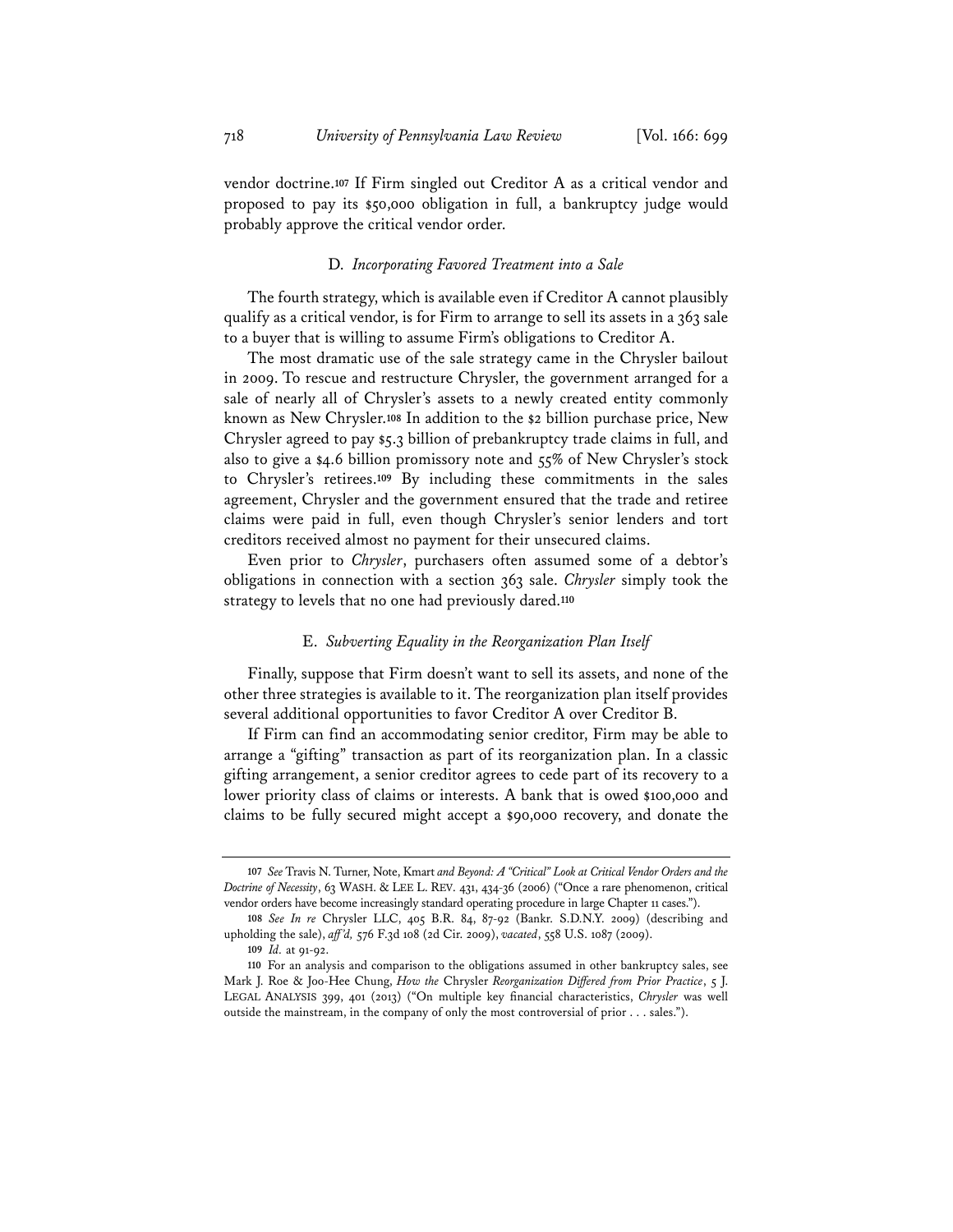remaining \$10,000 of its recovery to one class of general creditors. Gifting figured prominently in Detroit's bankruptcy case. The unlimited tax GO bondholders, who argued that their bonds were secured revenue bonds, agreed to a settlement that paid them 76 cents on the dollar, and required them to "gift" the other 24 cents on the dollar to Detroit's pension beneficiaries.**<sup>111</sup>**

Gifting has gotten somewhat tricky in the Second and Third Circuits, thanks to a pair of recent decisions invalidating gifting arrangements.**<sup>112</sup>** Both expressed concern that the ostensible gifts may in reality subvert bankruptcy's priority rules and equality of creditors norm. But bankruptcy practitioners have strongly defended gifting,**<sup>113</sup>** and it remains an option in many cases. The bankruptcy judge in the *Detroit* case approved the gifting features in Detroit's debt adjustment plan.**<sup>114</sup>** Nor has gifting disappeared altogether even in the Third Circuit. In the *World Health Alternatives* case, a Delaware bankruptcy judge distinguished the troublesome Third Circuit precedent and approved a reorganization plan that included significant gifting.**<sup>115</sup>**

Even if gifting isn't available, Firm may still be able to use the reorganization process to favor Creditor A. Firm and its managers have broad discretion on how to structure the proposed reorganization plan. Although both Creditor A and Creditor B are unsecured creditors, Firm can put them in separate classes, and can propose to give Creditor A's class a bigger payout than Creditor B's. This was precisely what Detroit did in its bankruptcy.**<sup>116</sup>** Detroit created a class for its pension beneficiaries, and gave them roughly 70 cents on the dollar, while offering a class of tort creditors much less—13 cents.**<sup>117</sup>** It was far from clear whether the differential treatment was permissible under current bankruptcy law. As discussed earlier, the "unfair discrimination" requirement has long been thought to require that classes of unsecured creditors receive roughly comparable treatment.**<sup>118</sup>** But the

**<sup>111</sup>** The *Detroit* gifting is discussed more fully in David A Skeel, Jr., *From* Chrysler *and* General Motors *to* Detroit, 24 WIDENER L.J. 121, 145-46 (2015).

**<sup>112</sup>** *See In re* DBSD, 634 F.3d 79, 97 (2d Cir. 2011) ("[Gifting] does not square with the text of the Bankruptcy Code."); *In re* Armstrong World Indus., 432 F.3d 507, 513 (3d Cir. 2005) ("[T]he plain language of the statute makes it clear that a plan cannot give property to junior claimants over the objection of a more senior class that is impaired  $\dots$ .").

**<sup>113</sup>** *See, e.g.*, Harvey R. Miller & Ronit J. Berkovich, *The Implications of the Third Circuit's*  Armstrong *Decision on Creative Corporate Restructuring: Will Strict Construction of the Absolute Priority Rule Make Chapter 11 Consensus Less Likely?*, 55 AM. U. L. REV. 1345, 1349 (2006) (characterizing gifting as "creative structuring to achieve substantial consensus as to the distribution of value").

**<sup>114</sup>** *See In re* City of Detroit, 524 B.R. 147, 171, 189 (Bankr. E.D. Mich. 2014).

**<sup>115</sup>** *See In re* World Health Alts., Inc., 344 B.R. 291, 297 (Bankr. D. Del. 2006).

**<sup>116</sup>** 524 B.R. at 255-59. In the consumer bankruptcy context, courts have sometimes allowed debtors to provide a much higher payout for a class of nondischargeable obligations such as student loans than for other unsecured creditors. For discussion and critique of the cases, see Richard M. Hynes & Steven D. Walt, Pensions and Property Rights in Municipal Bankruptcy Law, 33 REV. BANKING & FIN. L. 609, 635 (2014).

**<sup>117</sup>** 524 B.R. at 253.

**<sup>118</sup>** *See, e.g.*, *supra* note 81 and accompanying text.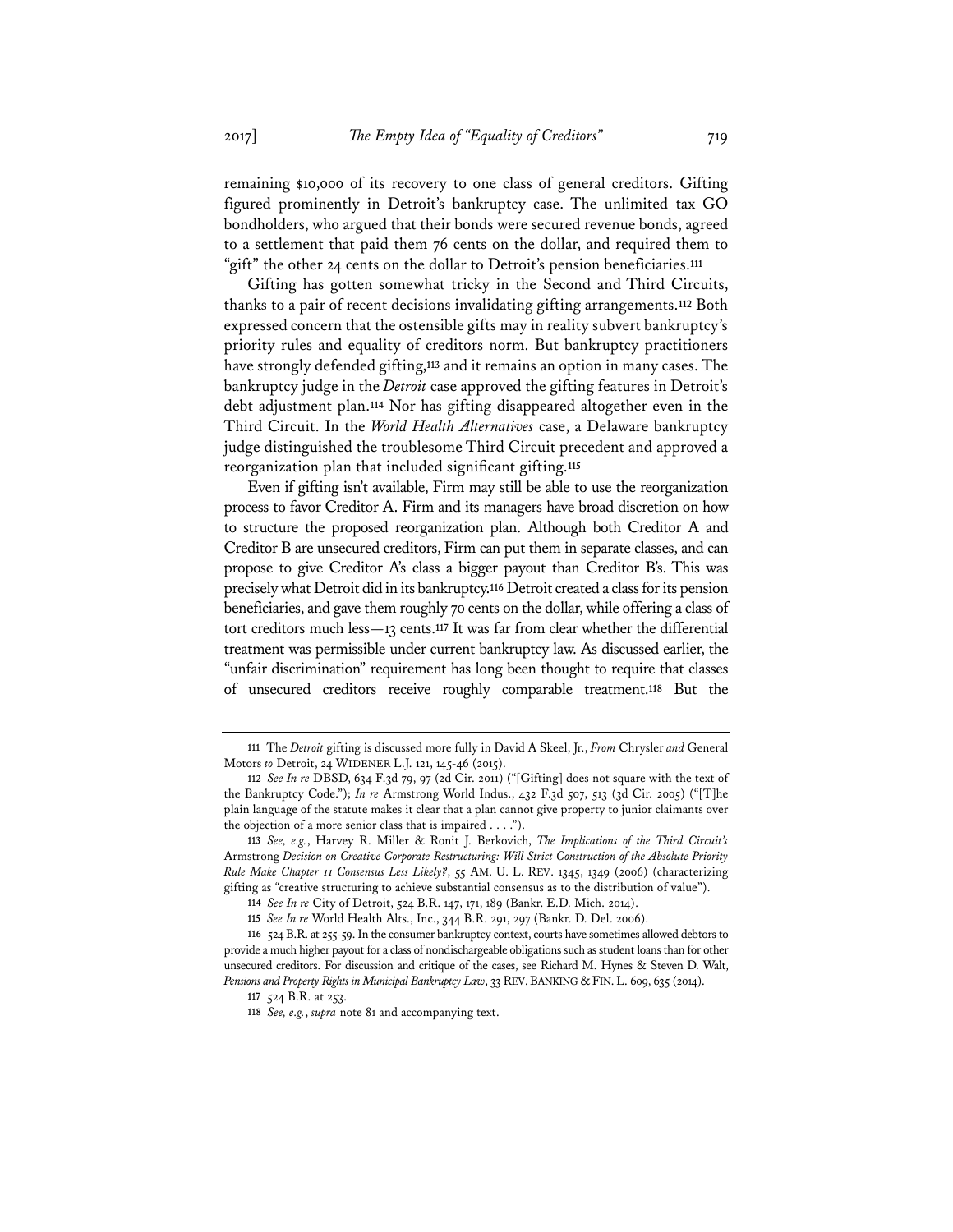bankruptcy judge in the *Detroit* case concluded that the test for whether discrimination is acceptable is the bankruptcy judge's conscience,**<sup>119</sup>** thus suggesting that the judge is under no obligation to honor the equality of creditors norm.

\* \* \*

Together, these developments enable the debtor to favor a particular creditor or group of general creditors prior to filing for bankruptcy and at nearly any point in the bankruptcy case.**<sup>120</sup>** Absent major adjustments to current bankruptcy doctrine, the equality of creditors norm seems to be on the verge of disappearing altogether.

What, if anything, should be done? The three most plausible answers to this question are to do nothing, to reinvigorate the equality of creditors norm, or to abandon it. Having shown what doing nothing looks like in this Part, I consider the other alternatives in the next two.

#### III. REINVIGORATING THE EQUALITY OF CREDITORS NORM

The equality of creditors norm has long been central to American bankruptcy law, as we have seen. We should therefore begin by considering what a more robust pursuit of equality would look like, and whether this might be an improvement on existing law. As this Part illustrates, a few simple reforms could restore much of the vanishing equality if this were a desirable objective. Whether reinvigorating equality really is the right objective will turn out to be a very different question.

#### A. *What Might Reform Look Like?*

#### 1. Preferences

We start with preference law, the doctrine most closely associated with the equality of creditors norm. Much of the leakage in current preference law can be traced to the expansiveness of the safe harbor for payments made in the ordinary course of business.**<sup>121</sup>** Once limited to payments made within forty-five days of the

**<sup>119</sup>** 524 B.R. at 256.

**<sup>120</sup>** Yet another strategy that may protect a favored creditor is a roll-up of a prebankruptcy loan. By subsuming an old loan into a new loan that adds to the prebankruptcy collateral, a debtor assures fully secured status, and thus full payment, for a loan that might otherwise have been partially unsecured. *See, e.g.*, Daniel J. Bussel & Kenneth N. Klee, *Recalibrating Consent in Bankruptcy*, 83 AM. BANKR. L.J. 663, 707- 09 (2009) ("Postpetition lenders seek to condition the debtor's access to credit on [, *inter alia*,] roll-ups . . . .").

**<sup>121</sup>** *See* 11 U.S.C. § 547(c)(2) (2012). In 2005, Congress amended § 547(c)(2) to make the requirement disjunctive. Prior to 2005, the creditor was required to show that the transfer was in the ordinary course both from the perspective of the industry and in terms of the two parties dealings with one another. *See* Bankruptcy Abuse Prevention & Consumer Protection Act of 2005, Pub. L. No. 109-8, § 409, 119 Stat. 23, 106.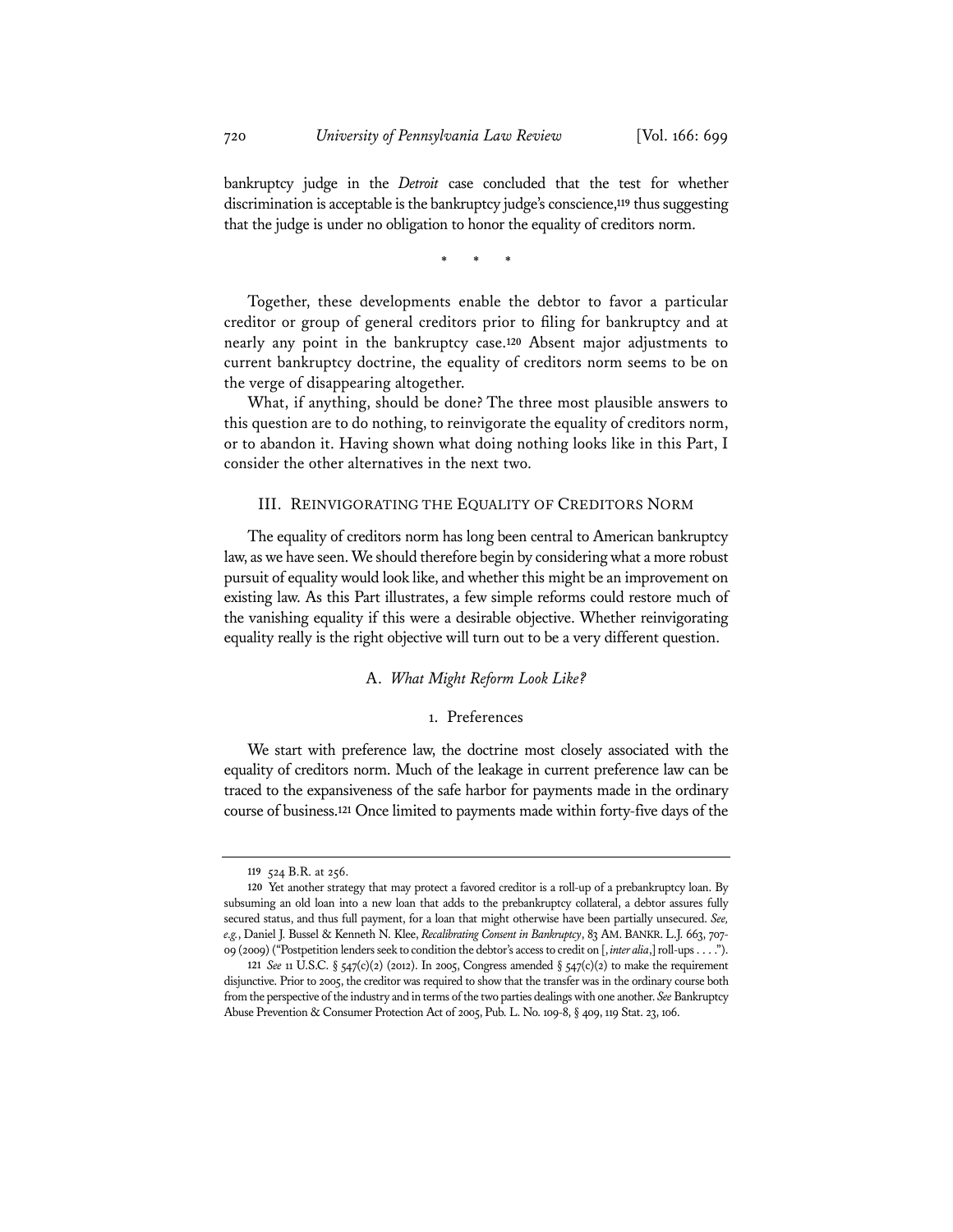extension of credit, it now has unlimited scope.**<sup>122</sup>** In addition to the absence of any temporal limitation, a creditor need only show that the payment it received was in the ordinary course of either the industry or the two parties.**<sup>123</sup>** The simplest way to restore the equality of creditors norm in the preference context would be to sharply restrict the ordinary course safe harbor, or perhaps excise it altogether. If Creditor A could not invoke this safe harbor, it would be considerably more difficult for Firm to favor Creditor A by repaying it on the eve of bankruptcy.

The other glaring intrusion on equality of creditors is the special treatment of derivatives and other financial contracts.**<sup>124</sup>** If Firm and Creditor A have structured their transaction as a derivative, payments to Creditor A are entirely exempt from the preference rules. Reversing this special treatment would further reinvigorate the equality of creditors norm.

These two adjustments would restore much of the lost equality in the preference context. Bankruptcy courts could play a small role in restoring creditor equality by construing each of the intrusions narrowly.**<sup>125</sup>** But the preference inequality has a statutory basis. A more complete restoration of creditor equality would therefore require amendments to the Bankruptcy Code.

#### 2. Executory Contracts

As with preferences, Firm's ability to favor Creditor A by assuming the parties' executory contract comes from the bankruptcy statute itself, and therefore would require a statutory fix. But the fix is remarkably simple: all Congress would need to do is amend the executory contract provision to require that any unpaid prebankruptcy obligations be treated as unsecured obligations in all cases—regardless of whether Firm assumes the executory contract.**<sup>126</sup>** If Firm assumed Creditor A's contract, Firm would commit to fulfill any future obligations under the contract, but the \$50,000 of prebankruptcy obligations would be treated as a general unsecured claim, just as with Creditor B. This simple fix would not put Creditor A and Creditor B in precisely the same place. Their postpetition status would be different, since Firm's postpetition obligations

**<sup>122</sup>** Under the 1978 Code as first enacted, transfers made in the ordinary course of business were only protected if the transfer occurred within forty-five days of the time the creditor extended credit. The fortyfive day restriction was removed in 1984. The Supreme Court discusses these developments in its most important preference case under the 1978 Code, *Union Bank v. Wolas*, 502 U.S. 151, 156-59 (1991).

**<sup>123</sup>** *See supra* note 121.

**<sup>124</sup>** *See supra* text accompanying notes 93–94.

**<sup>125</sup>** A few courts have gestured in this direction. *See, e.g.*, *In re* Nat'l Gas Distribs., 346 B.R. 394, 402-03 (Bankr. E.D.N.C. 2006).

**<sup>126</sup>** Lawmakers could achieve the change through a simple amendment of 11 U.S.C. § 365(b) making clear that the debtor's obligation to cure any defaults and to provide adequate assurance of future performance does not apply to compensating the nondebtor for prebankruptcy obligations. These would be treated as general claims, just as they are under current law when the debtor rejects a contract. *Cf.* 11 U.S.C.  $\S$  502(g)(1) (2012).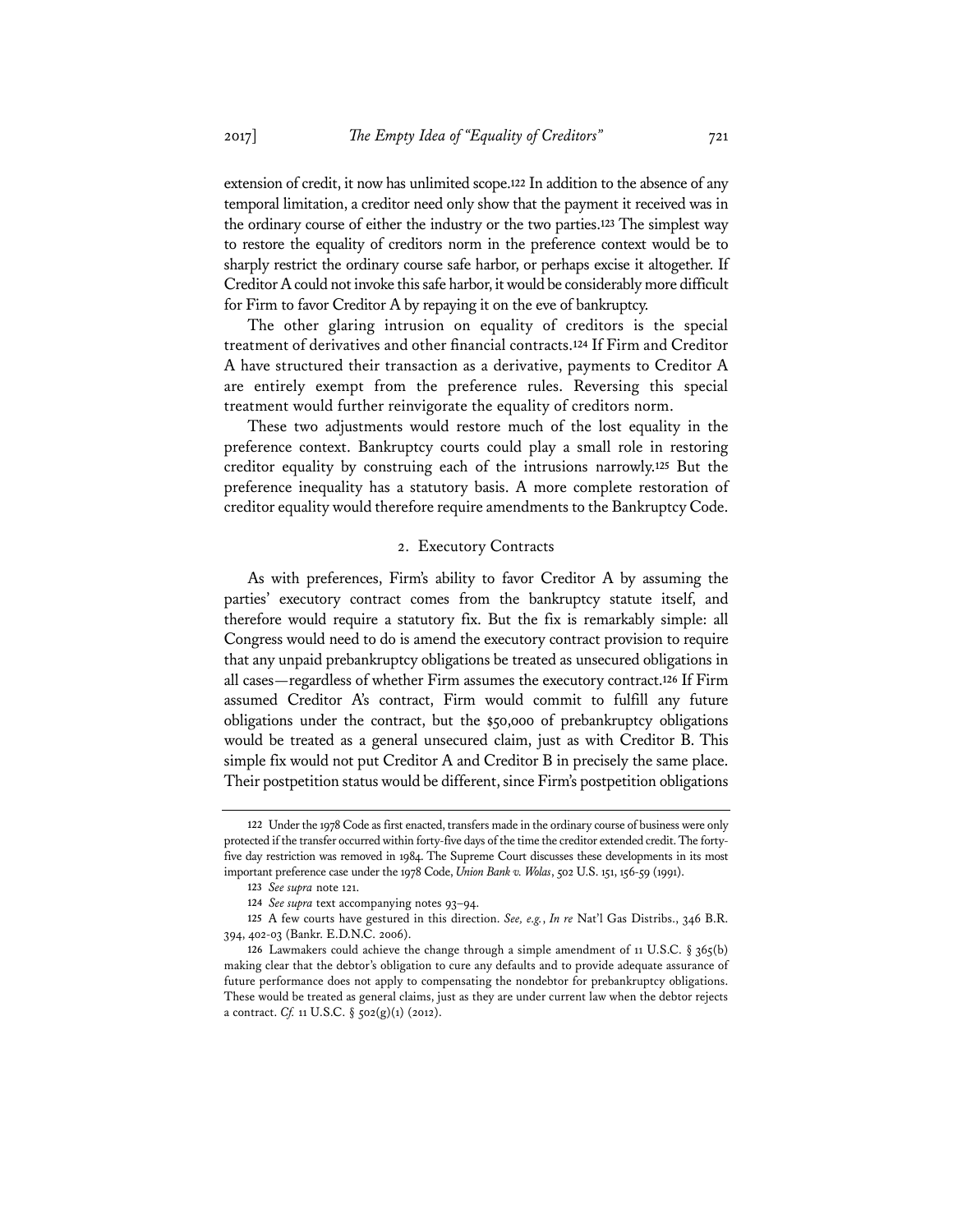to Creditor A would be treated as administrative expenses and given priority status.**<sup>127</sup>** But it would eliminate much of the disparity in their treatment.**<sup>128</sup>**

#### 3. The Other Departures from Equality

Each of the other intrusions on creditor equality could be remedied without formally amending the bankruptcy laws. Courts gaveth critical vendor doctrine, and courts could taketh it away.**<sup>129</sup>** Judge Easterbrook's *Kmart* decision laid the groundwork for just such a retrenchment.**<sup>130</sup>** The debtor would not be required to cease dealing with its key suppliers, and it could pay them in full for postpetition deliveries, but the court would require unpaid prebankruptcy obligations be given the same treatment as other general unsecured claims.

Protecting the equality of creditors principle in the context of a sale would be slightly more complicated, given the presence of a third party that theoretically is making an independent judgement whether to repay some of the debtor's prebankruptcy obligations. If a third party that purchases Firm's assets also decides to repay Creditor A entirely outside the bankruptcy process, this is arguably not a concern of bankruptcy.**<sup>131</sup>** Creditor equality requires only that Creditor A and Creditor B receive comparable treatment *in* bankruptcy. The problem comes when the asset purchase and payment of Creditor A appear to be connected, and are in effect an ad hoc reorganization plan.**<sup>132</sup>** This concern is especially acute if the cost of paying Creditor A's claim is treated as part of buyer's purchase price. But the special treatment of a favored creditor may be an implicit part of the bid, even if it is not included in the formal purchase price.

Two adjustments might strengthen creditor equality. The first is to consider only the cash (or credit bid) portion of a buyer's bid in determining the amount of the bid.**<sup>133</sup>** If Firm receives two bids for its assets, the higher cash bid would

**<sup>127</sup>** *See* 11 U.S.C. § 503(b)(1)(A) (2012).

**<sup>128</sup>** Strictly speaking, this adjustment would not be based on the original equality of creditors norm. Under the historical norm, creditors whose claims arose because their executory contracts were not assumed would be general creditors, but creditors whose contracts were assumed would not. For more on the historical evolution of bankruptcy's treatment of executory contracts, see, e.g., Michael T. Andrew, *Executory Contracts in Bankruptcy: Understanding "Rejection"*, 59 U.COLO. L. REV. 845, 849-50 (1988). For a critique of the contemporary relevance of this history, see Westbrook, *supra* note 82, at 325.

**<sup>129</sup>** One qualification: to fully assure equality of creditors, Congress would need to undo the special treatment of sellers of goods by removing § 503(b)(9).

**<sup>130</sup>** *See supra* text accompanying notes 105-06.

**<sup>131</sup>** For a defense of the GM and Chrysler cases on these grounds, see Stephen Lubben, *No Big Deal: The GM and Chrysler Cases in Context*, 83 AM. BANKR. L.J. 531, 538 (2009).

**<sup>132</sup>** In the Chrysler case, the sale agreement arranged by the U.S. government explicitly required New Chrysler, the purchaser, to pay Chrysler's trade claims and retiree benefits. *See* Motion of Debtors & Debtors in Possession, Pursuant to Sections 105, 363 and 365 of the Bankr. Code and Bankr. Rules 2002, 6004 & 6006 at 25-31, *In re* Chrysler, LLC, No. 09-5002, 2009 WL 1227661 (Bankr. S.D.N.Y. May 4, 2009).

**<sup>133</sup>** For a proposal along these lines, see generally Richard Squire, Debt Bidding (May 2014) (unpublished manuscript) (on file with author).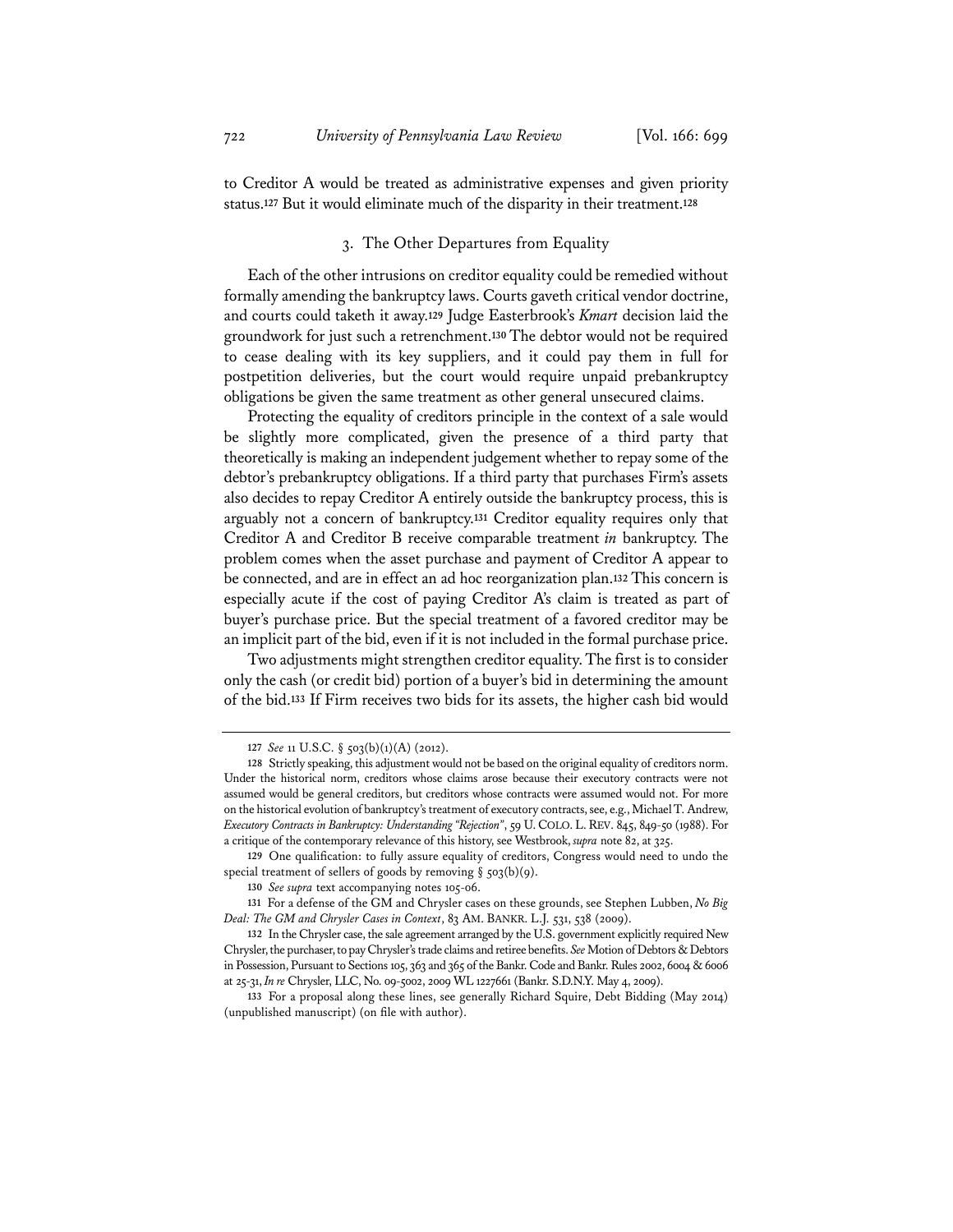prevail, even if an alternative bid might be higher if debt assumption were treated as part of the bid. The second is to ensure a robust market check by minimizing the obstacles to making a bid.**<sup>134</sup>** Neither would directly assure equal treatment, but both would reduce the likelihood of deviations.

The final intrusion on creditor equality—differential treatment of different classes of unsecured creditors—can also be prevented without amending the Bankruptcy Code. Courts could simply interpret the "unfair discrimination" requirement stringently, casting a skeptical eye on classification schemes that call for divergent treatment of otherwise similar classes of creditors.**<sup>135</sup>**

#### B. *The Implications of Greater (or Lesser) Equality*

The discussion to this point has shown that if courts and Congress were motivated to do so, they could easily reinvigorate the equality of creditors norm. Debtors and other parties probably would still manage to evade the equality norm on occasion, but the changes described in the last section would ensure much more robust adherence to the norm. Is this the way forward? Is greater creditor equality preferable to the landscape that characterizes current bankruptcy practice?

I'm not so sure.

The first thing to note is that there's nothing inherently problematic about giving one creditor more favorable treatment than another in bankruptcy if the special treatment is fully disclosed in advance. As long as creditors know where they stand and can adjust the terms of the credit they extend, a disfavored creditor will simply take its expected bankruptcy treatment into account when it makes its initial loan to the debtor.**<sup>136</sup>** From an ex ante perspective, the disfavored creditor is no worse off than the favored creditor. In some contexts, it may be more problematic *not* to provide differential treatment.**<sup>137</sup>** Nor are deviations from equal treatment ethically charged, as they are in other contexts. The deviations are not used to discriminate on the basis of race or gender, for instance. To the contrary, they sometimes favor more vulnerable creditors, such as pension beneficiaries. We cannot simply assume that failures to honor creditor equality are pernicious.

**<sup>134</sup>** Courts could significantly limit any termination fees or qualified bid requirements, and could require that the auction be kept open long enough for potential bidders to emerge. *See, e.g.*, Roe & Skeel, *supra* note 5, at 766.

**<sup>135</sup>** For an argument that this is required under current law, see Richard M. Hynes & Steven D. Walt, *Fair and Unfair Discrimination in Municipal Bankruptcy*, 37 CAMPBELL L. REV. 25, 69 (2015); *see also* Markell, *supra* note 79, at 228.

**<sup>136</sup>** For the classic analysis of creditors who cannot realistically adjust, see Lucian Arye Bebchuk & Jesse M. Fried, *The Uneasy Case for the Priority of Secured Claims in Bankruptcy*, 105 YALE L.J. 857, 865 (1996), which notes "the ability to use security interests to divert value from nonadjusting creditors tends to distort the borrower's choice of contractual arrangements with its creditors, giving rise to certain efficiency costs."

**<sup>137</sup>** *See* Chem. Bank N.Y. Tr. Co. v. Kheel, 369 F.2d 845, 848 (2d Cir. 1966) (Friendly, J., concurring) ("Equality among creditors who have lawfully bargained for different treatment is not equity but its opposite . . . .").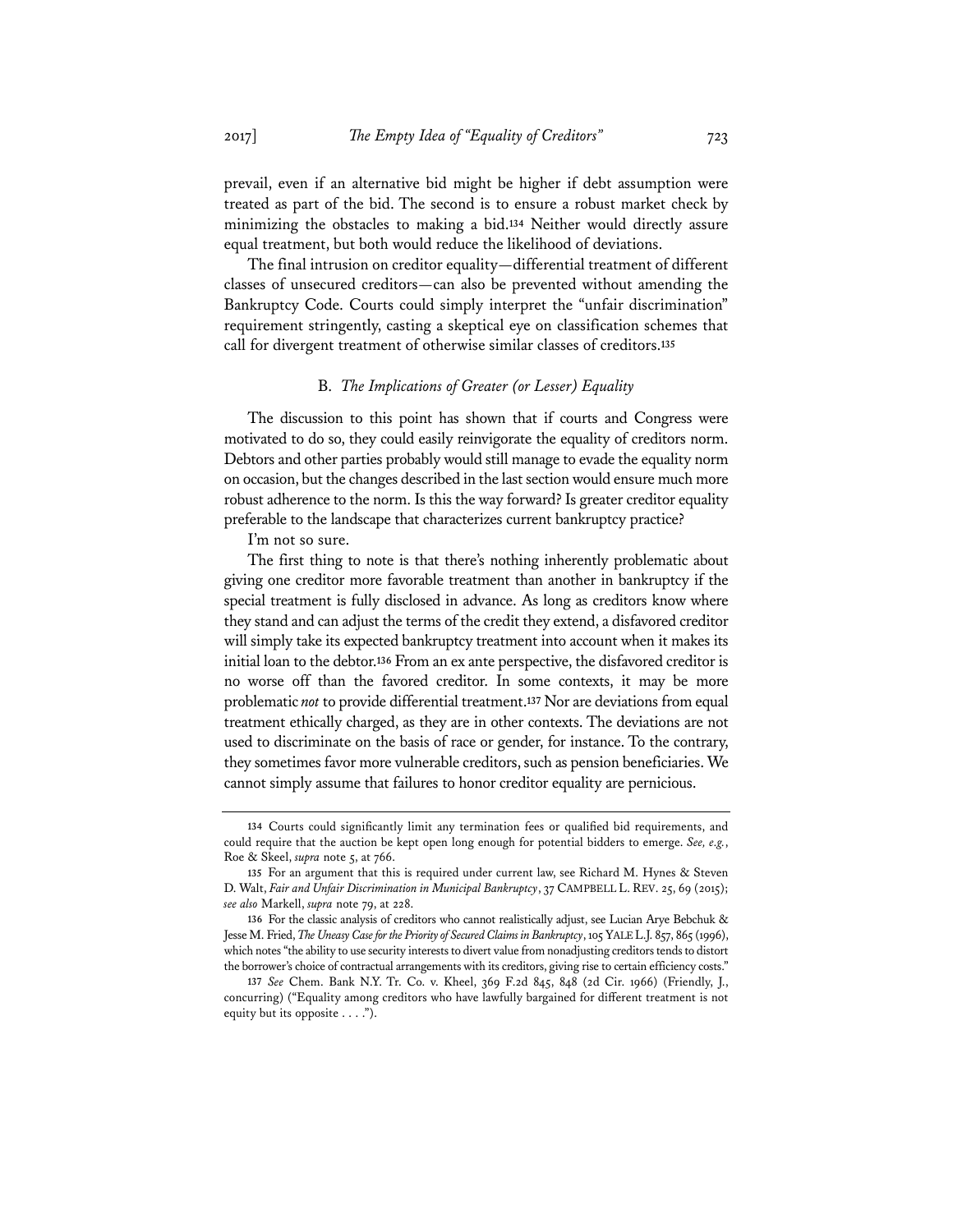Second, while some of the equality-enhancing strategies might improve current bankruptcy law, others would not. As discussed in the next Part, tighter restrictions on sales might be beneficial. The implications of the other reforms are more mixed, however, and with preference law—the doctrine with which creditor equality is most closely associated and from which it emerged—a shift to true creditor equality would make bankruptcy law worse, not better. In bankruptcy, equality is not everything it's imagined to be.

#### IV. RETHINKING THE EQUALITY OF CREDITORS NORM

The absence of an obvious benefit from increasing equality, and the normatively mixed results of moving in this direction, suggest that we cannot simply assume that the equality norm is desirable. As we consider the equality-enhancing strategies more closely, we will find that it is not.

#### A. *Equality's Original Home: The Preference Provision*

Start with the prohibition on preferences, the context where the equality norm first arose. As noted in the last Part, the best way to realign preference law with the equality of creditors norm would be simply to remove the ordinary course safe harbor.**<sup>138</sup>** Other safe harbors can be reconciled with equality of creditors; ordinary course, much less so. If a company falls into financial distress after previously having paid all of its creditors in a timely fashion, and decides to stop paying all but one of its creditors, the favored creditor's treatment clearly violates the equality of creditor norm, but the creditor is likely to come squarely within the ordinary course safe harbor.**<sup>139</sup>**

In addition to moving preference law much closer to the equality of creditors norm, removing the ordinary course safe harbor would reduce the litigation costs of preference avoidance actions. Creditors that have received prebankruptcy transfers regularly invoke the ordinary course safe harbor in their defense.**<sup>140</sup>** The defense often succeeds, and the need to show that a payment was *not* given in the ordinary course imposes significant costs even when the trustee eventually prevails.**<sup>141</sup>** The sharp reduction in the cost of avoiding preferential transfers would be a major benefit of promoting equality of creditors by removing the ordinary course safe harbor.

**<sup>138</sup>** *See supra* subsection III.A.1.

**<sup>139</sup>** *See* 11 U.S.C. § 547(c)(2) (2012).

**<sup>140</sup>** *See, e.g.*, Bryan Kotliar, Note, *A New Reading of the Ordinary Course of Business Exception in Section 547(c)(2)*, 21 AM. BANKR. INST. L. REV. 211, 215 (2013) (concluding that the ordinary course of business safe harbor is overly broad and needs to be narrowed).

**<sup>141</sup>** *See, e.g.*, Daniel J. Bussel, *The Problem with Preferences*, 100 IOWA L. REV. BULL. 11, 12-13 (2014) (noting the cost of preference litigation and proposing that the dollar amount in the de minimis exception to the preference provision in  $\S$  547(c)(9) be significantly increased).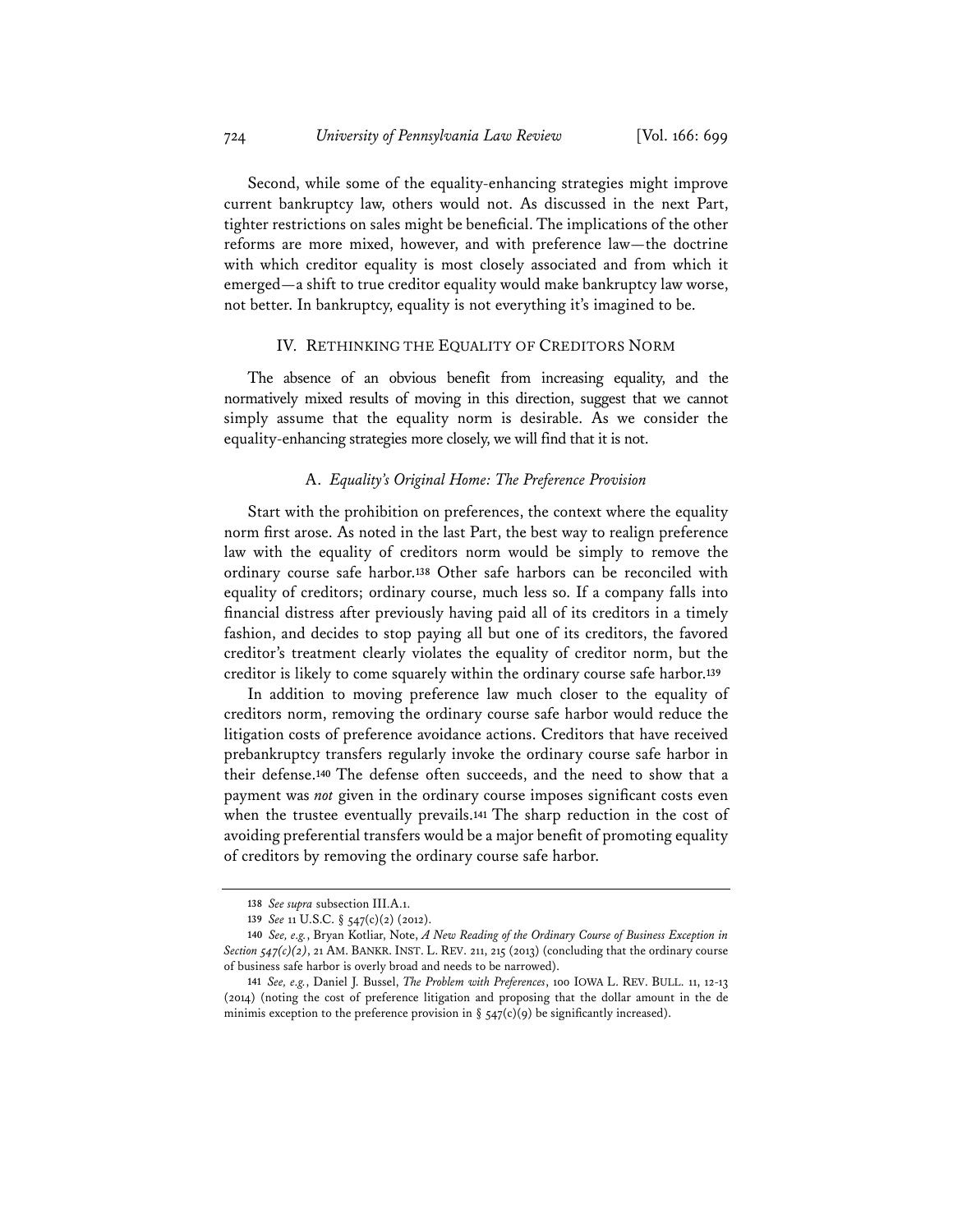Removing the most frequently invoked safe harbor is not the only way to reduce the costs of preference litigation, however. The same benefit could be achieved in precisely the opposite way, by curtailing the preference provision or even deleting it altogether. Is an expanded preference provision superior to no provision at all?

In the nineteenth century, the answer to this question might well have been yes. In the absence of preference law, out-of-state creditors faced a significant risk that the debtor would favor some creditors—often family members, relatives, or other local creditors—over others if it fell into financial distress.**<sup>142</sup>** By the time the disfavored creditor realized that a once-viable business was in swift decline, it might have been too late. This, at least, was the risk that creditors and their advocates repeatedly pointed to when they argued for a robust preference law.**<sup>143</sup>** This suggests that preference law might have diminished creditors' need to take costly precautions.

Over the course of the late nineteenth and early twentieth century, a series of developments significantly reduced a potentially disfavored creditor's risk, and thus the need for the preference law. The first was that improvements in information technology made it less likely that creditors would be taken by surprise by a debtor's financial distress. In the last quarter of the nineteenth century, the leading credit reporting agency incorporated formal financial statements into its data collection process**<sup>144</sup>** and began using typewriters and carbon paper to replicate its reports, "thus permitting a rapid and simultaneous distribution of credit information throughout the firm."**<sup>145</sup>** These innovations dramatically expanded its scope and effectiveness. In 1870, the agency had 7000 subscribers; by 1900, it had over a million.**<sup>146</sup>**

Second, and most important, the distinction between local and out-of-state creditors diminished in significance. Bankruptcy itself contributed to this shift. Because bankruptcy courts had nationwide jurisdiction, a financially distressed debtor could no longer pay local creditors and then flee.**<sup>147</sup>** Gone

**<sup>142</sup>** *See also supra* notes 38–42 and accompanying text (discussing nineteenth century debates over preferences).

**<sup>143</sup>** *See supra* notes 38–39 and accompanying text.

**<sup>144</sup>** *See* James H. Madison, *The Evolution of Commercial Credit Reporting Agencies in Nineteenth-Century America*, 48 BUS. HIST. REV. 164, 172 (1974).

**<sup>145</sup>** *See* JAMES D. NORRIS, R.G. DUN & CO. 1841–1900, at 138 (1978); *see also* Madison, *supra* note 144, at 176.

**<sup>146</sup>** *See* Rowena Olegario, *Credit-Reporting Agencies: A Historical Perspective*, *in* CREDIT REPORTING SYSTEMS AND THE INTERNATIONAL ECONOMY 115, 122-23 (Margaret J. Miller ed., 2003).

**<sup>147</sup>** Debtors may have been less likely to obtain financing from family and friends, though these sources of financing remained relevant for many small businesses.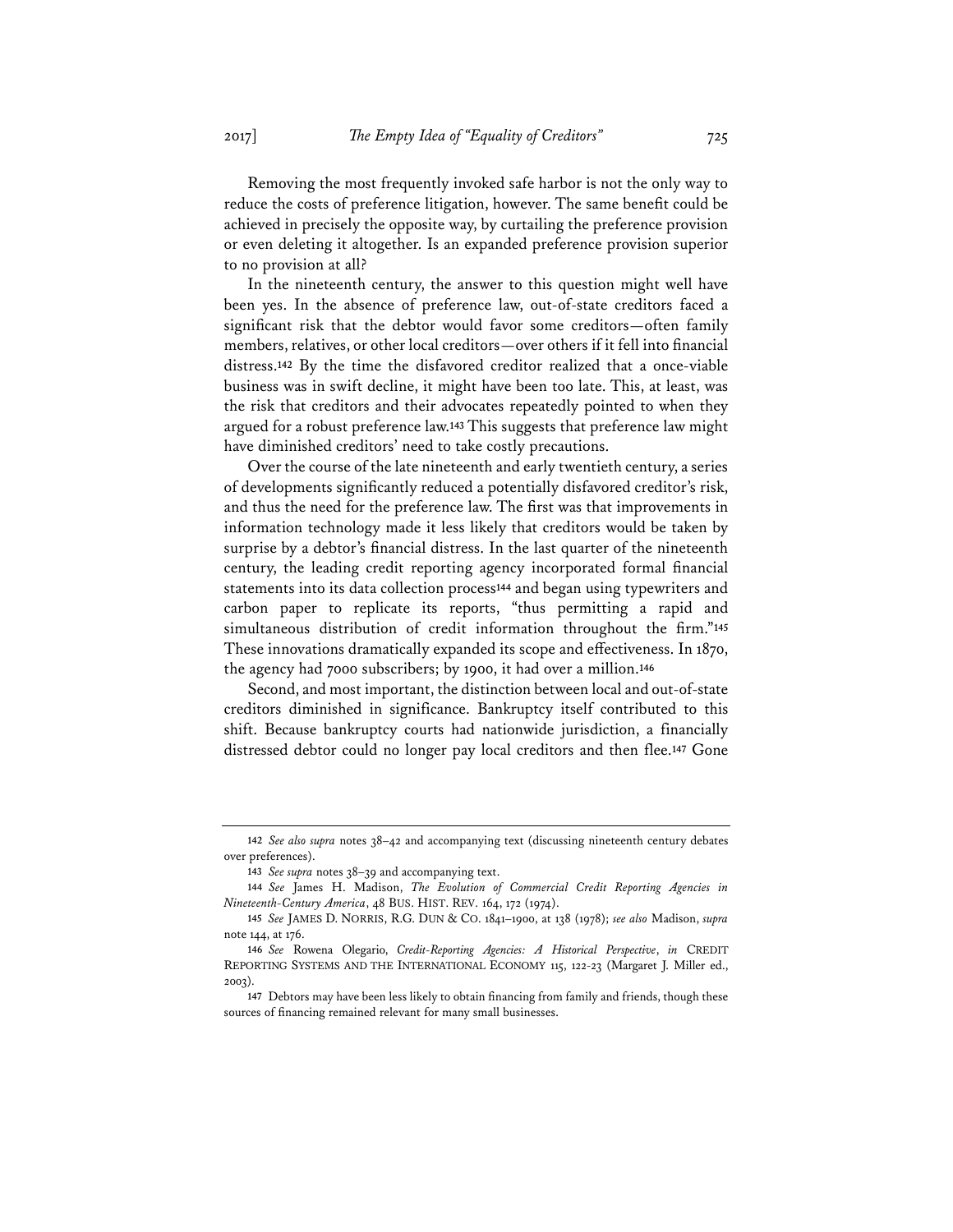were the days when local courthouse clerks stamped G.T.T.—"Gone to Texas"—on pleadings filed by creditors whose debtors had left the state.**<sup>148</sup>**

Finally, the expansion and systemization of the law of secured credit made it easier to create and perfect a security interest. In the nineteenth century, a creditor often could not take a security interest unless it took possession of the collateral, and some kinds of assets such as accounts receivable were difficult to secure.**<sup>149</sup>** Requiring a debtor to provide collateral thus became a genuine option for a broader range of creditors who might otherwise have been vulnerable in the event of financial distress.

I do not mean to suggest that financially distressed debtors no longer pay favored creditors, thus leaving fewer assets available for disfavored creditors. The laws of human nature have not been repealed. Business owners sometimes are tempted to repay loans from family members, or repay themselves, shortly before their business fails. But this problem could be addressed by a targeted rule prohibiting self-dealing, much as the duty of loyalty does in corporate law,**<sup>150</sup>** rather than a broad preference provision that purports to promote equality of creditors.**<sup>151</sup>**

If preference law served another function, in addition to policing self-dealing, a broader prohibition on preferences might be justified. The traditional explanation for preference law does indeed have a second theme: preserving the value of a troubled debtor's assets by discouraging a race to the courthouse.**<sup>152</sup>** Because payments made to, or liens obtained by, a creditor shortly before bankruptcy can be retrieved by the trustee, the reasoning goes, creditors will be less likely to grab assets, thus making it more likely that the parties can reach a collective, value-preserving solution to the debtor's financial distress.

**<sup>148</sup>** *See, e.g.*, BALLEISEN, *supra* note 26, at 170 (describing the G.T.T. phenomenon, as well as the "Shirkshire Road" label given to debtors who fled from Massachusetts to upstate New York by way of the Berkshire Mountains).

**<sup>149</sup>** For an overview of the history of secured credit, see generally 1 GRANT GILMORE, SECURITY INTERESTS IN PERSONAL PROPERTY (1965).

**<sup>150</sup>** *See, e.g.*, DEL CODE ANN. tit. 8, § 144 (2017). Retaining the trustee's power to avoid security interests and other liens acquired on the eve of bankruptcy also would make sense, since these liens do not serve any beneficial function.

**<sup>151</sup>** A self-dealing oriented provision could simply permit the trustee to avoid payments made to insiders on the eve of bankruptcy, relying on the existing (or perhaps an expanded) bankruptcy definition of insider. *See supra* note 89 and accompanying text. The Uniform Fraudulent Transfer Act, which has been adopted by many states and is available to the trustee in bankruptcy under 11 U.S.C.  $\S$  544(b) (2012), already includes such a provision. UNIF. FRAUDULENT TRANSFER ACT  $\S$  5(b), 7A U.L.A. 129 (2006) ("A transfer made by a debtor is fraudulent as to a creditor whose claim arose before the transfer was made if the transfer was made to an insider for an antecedent debt, the debtor was insolvent at that time, and the insider had reasonable cause to believe that the debtor was insolvent.").

**<sup>152</sup>** *See, e.g.*, Brook E. Gotberg, *Conflicting Preferences in Business Bankruptcy: The Need for Different Rules in Different Chapters*, 100 IOWA L. REV. 51, 64 (2014) (describing the "race to the courthouse" or "grab race" concern and differing views as to whether this is a more or less important objective of preference law than the equality of creditors objective).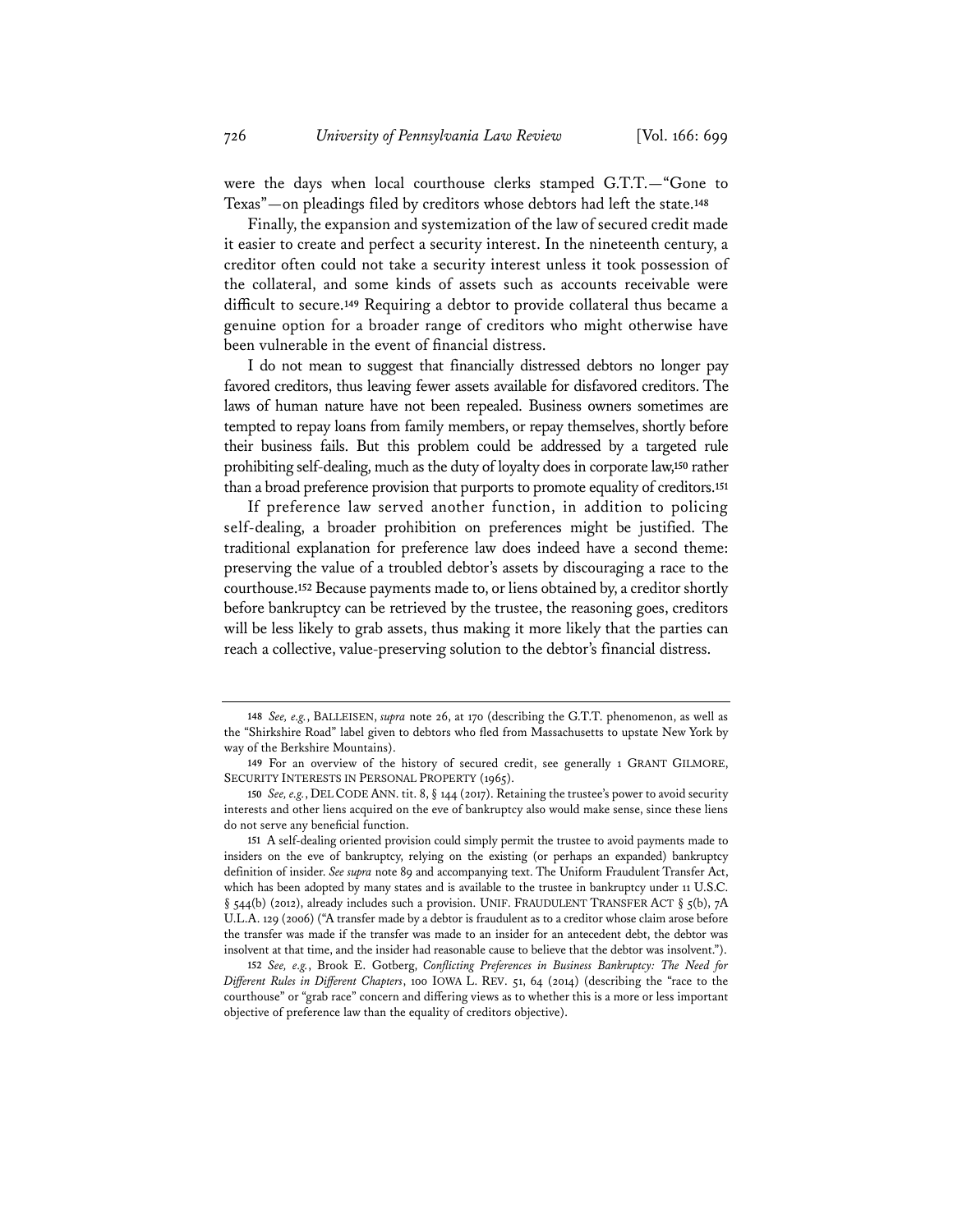The first thing to note about the "grab race" justification for preference law is that it has very little to do with the equality norm.**<sup>153</sup>** The argument contends that the preference prohibition discourages creditors from destroying the going concern value of a debtor's assets in their rush to collect what they are owed. According to this rationale, the virtue of preference law is that it maximizes the value of the debtor's assets. Equality, which is concerned with how the assets are distributed, is at most an accidental byproduct.

If the "grab race" rationale for preference law were compelling, the equality norm would be irrelevant (rather than counterproductive) in this context. But the "grab race" rationale is deeply flawed. With the earliest bankruptcy laws, the preference prohibition did play at least a limited role in discouraging a race to the courthouse. The early laws did not explicitly impose an automatic stay on creditor collection efforts at the time a bankruptcy petition was filed.**<sup>154</sup>** A creditor theoretically could ignore the bankruptcy proceeding, and continue to try to collect what it was owed. In *Ex parte Foster*, Justice Story, sitting as a circuit court judge, ruled that the preference provision in the 1841 Act voided the prejudgment attachment obtained by a creditor that continued to pursue its state law action after the bankruptcy filing.**<sup>155</sup>** In this context, preference law served as a substitute for a stay on enforcement.

Preference law is highly unlikely to discourage grabs more generally, however. Because the worst that can happen to a creditor who receives a potentially preferential payment is being asked to give it back, creditors have very little incentive to refrain from collecting.**<sup>156</sup>** A creditor who pursues a prebankruptcy payment will not be able to recover its litigation and other collection expenses if the payment is later avoided as a preference.**<sup>157</sup>** But this is the only significant cost. And if the debtor does not file for bankruptcy for more than ninety days or the creditor can invoke a safe harbor, the creditor will be able to keep the full payment, rather than waiting for its pro rata share of a subsequent bankruptcy distribution.**<sup>158</sup>**

**158** For an argument that the incentive to collect well before bankruptcy actually is a benefit of existing law, since it rewards early monitoring, see George G. Triantis & Ronald J. Daniels, *The Role* 

**<sup>153</sup>** *See id.*

**<sup>154</sup>** Congress did not implement an explicit automatic stay for the first time until 1933. *See* Frank R. Kennedy, *The Automatic Stay in Bankruptcy*, 11 U. MICH. J.L. REFORM 177, 179-80 (1978).

**<sup>155</sup>** 9 Fed. Cas. 507 (C.C.D. Me. 1842) (No. 4954).

**<sup>156</sup>** *See also* John C. McCoid, II, *Bankruptcy, Preferences, and Efficiency: An Expression of Doubt*, 67 VA. L. REV. 249, 264 (1981) (noting that creditors have "much to gain and little to lose" by engaging in a potentially preferential transaction since "there is a good chance that one who receives a preference will be able to keep it"—"[b]ankruptcy may never be filed," or at least not "within ninety days of the transfer," or "the trustee may find it inexpedient to initiate recapture proceedings"). The futility of preference law may explain why Justice Stevens seems to have gotten confused about the logic in his opinion in a key preference case. *See* Union Bank v. Wolas, 502 U.S. 151, 161 (1991) (suggesting that an exception from, rather than application of, the preference provision "may benefit all creditors by deterring the 'race to the courthouse' and enabling the struggling debtor to continue operating its business").

**<sup>157</sup>** *See* McCoid, *supra* note 156, at 265.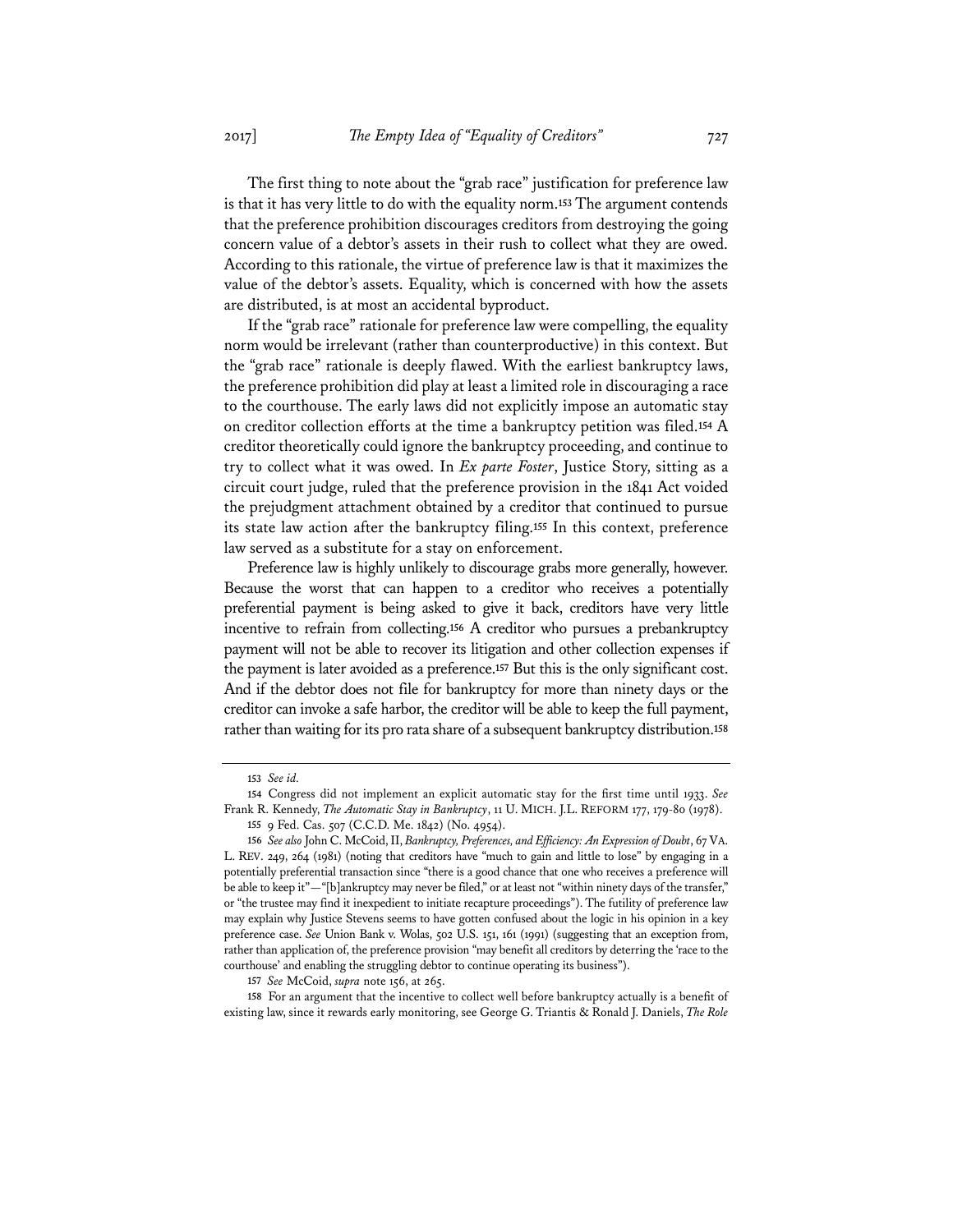To be sure, it would not be hard to give the preference provision real teeth. Lawmakers need only include a stiff penalty on top of the requirement that a favored creditor disgorge the preference.**<sup>159</sup>** But this option has never been seriously considered—probably because creditors have a legal and moral entitlement to be repaid, and in that sense are not doing anything wrong when they attempt to collect on the eve of bankruptcy.**<sup>160</sup>**

If preference avoidance should be limited to self-dealing transactions, as I have argued, the equality norm appears to have played a pernicious role in the twentieth century evolution of preference law. The early preference provisions functioned very much like a ban on self-dealing. Under the original version of the 1898 provision, the trustee could avoid preferential transfers that occurred less than four months before bankruptcy, but only if the trustee could show that the beneficiary "had reasonable cause to believe that it was intended thereby to give a preference."**<sup>161</sup>** This requirement was amended in 1938 to require only that the trustee show that the beneficiary had "reasonable cause to believe that the debtor is insolvent."**<sup>162</sup>** Even under the more relaxed standard that emerged, the trustee would fare better in preference actions against insiders than with outside creditors, because it was much easier for the trustee to show insiders knew the debtor was insolvent.

In the debates that led to the 1978 Code, these earlier provisions were condemned as failing to live up to the equal treatment objective. A House subcommittee report was particularly pointed in its condemnation. A "creditor's state of mind has nothing whatsoever to do with the policy of equality of distribution," the report's drafters wrote, "and whether or not he knows of the debtor's insolvency does little to comfort other creditors similarly situated who will receive that much less from the debtor's estate as a result of the prebankruptcy transfer to the preferred creditor."**<sup>163</sup>** Whatever arguments might be marshalled in support of the existing provision were trumped, the drafters believed, by these equality concerns. "To argue that the creditor's state of mind is an important element of a preference and that creditors should not be required to disgorge what they took in supposed innocence," they insisted, "is to ignore the strong bankruptcy policy of equality among creditors."**<sup>164</sup>** Other proponents

*of Debt in Interactive Corporate Governance*, 82 CALIF. L. REV. 1073, 1094-95 (1995). In my view, any additional monitoring benefits are not sufficient to justify the costs of the current preference rules.

**<sup>159</sup>** *See* McCoid, *supra* note 156, at 269-70.

**<sup>160</sup>** *See also id.* (arguing that sanctions for preferential transfers would punish innocent and guilty creditors alike).

**<sup>161</sup>** Act of July 1, 1898, ch. 541, § 60(b), 30 Stat. 544, 562 (repealed 1978).

**<sup>162</sup>** Act of June 27, 1938, ch. 6, § 60(b), Pub. L. No. 75-696, 52 Stat. 840, 870 (repealed 1978).

**<sup>163</sup>** H.R. REP. NO. 95-595, at 178 (1977).

**<sup>164</sup>** *Id.*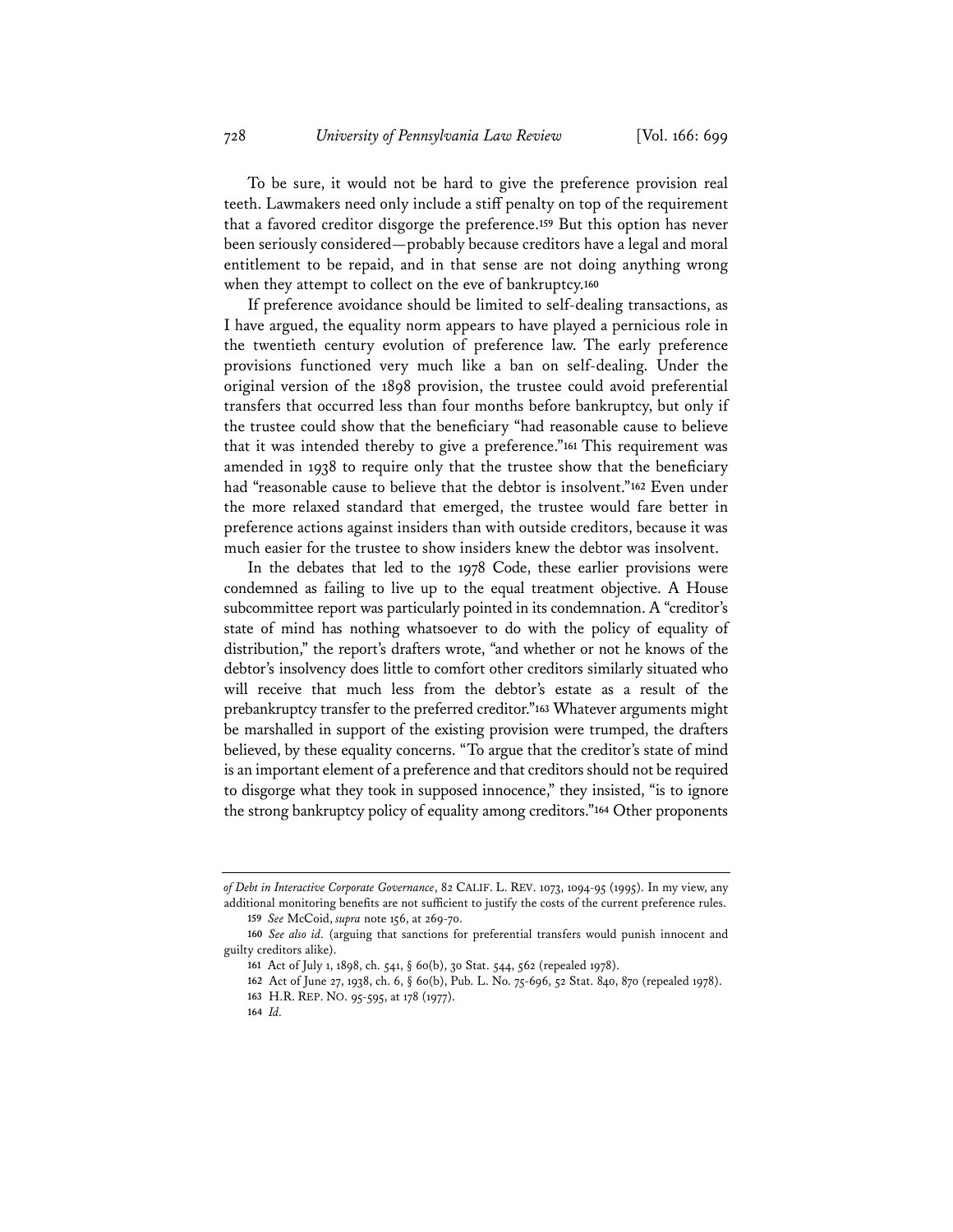of a broader preference provision made similar arguments.**<sup>165</sup>** As a result, Congress adopted the current presumption that every eve-of-bankruptcy transfer to an unsecured creditor should be avoidable as a preference.**<sup>166</sup>**

Notice the perverse effect of the equality norm in this context. Equality of creditors was the inspiration for the current, deeply flawed preference provision. If the equality of creditors principle were not so entrenched in bankruptcy mythology, the preference provision might be limited to its proper domain—policing self-dealing. But the equality of creditors norm continues to prop up a doctrine long after its significance has withered away.**<sup>167</sup>**

#### B. *Moving Beyond Equality: Sales and Other Issues*

Although preference law was the original home of the equality of creditors norm, the prohibition on preferences had a shifting and idiosyncratic history in America. Perhaps, one might think, the "equality is equity" principle plays a more central and necessary role in the other doctrinal contexts where it is proclaimed. In this Section, I more briefly revisit each of these other contexts we have considered. In none of them is the equality norm necessary, or even helpful.

# 1. Tweaking the Treatment of Executory Contracts

After preferences, executory contracts are the context where the equality norm seems most likely to play an essential role. Commentators frequently point to equality of creditors as the principle on which the current rule is based.**<sup>168</sup>** If the debtor rejects an executory contract, the Bankruptcy Code characterizes the nondebtor's damages claim as a general unsecured obligation, thus giving it the same status as unsecured claims that arose prior

**<sup>165</sup>** *See, e.g.*, *The Bankruptcy Reform Act: Hearings on S. 235 and S. 236 Before the S. Subcomm. on Improvements in Judicial Mach. of the S. Comm. on the Judiciary*, 94th Cong. 101 (1975) (statement of the Hon. Conrad K. Cyr, National Conference of Bankruptcy Judges).

**<sup>166</sup>** A contemporaneous article by a leading drafter of the 1978 Code suggests that the equality norm figured prominently in the decision to broaden the preference provision. *See* Richard B. Levin, *An Introduction to the Trustee's Avoiding Powers*, 53 AM. BANKR. L.J. 173, 183-84 (1979).

**<sup>167</sup>** An interesting recent article by Brook Gotberg proposes to reinvigorate the equality of creditors feature of preference law in Chapter 7 liquidations, while eliminating preference law in Chapter 11 reorganization cases. *See generally* Gotberg, *supra* note 152. This would remove some of the counterproductive features of current preference law and would restore the preference rule to something like its original domain. But equality is not the real objective even in that context, as the plethora of priorities in Chapter 7 make clear. It would make more sense to have a more limited, self dealing–oriented preference rule that applied in all contexts.

**<sup>168</sup>** *See, e.g.*, Westbrook, *supra* note 82, at 252.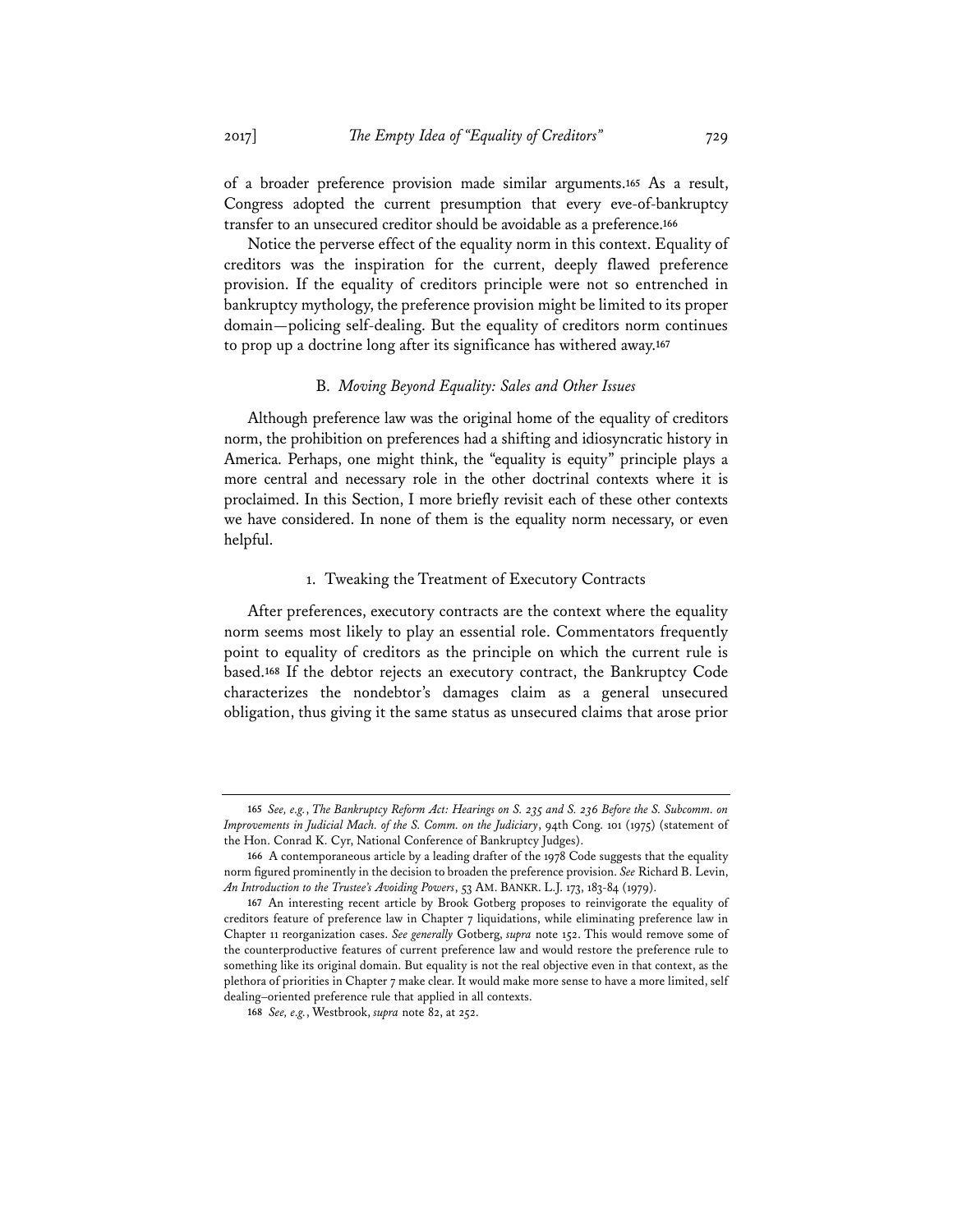to the bankruptcy filing.**<sup>169</sup>** This treatment is often described as promoting—and dictated by—the equality of creditors objective.**<sup>170</sup>**

The problem identified earlier—debtors thwarting the equality norm by assuming the contract of a favored creditor—complicates but does not by itself undermine the conventional understanding of executory contracts. Although bankruptcy's treatment of rejection accords with equality of creditors, the reasoning might go, its handling of assumption does not. By treating the prepetition obligations of a contract that the debtor assumes as unsecured rather than priority claims,**<sup>171</sup>** lawmakers could curb debtors' use of assumption to give better treatment to favored creditors, and more fully align the executory contract provision with the equality of creditors norm.**<sup>172</sup>**

Yet even here, equality of creditors is a loose and potentially misleading description of the concern. Promising a higher payout to pension beneficiaries than to bondholders, as several municipal debtors have done, is not inherently problematic. Their claims are somewhat different, and one can easily imagine rationales for favoring the pension beneficiaries.**<sup>173</sup>** The real problem was that the debtor's ability to assume its contract to the pensioners functioned as a hidden priority—a "secret lien"—confounding the bondholders' expectations.**<sup>174</sup>**

Three decades ago, Alan Schwartz pointed out that secret liens are not always as serious a problem as critics assume.**<sup>175</sup>** If a creditor can determine through ordinary diligence whether other creditors with superior priority exist, he argued, the fact that the superior creditor has not filed notice of its interest is not problematic.**<sup>176</sup>** The secret lien problem with executory contracts is much more intractable than the secret liens Schwartz has in mind. Under Schwartz's proposed scheme, first-in-time creditors would take priority over subsequent creditors, even if the earlier creditor were unsecured and had not filed a public financing statement.**<sup>177</sup>** Schwartz envisioned that subsequent creditors could discover any existing creditors by reviewing the debtor's audited financial statements or tax

**<sup>169</sup>** *See* 11 U.S.C. § 365(g) (2012).

**<sup>170</sup>** *See, e.g.*, Andrew, *supra* note 128, at 924 ("[T]he entire purpose of rejection is to preclude . . . discriminatory elevation of the nondebtor party to priority over other creditors.").

**<sup>171</sup>** Recall that the debtor is required to cure any defaults and provide assurance of performance when it assumes a contract. *See* 11 U.S.C. § 365(b)(1)(A) (2012). These obligations are treated as administrative expenses that must be paid in full. *Id.*

**<sup>172</sup>** As noted earlier, this adjustment would depart from the historical contours of equality of creditors in this context. *See supra* notes 126–28.

**<sup>173</sup>** This is especially true in the municipal bankruptcy context, since cuts in pension beneficiaries' entitlements could lead to greater social costs in the future if the lower pension benefits are not sufficient to live on.

**<sup>174</sup>** For discussion of secret lien problems, see generally Douglas G. Baird, *Notice Filing and the Problem of Ostensible Ownership*, 12 J. LEGAL. STUD. 53 (1983), and *supra* note 14.

**<sup>175</sup>** *See* Alan Schwartz, *A Theory of Loan Priorities*, 18 J. LEG. STUD. 209, 219-22 (1989).

**<sup>176</sup>** *Id.* at 220.

**<sup>177</sup>** *Id.* at 219.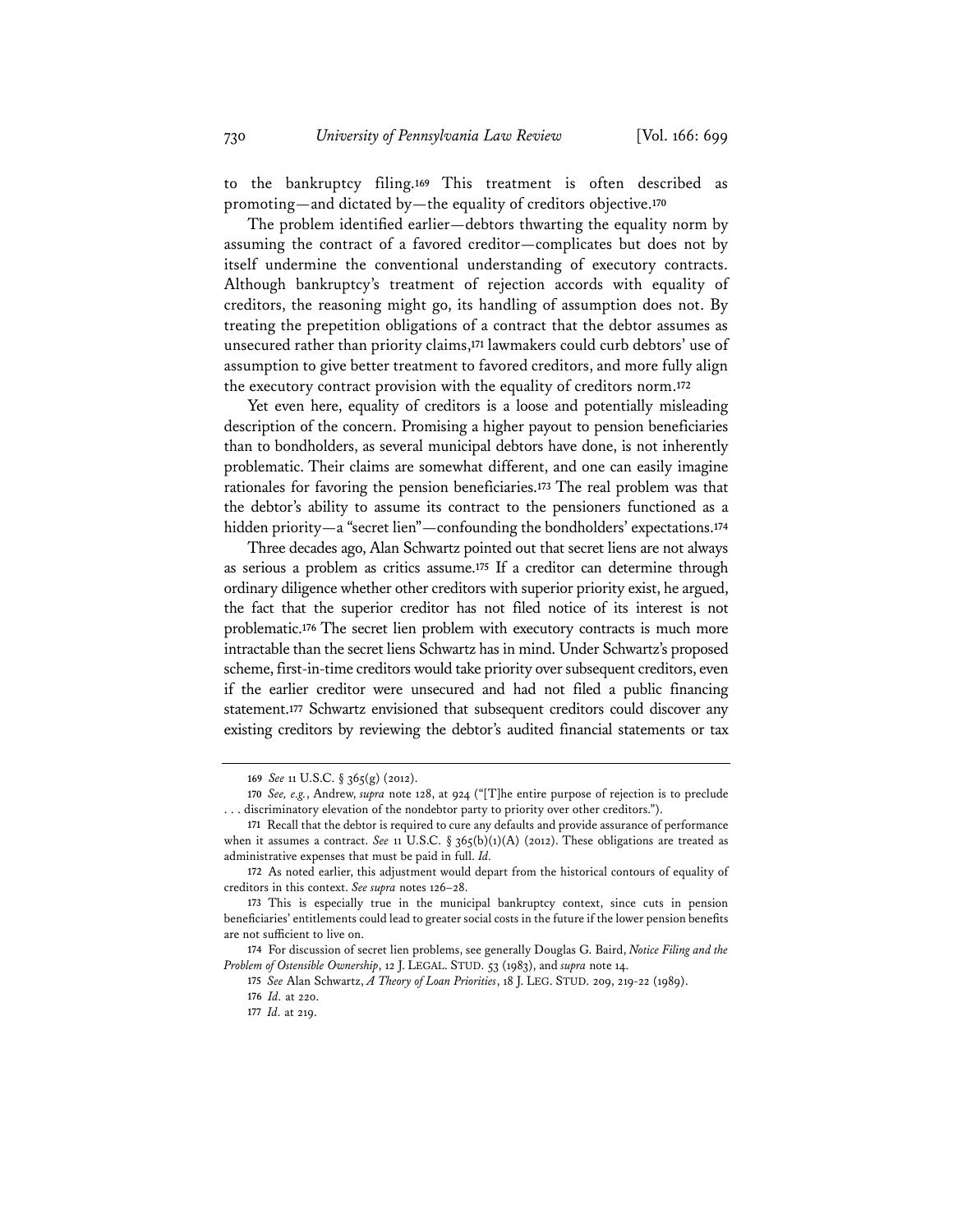records.**<sup>178</sup>** With executory contracts, by contrast, it is impossible to know whether a particular creditor will be favored, because the creditor's status is not determined ex ante. The debtor makes its assumption or rejection decision *after* it files for bankruptcy. This is a far more pernicious secret lien issue.

A true secret lien imposes several potentially serious costs. The most obvious is the cost of uncertainty. A creditor that does not know what its status will be in the event of bankruptcy will need to assume that its recovery may be subordinated to that of other creditors.**<sup>179</sup>** Creditors may also take costly measures that will make them seem more essential to the debtor, and thus more likely to receive favored treatment in bankruptcy. In each instance, creditors may adjust the terms of the credit they extend, passing the costs on to debtors and increasing the debtor's cost of credit.**<sup>180</sup>**

The relationship between equality and these concerns is accidental at best. Changing the treatment of the prepetition obligations of an executory contract is one possible solution, but one could also solve the problem by giving explicit priority status to particular claims (such as pensions) that are thought to warrant special protection, as Congress has done with a variety of obligations.**<sup>181</sup>** This solution would not accord with the equality of creditors norm, but it would address the real underlying problem—the distorting effect of secret liens.

With another executory contract issue, the equality norm is even more problematic. Several commentators have pointed out that treating the nondebtor's damages claim as an unsecured obligation when the debtor rejects an executory contract can give the debtor *too* great an incentive to reject.**<sup>182</sup>** The estate only bears a portion of the cost of rejection, since it invariably will pay unsecured creditors less than the full amount of their claims. The more deeply insolvent the debtor is, the greater its incentive to reject will be, even if rejection imposes substantial costs on the nondebtor. George Triantis proposed that the damages claim be treated as an administrative expense when the debtor rejects a contract, to assure that the debtor fully internalized the cost of rejection.**<sup>183</sup>** Jesse

**182** *See, e.g.*, Jesse M. Fried, *Executory Contracts and Performance Decisions in Bankruptcy*, 46 DUKE L.J. 517, 532 (1996); George G. Triantis, *The Effects of Insolvency and Bankruptcy on Contract Performance and Adjustment*, 43 U. TORONTO L.J. 679, 710 (1993).

**183** *See* Triantis, *supra* note 182, at 697.

**<sup>178</sup>** *Id.* at 220-21.

**<sup>179</sup>** For a similar argument, see Roe & Tung, *supra* note 8, at 1273. Henry Hansmann and Reinier Kraakman have argued that removing the somewhat analogous uncertainty faced by creditors of a business was one of the key benefits provided by the creation of the corporate form. *See generally* Henry Hansmann & Reinier Kraakman, *The Essential Role of Organizational Law*, 110 YALE L.J. 387, 402 (2000).

**<sup>180</sup>** Secret liens also introduce potential distortions with respect to "nonadjusting" creditors. *See* Bebchuk & Fried, *supra* note 136, at 882.

**<sup>181</sup>** Pensions are one of the obligations that are given special priority, but only to a limited extent. *See* 11 U.S.C. § 507(a)(5) (2012) (limiting priority for contributions to employee benefit plan arising from services rendered within 180 days of bankruptcy).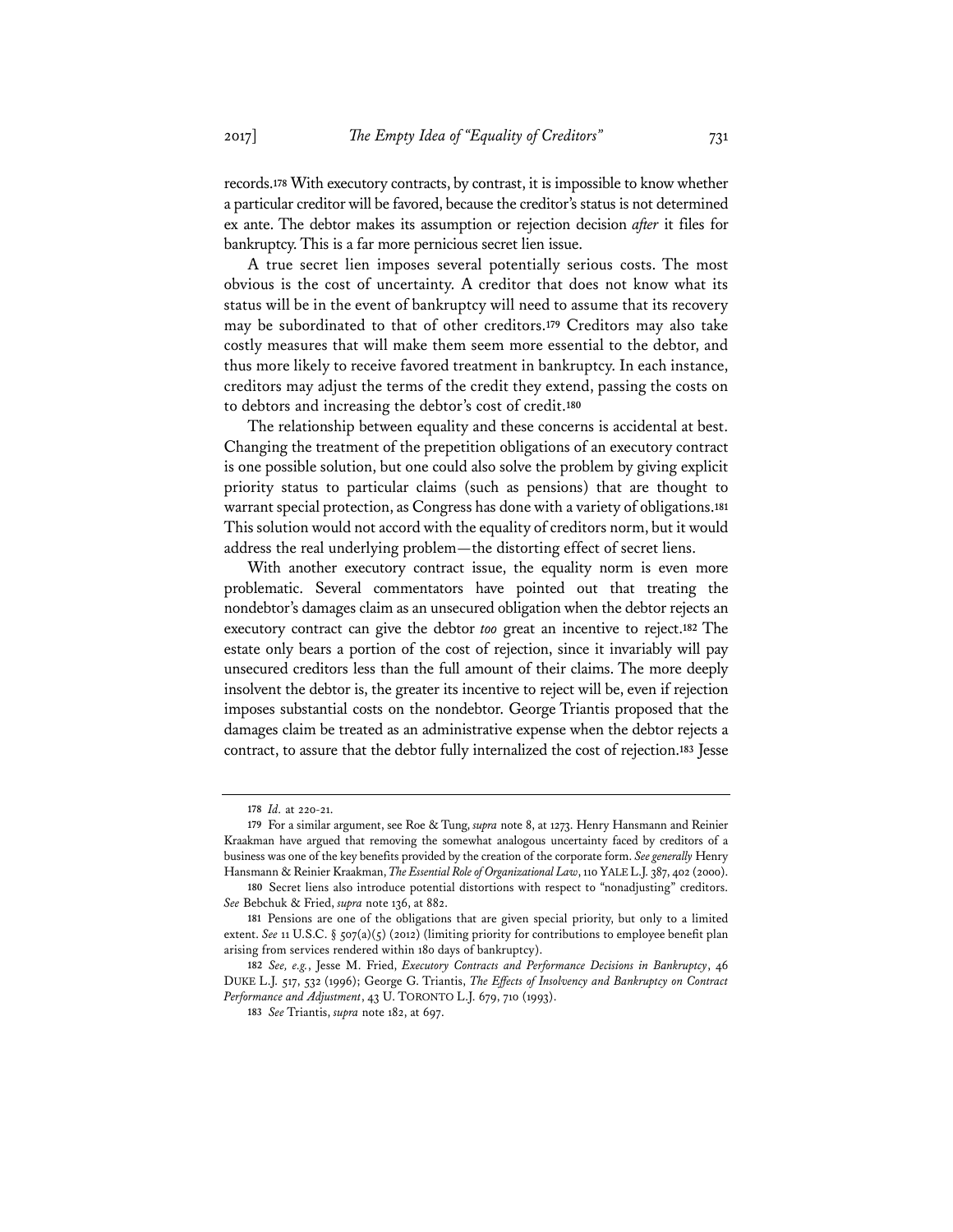Fried offered a series of other possible correctives, including adjustments to the contract purchase price and a variation on the administrative expense proposal.**<sup>184</sup>**

Both Triantis and Fried noted that equality of creditors is considered to be a central principle in the treatment of executory contracts.**<sup>185</sup>** But both left it behind as they analyzed the distortions created by the current rule and potential responses to the distortion.**<sup>186</sup>** They were right to set equality of creditors to the side. Clinging to the equality norm would further entrench the distortion—and in fact, may well have already done this under current law.**<sup>187</sup>** The real problem is that the current rule has a socially inefficient spillover effect. The benefits to the debtor of rejecting a contract may be less than the costs to the nondebtor of the rejection, but the current rule does not give the debtor an incentive to take the costs into account.**<sup>188</sup>**

With executory contracts, an issue where the equality norm has seemed most important, it is anything but. The equality norm provides a distorted picture of the purpose of the provision, and it distracts attention from the real issues raised by the current rule.

#### 2. Clarifying Critical Vendor Doctrine

As with executory contracts, the central concern with critical vendor doctrine is that it functions as a hidden priority or secret lien. Nothing in the Bankruptcy Code identifies some creditors as deserving critical vendor treatment; the decision of which creditors to designate as critical is made by the debtor after filing for bankruptcy. The lien is not entirely hidden. In many large cases, other creditors could make an educated guess as to some of the critical vendors. In a carmaker bankruptcy, suppliers of parts are obvious candidates, given that many have

**187** Courts have occasionally denied debtors' requests to reject contracts where rejection appears to be socially problematic, but these cases are uncommon. For discussion, see Fried, *supra* note 182, at 540-44.

**188** In my own view, the simplest solution to the distortions discussed in this Section might be to treat the prepetition obligations of an assumed contract as an unsecured claim (thus addressing the secret lien problem) and to make greater use of the "balancing test" used by some courts to determine whether the debtor should be permitted to reject a contract (thus counteracting the spillover problem). The principal downside is that the debtor could avoid the risk of being forced to assume a contract by breaching prior to bankruptcy. *See id.* at 544. The most important point for present purposes is that the equality norm adds nothing to the analysis.

**<sup>184</sup>** *See* Fried, *supra* note 182, at 550-66.

**<sup>185</sup>** *See, e.g.*, *id.* at 522; Triantis, *supra* note 182, at 691.

**<sup>186</sup>** Yeon-Koo Che and Alan Schwartz have offered still another approach that does not rely on the equality of creditors principle. Focusing on the possibility that the debtor may have an incentive to assume a socially inefficient contract, Che and Schwartz question the invalidation of ipso facto clauses and the mandatory nature of § 365. *See* Yeon-Koo Che & Alan Schwartz, *Section 365, Mandatory Bankruptcy Rules and Inefficient Continuance*, 15 J.L. ECON. & ORG. 441, 444 (1999). In his classic functional account of executory contracts, by contrast, Jay Westbrook treated the equality principle as creating a strong presumption against any deviation from the existing rule that the nondebtor receives only an unsecured claim if the debtor rejects a contract. *See, e.g.*, Westbrook, *supra* note 82, at 256 (concluding that permitting a nondebtor to receive specific performance "would seriously violate the equality principle").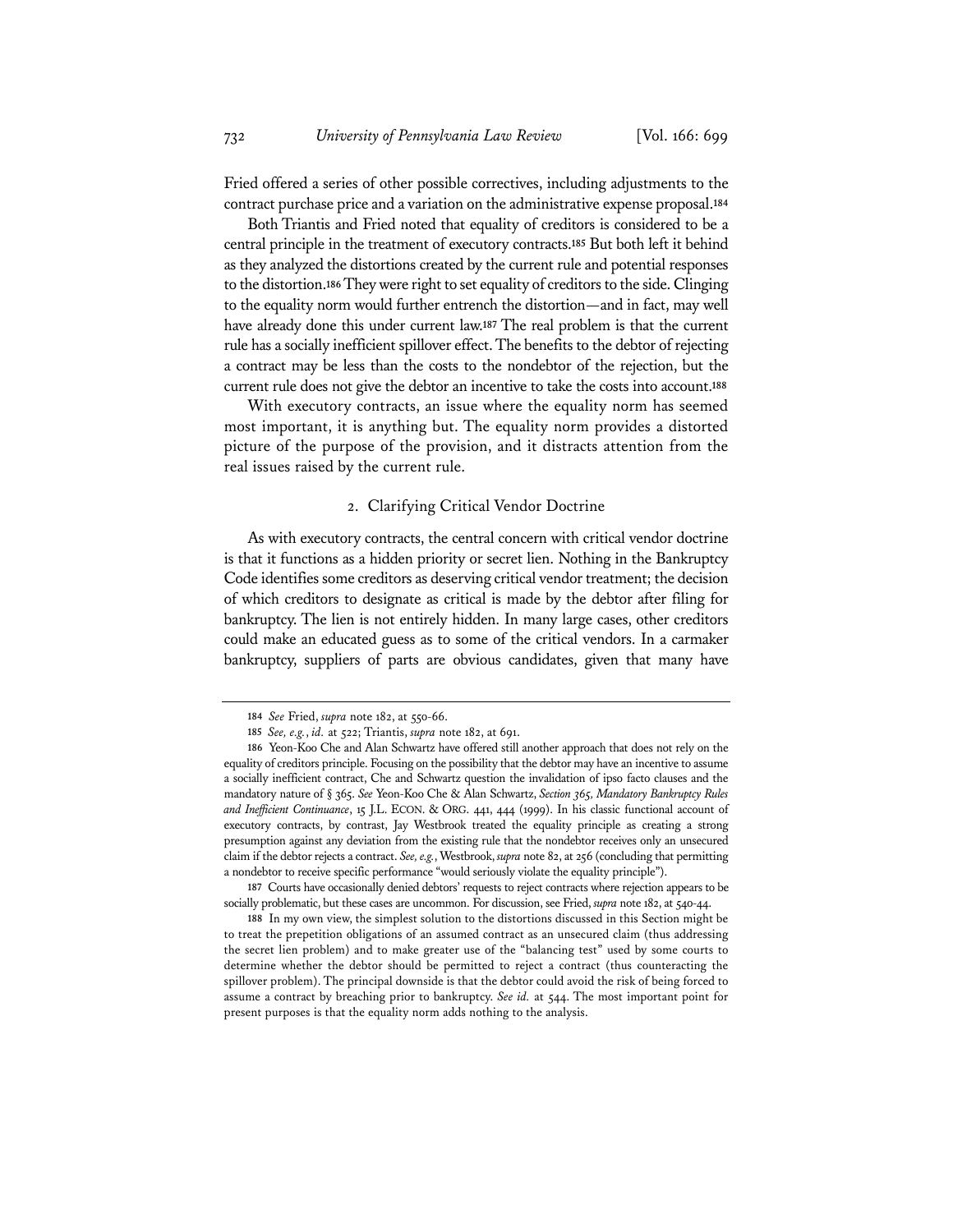developed in tandem with the carmaker.**<sup>189</sup>** But others will not be so easy to predict: some debtors define critical vendor very broadly, others more narrowly.**<sup>190</sup>**

It is possible that critical vendor doctrine is justifiable, at least with some vendors, despite the secret lien problem. If some vendors truly would refuse service if they were not paid in full, and if these vendors cannot realistically be replaced, courts perhaps should permit payments to critical vendors.**<sup>191</sup>** If the threats to cut off service are not credible, by contrast, courts should not permit the payments.**<sup>192</sup>** Either way, the equality norm is once again irrelevant to the analysis.

Here and elsewhere, it is tempting to try to resuscitate the equality norm by saying that lawmakers and courts should promote equality of creditors unless the benefits of equality are outweighed by another important bankruptcy objective, and by narrowly defining equality's scope. With critical vendor doctrine, if we conclude that a vendor's threat is credible, we could justify this in equality terms by arguing that the threat is unrelated to the vendor's prepetition claim—it is a precondition for future service—and thus does not implicate equality of creditors.**<sup>193</sup>** Allowing the payment under these circumstances would maximize the value of the debtor's assets. But if we conclude that the threat is not credible, the reasoning might go, we would revert to the equality of creditors baseline. The problem with this reasoning is that equality of creditors is not doing any work. It is unnecessary to the analysis, which turns entirely on the question whether allowing critical vendor status will maximize the value of the debtor's estate.

#### 3. Policing Unusual 363 Sales

A sale by the debtor of most or all of its assets also can create a secret lien (or hidden priority) in much the same fashion as with critical vendor doctrine. Suppose the debtor proposes to sell nearly all of its assets to a buyer for \$2 billion, and the buyer signals its intention to pay two classes of junior creditors in full, as

**<sup>189</sup>** For analysis of supply chain links among other manufacturers, see generally Lisa Bernstein, *Beyond Relational Contracts: Social Capital and Network Governance in Procurement Contracts*, 7 J. LEGAL ANALYSIS 561 (2015).

**<sup>190</sup>** *See also* McDermott, *supra* note 103, at 415-16 (reviewing the different standards courts use when analyzing critical vendor classification).

**<sup>191</sup>** Because the cost of the goods supplied to the debtor prior to bankruptcy is a sunk cost, a rational vendor should not take it into account in deciding whether to continue providing goods after the debtor files for bankruptcy. *See generally* JOHN SUTTON, SUNK COSTS AND MARKET STRUCTURE 7-12 (1991) (explaining the basic economic theory of sunk costs). But many people do take already incurred costs into account—a phenomenon known as the "sunk cost fallacy." For a sample of the large behavioral economics literature exploring the sunk cost fallacy, see, e.g., Hal R. Arkes & Catherine Blumer, *The Psychology of Sunk Costs*, 35 ORGANIZATIONAL BEHAV. & HUM. DECISION PROCESS 124 (1985).

**<sup>192</sup>** In his *Kmart* decision, Judge Easterbrook suggested that courts should attempt to distinguish between these two possibilities. *See In re* Kmart Corp., 359 F.3d 866, 873 (7th Cir. 2004) (suggesting that it be "necessary to show . . . that the supposedly critical vendors would have ceased deliveries if old debts were left unpaid").

**<sup>193</sup>** Thanks to Douglas Baird for identifying this issue and pressing me to clarify the discussion.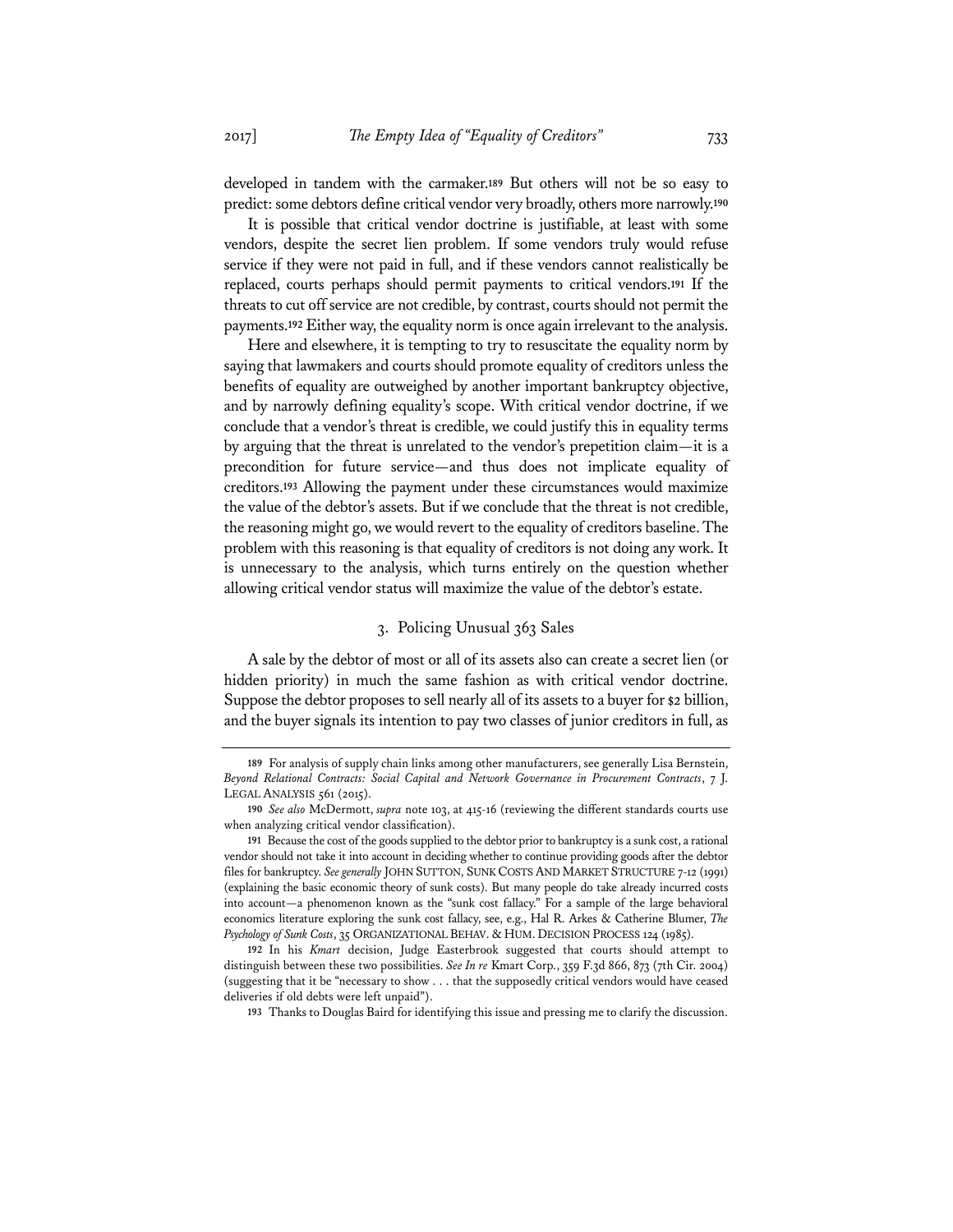in the Chrysler bankruptcy. If a class of senior creditors will receive the \$2 billion as payment on its \$6.9 billion of debt, but will not receive anything else, the seniors may object that they have been displaced by a secret lien. Classes of junior creditors whom the buyer does not offer to pay may raise similar objections.

Based on these facts alone, we cannot immediately determine whether the disfavored creditors' objections are legitimate. The introduction of an additional party—the buyer—adds a new complexity. So long as the buyer purchases the assets legitimately, nothing precludes it from paying some of the debts owed to former creditors. In the *Chrysler* example, if the assets were worth \$2 billion or less, the senior creditors got what they were entitled to.**<sup>194</sup>** If the assets were worth more than \$2 billion, by contrast, the disfavored creditors had a real grievance. A portion of the purchase price may actually have consisted of value the seniors should have received, but which went to the favored creditors instead.

The strategies described earlier would help distinguish between these two possibilities. Courts could limit the use of buyer protections that discourage other potential bids, and they could consider only the amount of a buyer's cash bid (or credit bid) when selecting a winning bid.**<sup>195</sup>** Once again, the equality of creditors principle does not add anything to this analysis. The principal concern is disguised priorities and the inefficiencies they can cause.

#### 4. Unfair Discrimination

The final set of strategies for favoring one group of creditors over others—gifting transactions and disproportionate payouts under a plan—is in some respects the most subtle. The other strategies often pay a favored creditor in full, while leaving other creditors with little or nothing. Gifting and discriminatory payouts rarely distinguish so sharply. They usually give favored creditors somewhat more and disfavored creditors somewhat less. Pension creditors received at least 60-70% of their claims in the Detroit bankruptcy, for example, whereas other creditors were given far less.**<sup>196</sup>**

Notice that classification—the debtor's or plan proponent's authority to place creditors with equal priority in different classes**<sup>197</sup>**—is itself in a sense a rejection of the equality of creditors principle. If equality of creditors were the principal objective, all unsecured claims would be put in the same class,

**<sup>194</sup>** The bankruptcy judge heavily emphasized this point in the *Chrysler* decision. *See In re* Chrysler LLC, 405 B.R. 84, 97 (Bankr. S.D.N.Y.), *aff 'd*, 576 F.3d 10 (2d Cir.), *vacated sub nom.* Ind. State Police Pension Tr. v. Chrysler LLC, 558 U.S. 1087 (2009).

**<sup>195</sup>** *See supra* notes 133–34 and accompanying text. They also could refuse to approve sales that really are disguised reorganizations. *See, e.g.*, Roe & Skeel, *supra* note 5, at 755-56 (advocating a presumption that courts invalidate a proposed sale if more than half of the value of the assets would continue to belong to old shareholders or creditors after the sale).

**<sup>196</sup>** *See supra* notes 116–17 and accompanying text.

**<sup>197</sup>** *See* 11 U.S.C. § 1122(a) (2012).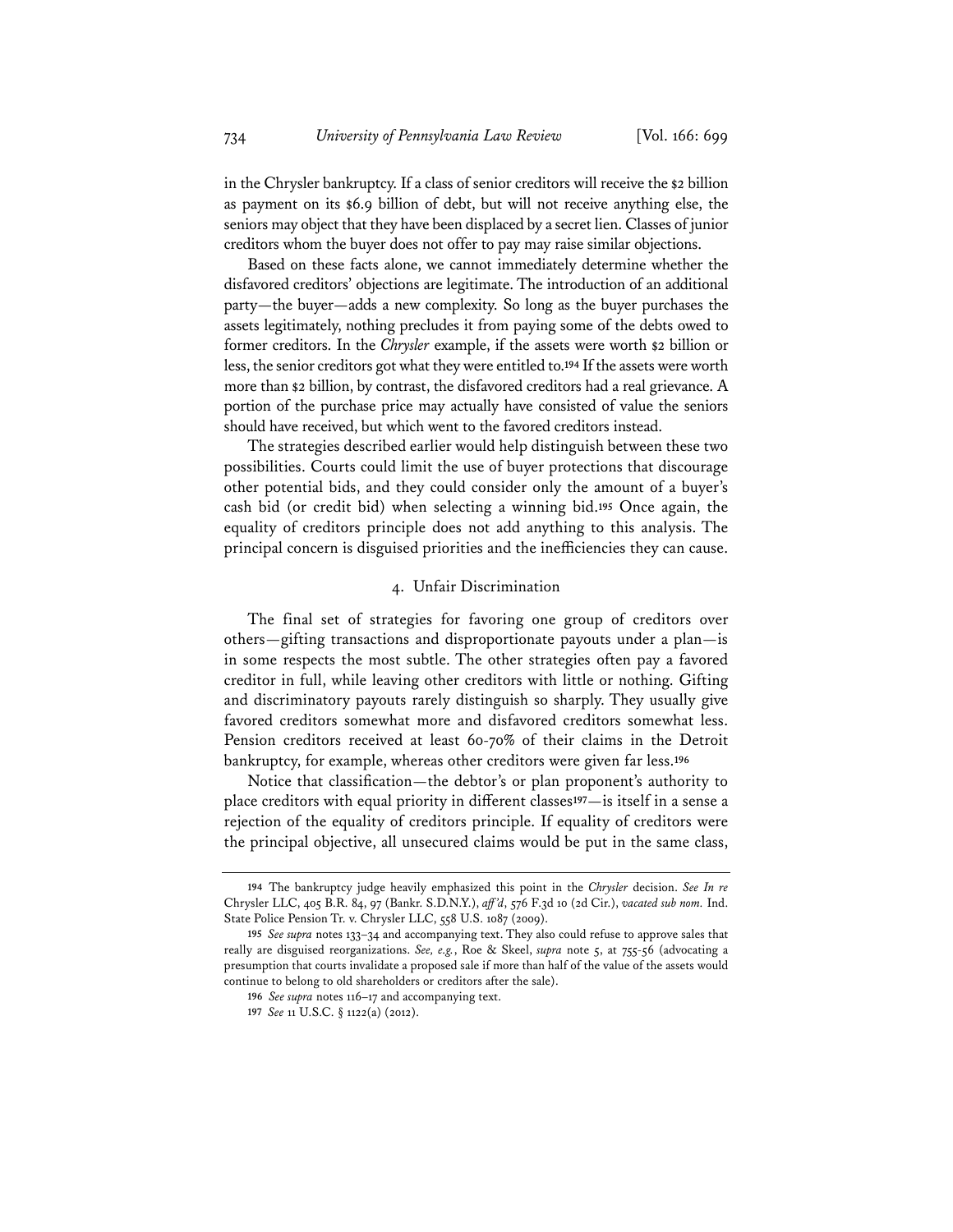as was done under the early American bankruptcy laws. Differential payouts arise only *because* the debtor or other proponent of a reorganization plan is permitted to place general unsecured claims in different classes.

Rather than equality, the real concern once again is the risk of secret liens. A reorganization plan that offers one class of general creditors considerably more than another gives a partial priority or partial lien to one group of creditors. Partial priorities are a familiar feature of the Bankruptcy Code.**<sup>198</sup>** The key difference is that the partial priorities in the Code are explicit, whereas the implicit lien created by differential payouts is a secret lien whose contours are not known when the debtor or other plan proponent proposes a reorganization plan.

The secret lien problem could be addressed in either of two ways. The first is to interpret the unfair discrimination requirement strictly, and to forbid any significant deviations in the payouts of two classes of general creditors.**<sup>199</sup>** Under this approach, a debtor might be permitted to offer a different kind of payment to different classes of creditors—cash and debt to one, for instance, and stock to another. But the value of the expected payout would need to be very similar.**<sup>200</sup>** Otherwise, the favored class would benefit from a hidden priority or secret lien. Under the second approach, courts would look more favorably on differential payouts, but they would uphold the proposed treatment only if the debtor could show that the favored class could expect favored treatment outside of bankruptcy.**<sup>201</sup>** The priority is not hidden, according to this logic, because the parties would have reason to expect that pension claims would receive a higher payout than bonds.**<sup>202</sup>** Neither approach is perfect, but both would counteract the secret lien problem.**<sup>203</sup>**

In theory, the equality norm could be used as a supplemental principle, guiding the inquiry. The stricter approach could be viewed as a rules-based

**201** *See also* Markell, *supra* note 79, at 262 (including this factor as part of a proposed standard for addressing unfair discrimination issues).

**<sup>198</sup>** Employees are given a partial priority for prebankruptcy wages, for example, and a related priority for contributions to an employee benefit plan. 11 U.S.C. § 507(a)(4)–(5) (2012) (authorizing priority for up to \$12,850 of wage claims).

**<sup>199</sup>** Richard Hynes and Steven Walt have argued that existing doctrine, properly understood, imposes significant constraints on differential treatment. *See* Hynes & Walt, *supra* note 116, at 616 (arguing that "courts have been applying an unduly narrow construction" and identifying "good reasons to limit judicial discretion" in regards to the unfair discrimination requirement).

**<sup>200</sup>** A deviation of, say, 10-15% might be acceptable in an appropriate case, for instance, but wider gulfs would not. *See, e.g.*, David Skeel, Opinion, *Fixing Puerto Rico's Debt Mess*, WALL ST. J. (Jan. 6, 2016), https://www.wsj.com/articles/fixing-puerto-ricos-debt-mess-1452040144 [https://perma.cc/TT2A-S8D8] (arguing for an explicit cap of 10-15% on deviations in the context of the Puerto Rico bankruptcy).

**<sup>202</sup>** The bankruptcy judge employed a version of this second approach in the Detroit bankruptcy. Because pensions are protected by Michigan's state constitution, he concluded, Detroit's pensioners had an expectation of preferred treatment in bankruptcy. The Michigan constitutional provision did not fully protect the pension claims, but it justified a partial priority. *In re* City of Detroit, 524 B.R. 147, 257 (Bankr. E.D. Mich. 2014).

**<sup>203</sup>** Strict scrutiny of deviations might make it difficult to confirm a reorganization plan in a complex case; the partial priority approach would require a judge to make judgments about implicit priorities.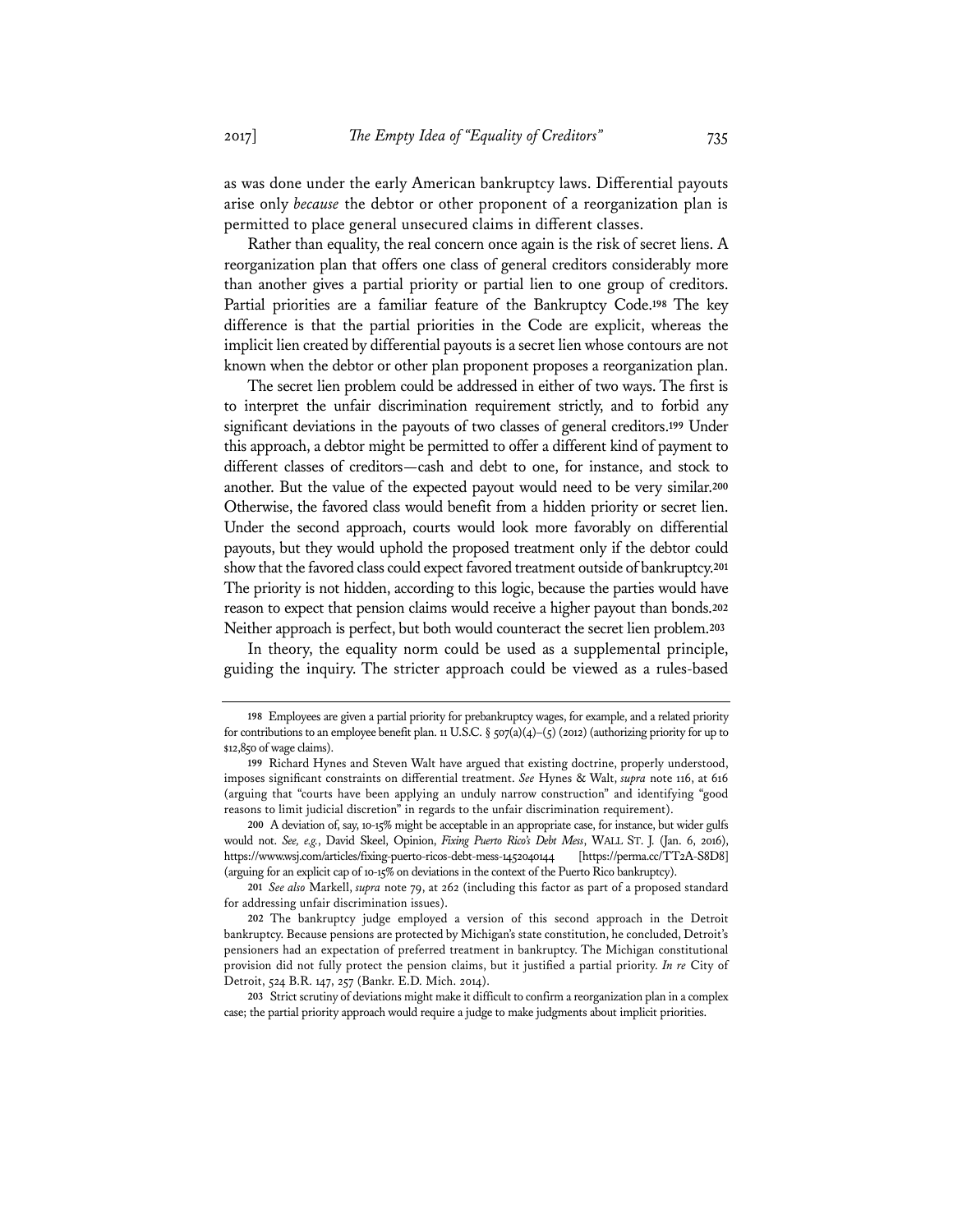equality perspective, for instance, and the more flexible approach as allowing deviations where the creditors are not truly similarly situated. But equality language is an awkward fit. Equality language is most compelling when it draws attention to discrimination against a vulnerable and disfavored class, as with the classic Equal Protection Clause cases. With unfair discrimination, as with the preference context in which the equality norm first emerged, the creditors crying out for help are powerful creditors (such as bondholders, in the Detroit bankruptcy) rather than weak ones. Although equality language certainly can be used by the comparatively well-off,**<sup>204</sup>** this is not its natural habitat.

Equality language also does not lend itself well to the kinds of comparative judgments courts make with unfair discrimination, especially in the bankruptcy context. Equality tends to be either/or: the court determines whether two creditors are similarly situated, and if they are, it insists that they be given the same treatment.**<sup>205</sup>** Unfair discrimination is more incremental. It does not call for absolutely equivalent treatment, just treatment that does not unduly favor or disfavor a particular class of creditors vis-à-vis other creditors with the same priority. The terms "fairness" and "unfair discrimination" nicely capture the relevant concerns. Equality of creditors does not.

#### C. *Equality of Creditors in Consumer Bankruptcy or Liquidation*

My focus in this Part has been on the role of the equality norm in Chapter 11 cases. We cannot fully dismiss the equality of creditors norm without briefly considering its implications for two contexts that more closely fit the original habitat of the equality norm: consumer bankruptcy and Chapter 7 liquidation. If equality of creditors figured more prominently in either of these contexts, its function would be far more limited than conventional wisdom implies, but still vital.

### 1. Equality in Consumer Bankruptcy

From a historical perspective, the possibility that equality might matter more in consumer bankruptcy than in corporate cases is not farfetched. Although the

**<sup>204</sup>** As with the reverse discrimination cases in the Supreme Court's affirmative action jurisprudence. *See, e.g.*, Regents of the Univ. of Cal. v. Bakke, 438 U.S. 265, 277-78 (1978) (opinion of Powell, J.) (describing a white male's invocation of the Equal Protection Clause to challenge a public medical school's racial preferences in admissions).

**<sup>205</sup>** To be sure, equality is a protean concept, and some conceptions of equality do contemplate more incremental comparisons. But equality in the bankruptcy context has always been based on the formal equality principle that equals should be treated equally, as construed in pro rata terms. The formal equality principle is usually traced to Aristotle. *See generally* ARISTOTLE, *Nicomachean Ethics* (J.O. Urmson ed., W.D. Ross trans.), *in* 2 THE COMPLETE WORKS OF ARISTOTLE 1785 (Jonathan Barnes ed., Princeton Univ. Press 1984) (c. 349 B.C.E.) (noting that equality requires that if persons "are not equal, they will not have what is equal" and that disorder emerges "when either equals have and are awarded unequal shares, or unequals equal shares").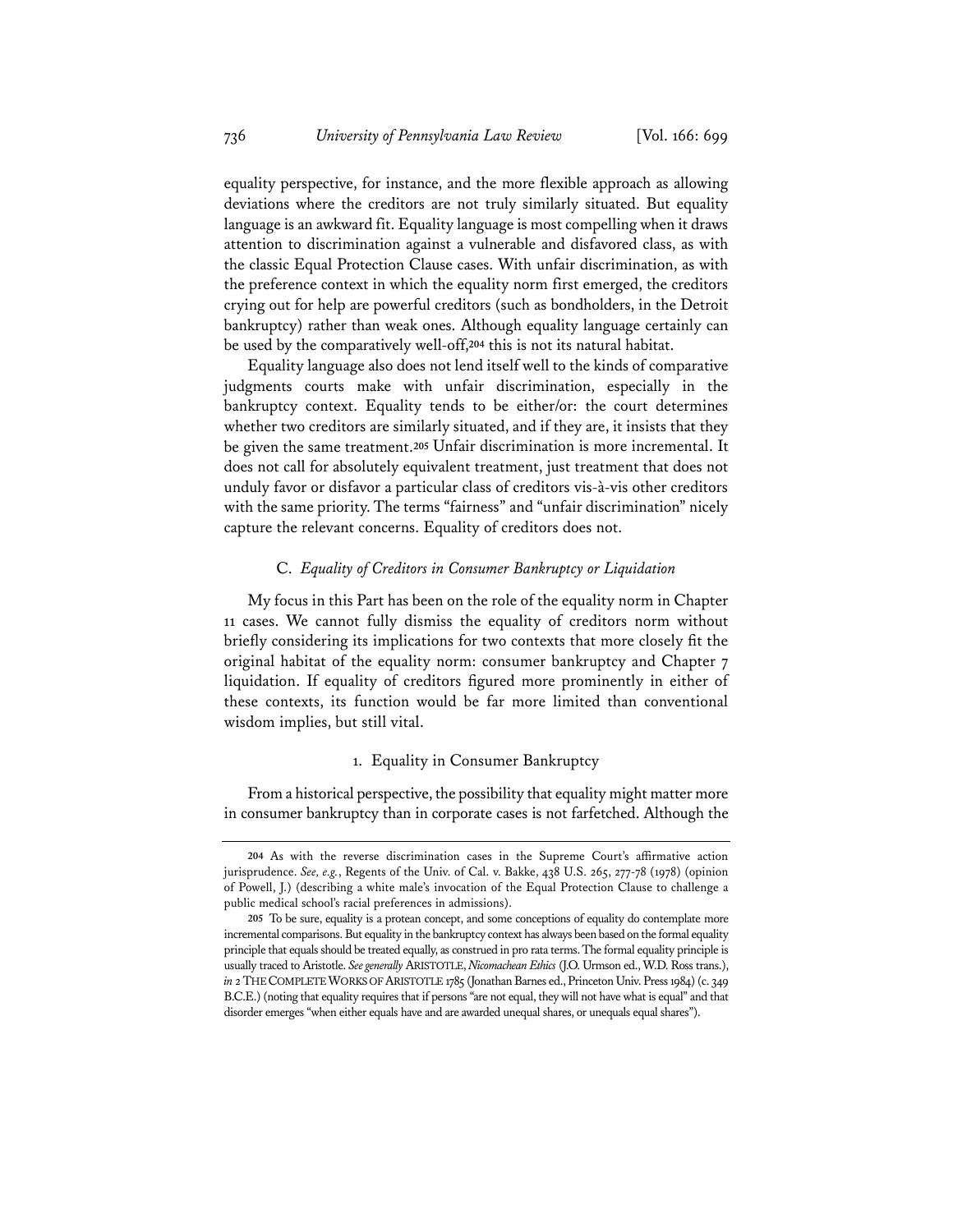earliest bankruptcy laws were restricted to merchants and traders, these debtors were usually individuals and partnerships. Starting in 1841, consumer debtors could file for bankruptcy even if they were not merchants or traders.**<sup>206</sup>** Like the early consumer bankruptcy cases, the two-thirds of today's consumer cases filed under Chapter 7 fit the pattern from which the equality norm arose: the debtor turns any assets over to the court so that the assets can be sold and the proceeds distributed to creditors, and the debtor is then given a discharge.

In theory, most consumer cases thus hew closely to the equality of creditors norm, with general creditors each receiving a portion of the payout. The problem is that the payout is zero. Because most consumer debtors do not have any nonexempt, unencumbered assets, general creditors often do not receive a recovery.**<sup>207</sup>** Equality of creditors has little meaning when creditors are not receiving any recovery at all.

Moreover, and at least as important, equality of creditors is entirely unhelpful when issues do arise. Perhaps the best illustration is the treatment of covenants not to compete—a debtor's contractual promise not to engage in business activities that compete with her employer after their contract is terminated—since this issue is often characterized as raising equality of creditors concerns. Courts have wrestled with the question whether a debtor must comply with a covenant not to compete that would be enforceable under state law, or whether the debtor's obligations should be treated as a claim that can be discharged.**<sup>208</sup>** The equality norm is sometimes viewed as suggesting that the debtor should not (or should rarely) be bound by a covenant not to compete.**<sup>209</sup>** The nondebtor should be treated like other general creditors, the reasoning goes, and given an unsecured claim rather than specific enforcement of the covenant.

In reality, however, the equality norm is irrelevant to the analysis. From a policy perspective, covenants not to compete lie at the intersection between two key bankruptcy principles that do matter: the fresh start**<sup>210</sup>** and the commitment to honoring state law entitlements wherever possible.**<sup>211</sup>** Declining to specifically enforce a covenant not to compete strengthens the fresh start by removing constraints on the debtor's ability to earn a living in

**<sup>206</sup>** *See supra* text accompanying note 29.

<sup>207</sup> See, e.g., ROBERT E. GINSBERG ET AL., GINSBERG & MARTIN ON BANKRUPTCY § 15.03 (2017). **208** The Bankruptcy Code defines "claim" to include a "right to an equitable remedy for breach of performance if such breach gives rise to a right to payment." 11 U.S.C. § 101(5)(B) (2012). The difficulty arises because it is not clear just when a covenant not to compete "gives rise to a right to payment" and thus can be treated as a dischargeable claim.

**<sup>209</sup>** *See, e.g.*, Westbrook, *supra* note 82, at 245.

**<sup>210</sup>** *See* Local Loan Co. v. Hunt, 292 U.S. 234, 244 (1934) ("One of the primary purposes of the bankruptcy act is to 'relieve the honest debtor from the weight of oppressive indebtedness and permit him to start afresh . . . .'" (quoting Williams v. U.S. Fid. & Guar. Co., 236 U.S. 549, 556-55 (1915)).

**<sup>211</sup>** *See* Butner v. United States, 440 U.S. 48, 55 (1979) (holding state entitlements should be honored in bankruptcy unless the law clearly indicated otherwise).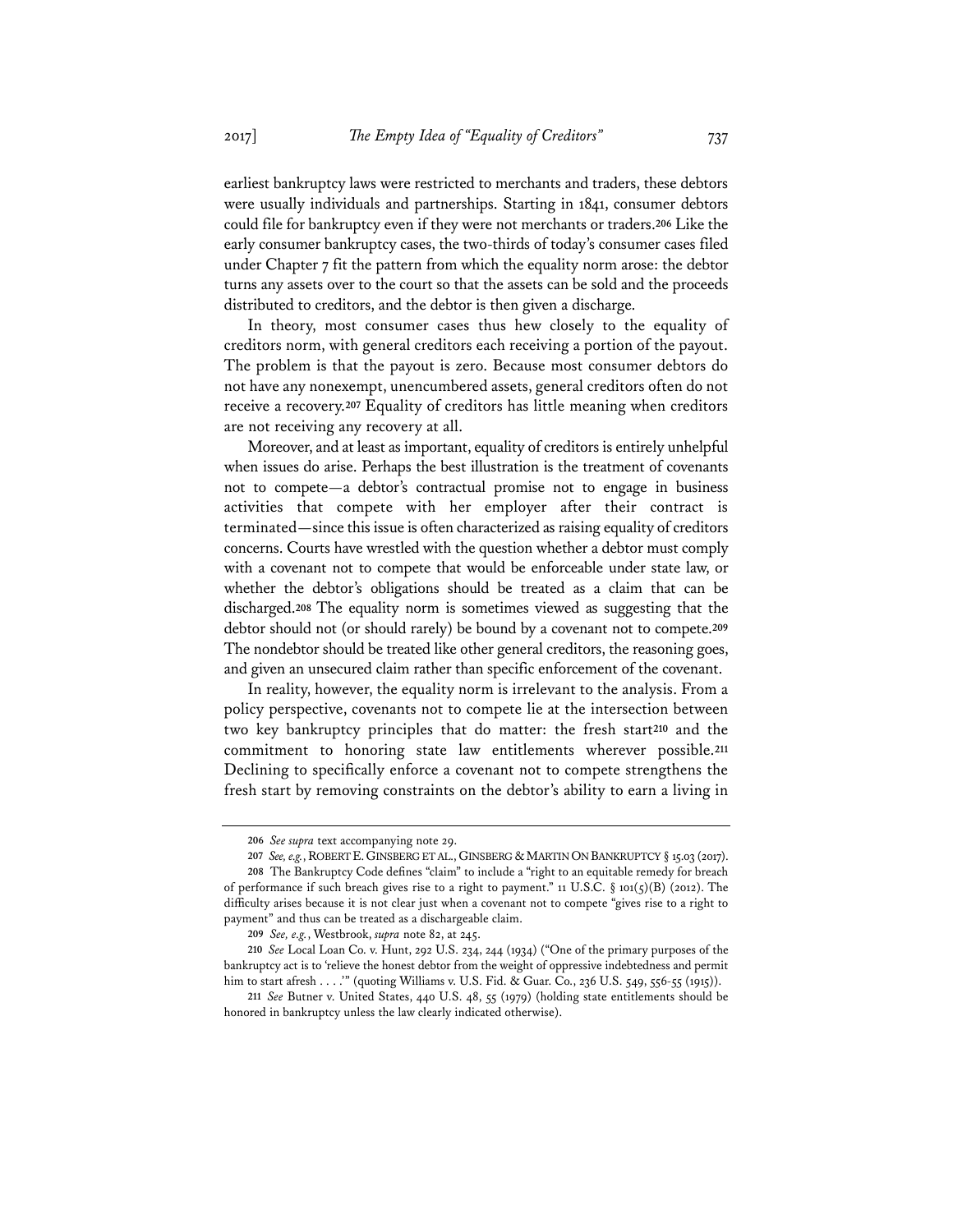the future, whereas specific enforcement more closely replicates the parties' respective rights outside of bankruptcy.**<sup>212</sup>** Even here, the equality norm is unhelpful and unnecessary to the analysis.**<sup>213</sup>**

#### 2. Equality in Chapter 7 Liquidation

Like consumer bankruptcy, Chapter 7 liquidation cases much more closely resemble the conception of bankruptcy that gave rise to the equality of creditors norm than most Chapter 11 cases do. When a debtor files for Chapter 7, a trustee is appointed.**<sup>214</sup>** The trustee sells the debtor's assets and distributes the assets to creditors.**<sup>215</sup>**

If there were a place where equality might continue to thrive, Chapter 7 appears to be the most likely candidate. Several of the principal deviations from equality, such as critical vendor doctrine and sales that favor some creditors over others, play much less of a role when a business is being liquidated by a third party such as a trustee. And general creditors do sometimes receive at least a limited recovery in business cases resolved under Chapter 7. It is not hard to imagine a process where the debtor's assets are sold and the proceeds distributed in accordance with the equality norm.

Even here, however, the equality norm is obsolete. One problem with retaining the equality norm in Chapter 7 is that distinctions between Chapter 7 and Chapter 11 would create serious frictions. If an equality-based preference rule were retained in Chapter 7, for instance, but not in Chapter 11, some creditors might do better and others worse in Chapter 7, which would invite unproductive fights over converting from Chapter 11 to Chapter 7, particularly in cases that result in a liquidation of the debtor's assets in Chapter 11.**<sup>216</sup>**

In addition, today's Chapter 7 cases look very different from the nineteenth century vision of creditor equality, which imagined that most or all of a debtor's creditors would be general creditors—all with the same priority—and each would receive a pro rata share of the proceeds of the debtor's assets. To the extent there are unencumbered assets in a modern

**<sup>212</sup>** *Compare In re* Ward, 194 B.R. 703, 712 (Bankr. D. Mass. 1996) (treating a covenant not to compete as a dischargeable claim), *with In re* Udell, 18 F.3d 403, 404-05 (7th Cir. 1994) (enforcing a covenant not to compete).

**<sup>213</sup>** It also is a particularly bad fit, given that the real parties in interest are the debtor and the creditor whose contract includes a covenant not to compete, not the general creditors vis-à-vis one another. If there are no nonexempt assets, the other creditors have no stake in the dispute. If there are assets, the "equality" result would give the existing creditors a *lower* payout if the case is filed under Chapter 7, as most are, since the claim of the creditor with a covenant not to compete would increase the amount of claims without altering the available assets.

**<sup>214</sup>** *See* 11 U.S.C. § 701(a) (2012).

**<sup>215</sup>** *See* 11 U.S.C. § 704(a) (2012).

**<sup>216</sup>** In my view, this is the principal difficulty with Brook Gotberg's very intriguing proposal to enforce preference law in Chapter 7 but not Chapter 11. *See generally* Gotberg, *supra* note 152.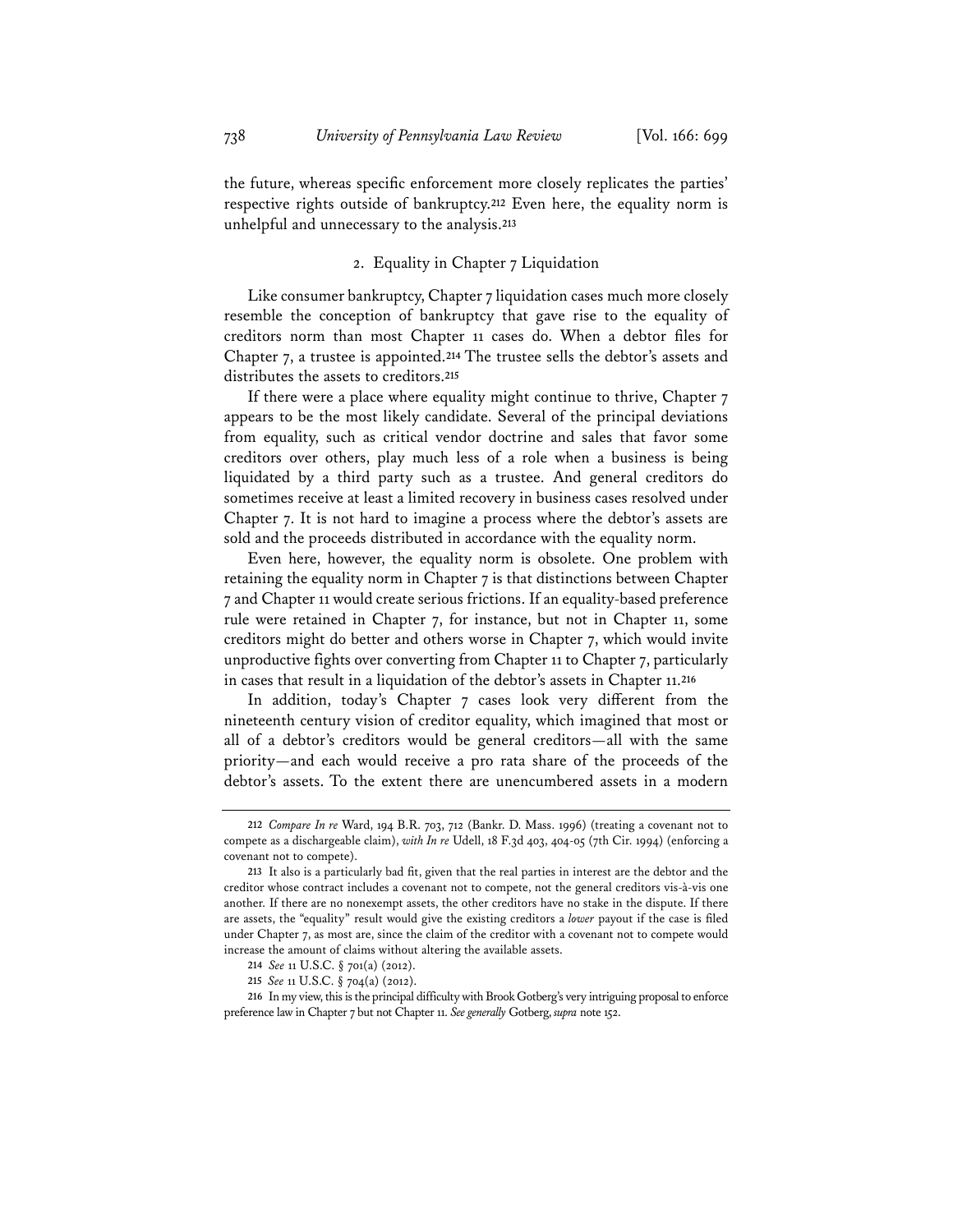Chapter 7 case, the assets are rarely distributed equally. The largest creditor is often the Internal Revenue Service, which enjoys a priority over other general creditors.**<sup>217</sup>** Other creditors may also claim a priority. The actual distribution deviates quite markedly from the equality of creditors vision. If lawmakers were committed to equality of creditors in Chapter 7, they would need to significantly alter its structure. But there is no good reason to do so.

#### D. *Pari Passu Treatment: The Last Redoubt of Equality of Creditors?*

As we have seen, the equality norm is either perverse or unnecessary in every context where it is thought to hold sway. Equality of creditors does seem to have one last redoubt, however: the requirement that each creditor *within* a particular class of claims or interests be given the same ("pari passu") treatment.**<sup>218</sup>** Surely, one might assume, equality of creditors is still essential within classes of creditors.

Before we address the question directly, it is worth noting how tiny this plot of ground is. The Bankruptcy Code itself removes numerous general creditors from the pool by giving them special priority,**<sup>219</sup>** thus largely abandoning the old assumption that all of a debtor's general creditors would receive the same pro rata payment. As we have seen, the debtor itself can remove still more claims by assuming the creditors' contracts or putting them in a separate class and giving that class a more favorable payout.**<sup>220</sup>** Only the claims that are left are subject to the equal treatment rule.**<sup>221</sup>**

Even within a class of claims, the Bankruptcy Code does not require that the creditors be given identical treatment. The Code's pari passu requirement explicitly allows for differential treatment, so long as the holder of a claim accepts this treatment.**<sup>222</sup>** Chapter 11 debtors frequently take advantage of this flexibility, offering creditors in a particular class of claims two or more options, such as a choice between a cash payout and a different debt payout. Nor are the options simply two different forms of the same payout. Often the value of the options is discernibly different. Equal treatment does not hold sway at all.

**<sup>217</sup>** *See* 11 U.S.C. § 507(a)(8) (2012).

**<sup>218</sup>** *See* 11 U.S.C. § 1123(a)(4) (2012).

**<sup>219</sup>** § 507(a).

**<sup>220</sup>** 11 U.S.C. § 1122(a) (2012).

**<sup>221</sup>** The pari passu rule applies within each special priority and separate class, of course, but it would be odd to suggest this is an illustration of equal treatment, given that these are *exceptions* to equal treatment. For a similar argument, see Mokal, *supra* note 18, at 119, which notes the confusing phenomenon of "commentators who regard the distribution to preferential creditors *inter se* to be governed by the *pari passu* principle, [but] still accept that the existence of preferential claims itself constitutes an exception to that principle."

<sup>222</sup>  $\S$  1123(a)(4).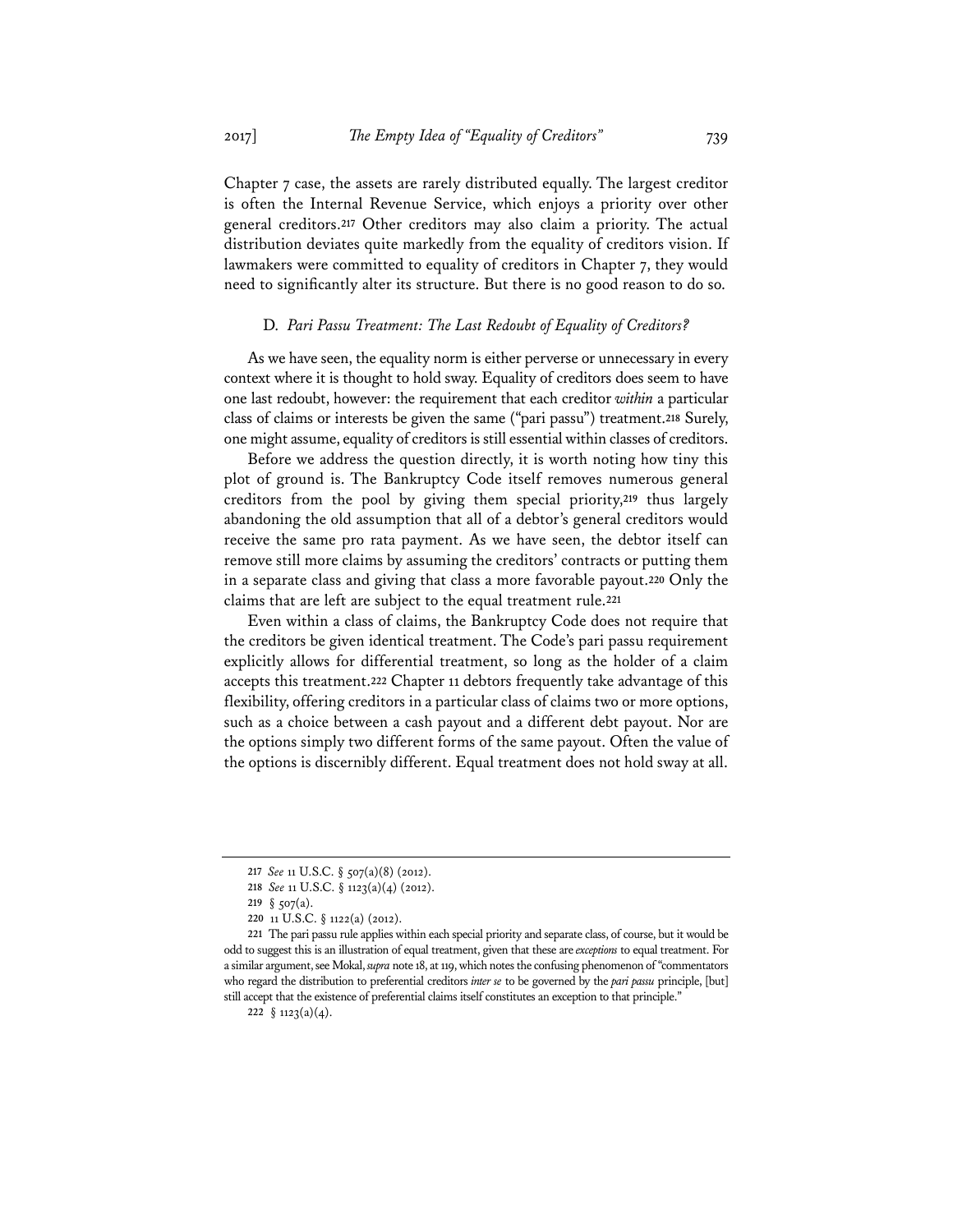In recent cases, debtors have taken this disparate treatment even further through the use of restructuring support agreements.**<sup>223</sup>** In a restructuring support agreement, a creditor or group of creditors agrees to support a debtor's reorganization plan in return for specified concessions. These concessions may be given to some members of a class of creditors but not others. In the Caesars bankruptcy, for instance, the nondebtor parent corporation of the debtor agreed to pay a fee to creditors that signed the restructuring support agreement. Creditors who declined to sign the agreement would not be given the fee and thus would receive a markedly lower payout than creditors who signed.**<sup>224</sup>**

There are reasons for concern about the rising use of restructuring support agreements, but the equality of creditors norm is completely unhelpful in identifying and addressing them. The real issues are self-dealing and the risk that silencing a group of potentially active creditors will undermine the reorganization process, leading to inefficient reorganization outcomes.**<sup>225</sup>** The equality norm is a poor proxy for these concerns.

Even apart from these visible departures from equality, the pari passu treatment within a class of general unsecured claims masks important differences among the creditors.**<sup>226</sup>** A creditor whose contract calls for 10% interest is treated no differently than a creditor that has been promised 4%, for instance, and both are in the same position as a creditor whose contract did not provide for interest.**<sup>227</sup>** This is yet another sign that the key principles lie elsewhere. Rather than equality, more useful yardsticks are whether the treatment is fair, and whether it is likely to maximize the efficiency of the bankruptcy process.**<sup>228</sup>**

**224** *Id.* at 609-10.

**226** Thomas Jackson's defense of the pari passu rule in his classic creditors' bargain theory of bankruptcy is instructive in this regard. Jackson defends the rule only as a second best—because of the difficulty of determining which creditor would have won a race to the courthouse outside of bankruptcy. THOMAS H. JACKSON, THE LOGIC AND LIMITS OF BANKRUPTCY LAW 29-33 (1986). The absence of pressure to adopt a more refined rule may reflect the facts that general creditors receive little or no payout in many cases and that creditors can protect themselves by taking a security interest—rather than any particular virtue in the rule itself.

**227** *See* 11 U.S.C. § 506(b) (2012) (authorizing interest payments only for oversecured creditors).

**228** Not only is equality language outmoded and potentially counterproductive in the class treatment context, but it may even have perverse implications for the initial issuance of bonds and other debt. When debtors issue a class of bonds, they traditionally have promised pro rata treatment of each bond in the issuance. In the past, it might have been too complicated to deviate from this norm in any significant way. But this is no longer true. A debtor could easily issue a class of bonds that provided for different payouts, depending on the subsequent performance of the company. Risk-averse investors might choose a low variance payout, while risk-preferring investors could opt for a payout with higher upsides and downsides. These tailored payouts could significantly increase the attractiveness of the bonds and thus reduce the debtor's overall cost of credit. The pari passu presumptions of the equality principle may have impeded these developments.

**<sup>223</sup>** The first and best treatment of restructuring support agreements in the scholarly literature is Douglas G. Baird, *Bankruptcy's Quiet Revolution*, 91 AM. BANKR. L.J. 593 (2017).

**<sup>225</sup>** *Id*. The concern is analogous in important respects to vote buying in corporate law, which is viewed with suspicion but permitted if, among other things, other shareholders approve. *See, e.g.*, Schreiber v. Carney, 447 A.2d 17, 26 (Del. Ch. 1982).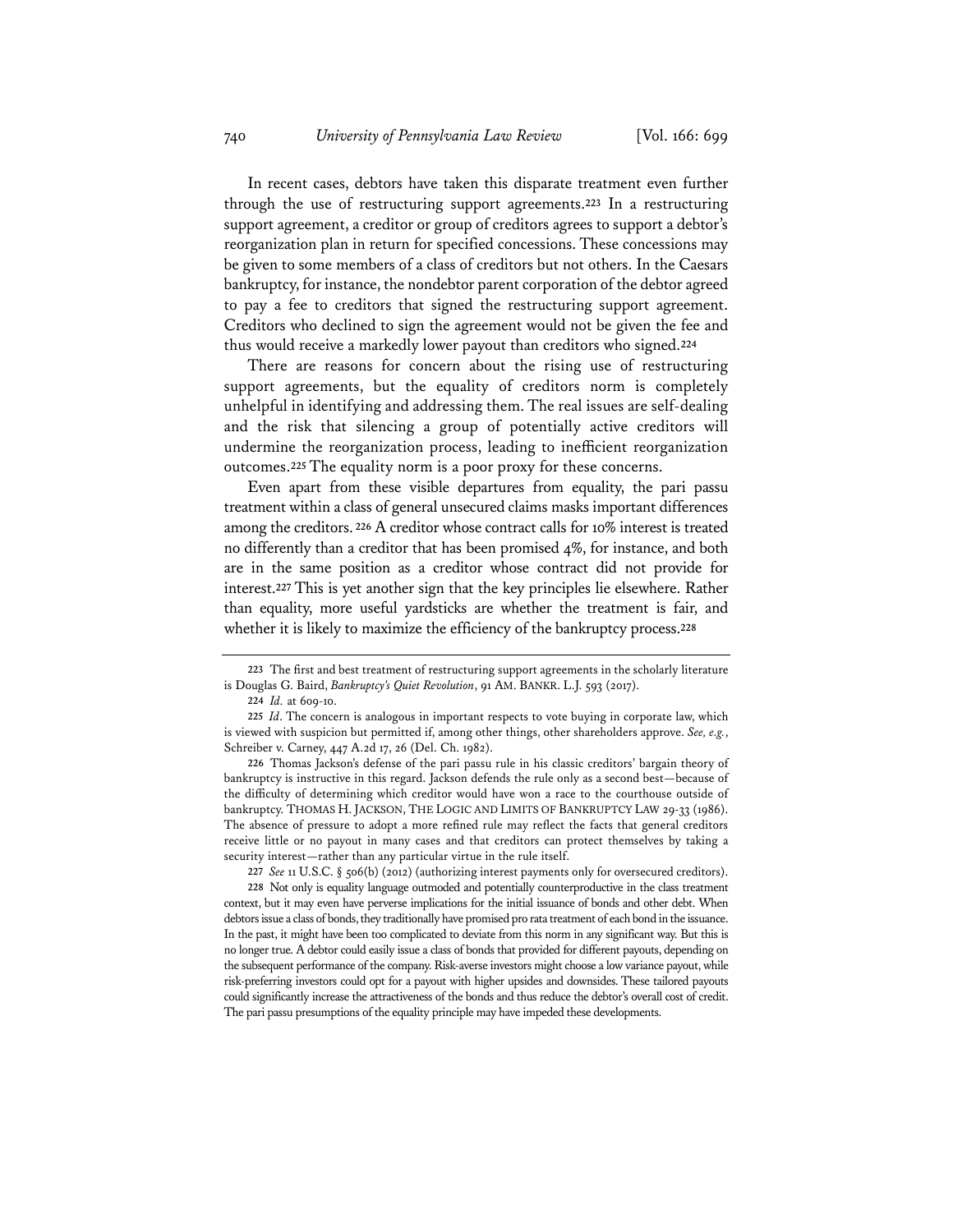#### V. IS ANYTHING LEFT FOR EQUALITY?

Although most critics of the Peter Westen article referenced in my title acknowledged the force of some of his arguments, they insisted that equality nevertheless plays an essential role in American law.**<sup>229</sup>** Perhaps the same is true here. Might equality serve a desirable function that I have not yet considered, as seems to be the case in other contexts? I will answer that question in two steps: first by briefly surveying some of the proposed benefits of equality arguments; and then by considering whether they apply in the bankruptcy context.

#### A. *The Role of an Equality Concept*

While recognizing that equality relies on other principles for its content, Westen's critics insisted that the equality language nevertheless makes at least three crucial contributions that would be lost if the norm were jettisoned.**<sup>230</sup>** First, equality has a moral dimension that is distinct from other concepts, such as justice or rights. The concept of equality "tells us that different treatment of people does matter," and it "forces us to consider how society treats people in relationship to one another."**<sup>231</sup>**

Second, the equality norm creates a beneficial presumption against differential treatment. By introducing an expectation that people should be treated in roughly the same way, equality "puts the burden of proof on those who wish to impose differences in treatment,"**<sup>232</sup>** thus assuring that equality prevails unless there are good reasons for deviation. The principal beneficiaries of the equality presumption are the powerless. "A presumption of like rather than unlike treatment," as one advocate put it, "requires the dominant group to live by its own rules. No other principle so systematically and comprehensively restrains the abuse of political power."**<sup>233</sup>**

The third contribution is rhetorical. Equality language has an emotional resonance that can shape our response to particular issues. Although it was

**<sup>229</sup>** *See, e.g.*, Erwin Chemerinsky, *In Defense of Equality: A Reply to Professor Westen*, 81 MICH. L. REV. 575, 582 (1983). Even Westen himself later came around to this view to some extent. *See* PETER WESTEN, SPEAKING OF EQUALITY, at xix-xx (Marshall Cohen ed., 1990) (acknowledging some potential benefits of equality analysis).

**<sup>230</sup>** In addition to the contributions discussed in the text that follows, Kent Greenawalt argued that equality can provide a separate basis for disallowing differential treatment in contexts where another principle applies. *See* Kent Greenawalt, *How Empty is the Idea of Equality?*, 83 COLUM. L.REV. 1167, 1171-73 (1983). Westen responds to this argument, persuasively in my view, in his book, *supra* note 229, at 195-204.

**<sup>231</sup>** Chemerinsky, *supra* note 229, at 585. This argument draws on Ronald Dworkin's conception of equality as a right to equal respect. *See* RONALD DWORKIN, TAKING RIGHTS SERIOUSLY 180 (1977) (describing "a right to equality" as "a right to equal concern and respect in the design and administration of the political institutions that govern them").

**<sup>232</sup>** Chemerinsky, *supra* note 229, at 588.

**<sup>233</sup>** *Id.* at 589.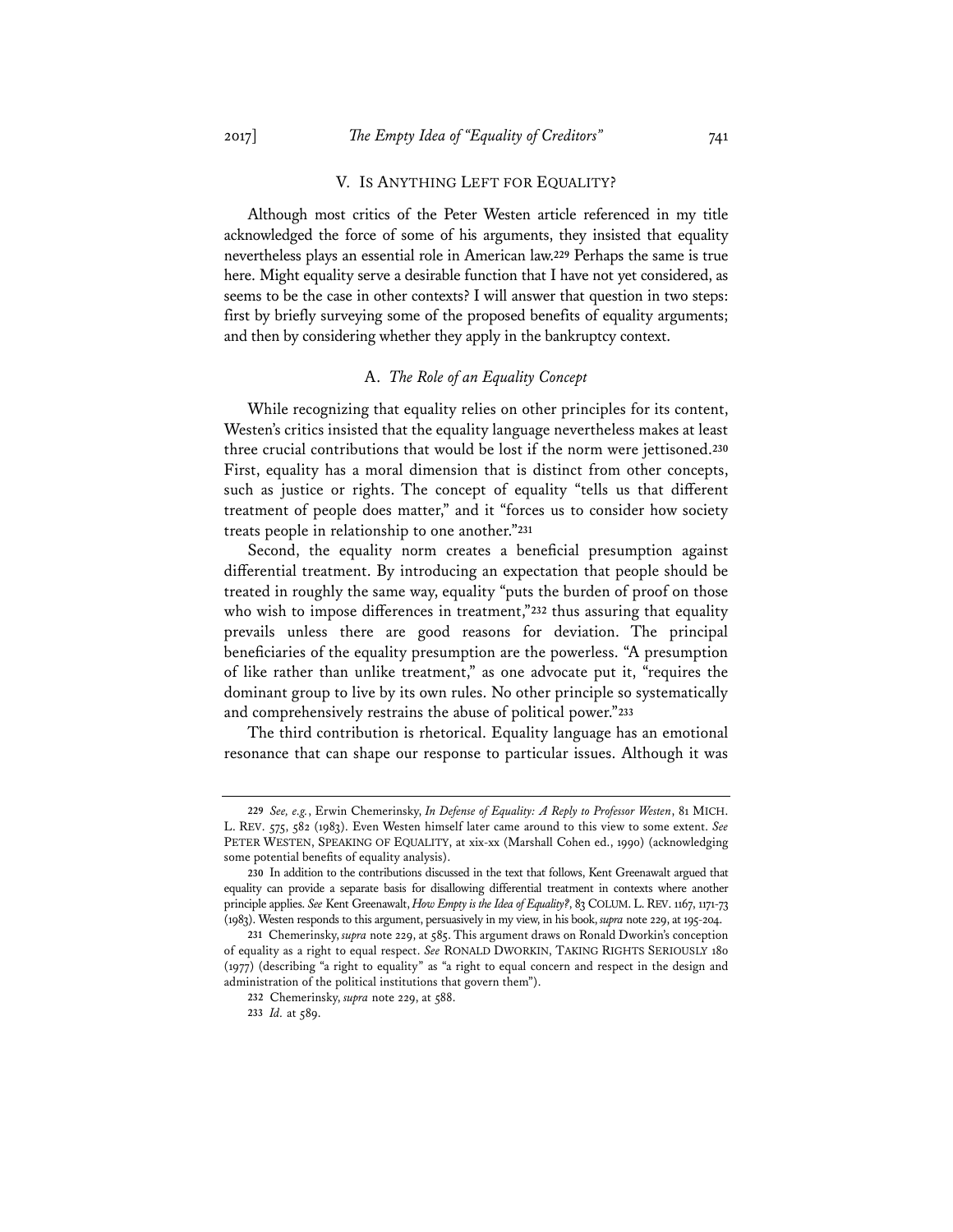only one of many contributing factors, the language of "marriage equality" seems to have played an important role in the startlingly rapid shift in American culture from rejecting to embracing same sex marriage. Equality arguments have a rhetorical power and cultural resonance that cannot easily be replicated by appeals to other values.

#### B. *The Bankruptcy Contrast*

Outside of bankruptcy, many find these and other arguments in favor of the equality principle persuasive. Yet whatever purchase these considerations have elsewhere, the benefits completely disappear in the bankruptcy context. In bankruptcy, the equality norm has all of the downsides that equality has in other contexts, with none of its ostensible virtues.

Start with equality's moral injunction that "different treatment of people does matter."**<sup>234</sup>** This lesson quickly becomes muddled if we try to apply it in bankruptcy. One problem is that the boundaries between those who are favored and those who are not are far less stable in bankruptcy than elsewhere. With race, sex, or sexual orientation discrimination, the categories are fairly clear. The pursuit of equality is designed to ensure that individuals are treated on their own merits, rather than being favored or disfavored because of their race or other characteristics. In the late nineteenth century, it might have been possible to speak in vaguely similar terms about the implications of equality in bankruptcy. Debtors often favored, or were thought to favor, family members and other local creditors at the expense of out-of-state creditors. Equal treatment might ensure that debtors could not systemically favor local creditors over distant ones. Over a century later, these categories no longer exist. We cannot generalize in any meaningful way the categories of people or institutions who will be favored or disfavored in the absence of an equality norm. Many of us are debtors in one context, for instance, and creditors in another.

The boundaries are unstable in another way as well. A creditor can exit or avoid the class of general creditors by requiring that the debtor provide collateral for the obligation or by obtaining priority in another way, such as contracting with a subsidiary with a clean balance sheet.**<sup>235</sup>** So long as the creditor does not obtain priority under the cloak of darkness, there is nothing wrong with contracting for special treatment. Indeed, numerous courts and commentators have pointed out that insisting on equality would be deeply unfair under these circumstances. As Judge Friendly once wrote, "Equality among creditors who have lawfully bargained

**<sup>234</sup>** Chemerinsky, *supra* note 229, at 585.

**<sup>235</sup>** *See* Douglas G. Baird & Anthony J. Casey, *No Exit? Withdrawal Rights and the Law of Corporate Reorganizations*, 113 COLUM. L. REV. 1, 12 (2013).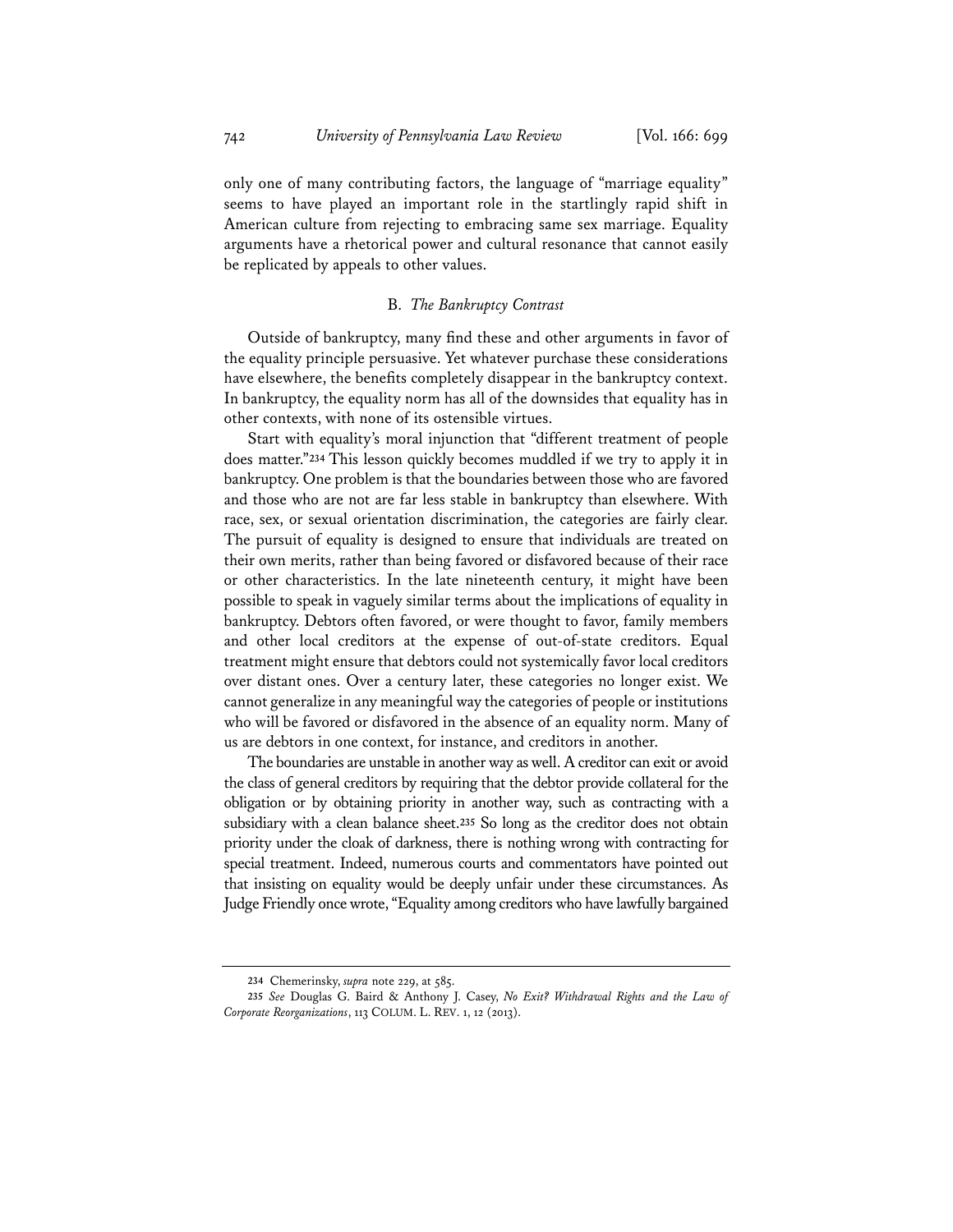for different treatment is not equity but its opposite."**<sup>236</sup>** Deviations from equality simply are not inherently problematic in the same way as they are in other contexts.

Equality's second function—allocating the burden of proof—is even more unhelpful in bankruptcy. With an issue like employment or voting discrimination, equality language may strengthen the cause of the powerless by "requir[ing] the dominant group to live by its own rules."**<sup>237</sup>** In bankruptcy, the lines are far less clear, as we have seen. Historically, the principal advocates of equality were often strong, out-of-state creditors, not the weak and vulnerable. More recently, bondholders have bemoaned departures that favored pension beneficiaries. Like the out-of-state creditors of the nineteenth century, today's bondholders are strong creditors, not weak ones. Equality language provides little of the prophylactic effect its advocates extol in other contexts.**<sup>238</sup>**

Not only is the presumption misplaced, by protecting creditors who do not seem to need extra help, it also can have pernicious consequences. The starkest examples are preference law and executory contracts.**<sup>239</sup>** Equality language seems to have played a central role in justifying the current preference rules, for instance, with their sweeping invalidation of prebankruptcy payments. But the current rules are costly, ineffective, and difficult to defend. Removing the equality presumption might make it easier to adopt a more sensible approach to policing problematic prebankruptcy behavior.

Finally, equality rhetoric no longer provides expressive benefits in bankruptcy. Two centuries ago, equality language may have had real rhetorical value. Although equality's dictates seem to have been widely ignored in practice, appeals to equality called debtors and creditors to transparency and evenhandedness. Today, these concerns can addressed more directly, especially outside the individual and small business context where the equality norm first emerged. As a result, equality has much less resonance in bankruptcy than elsewhere.**<sup>240</sup>** It does not have the same rhetorical power, and other principles are adequate to counteract potential abuses.

A consideration of equality's special virtues in other contexts does not rehabilitate it in bankruptcy. To the contrary, it underscores the emptiness of bankruptcy's equality norm.

**<sup>236</sup>** Chem. Bank N.Y. Tr. Co. v. Kheel, 369 F.2d 845, 848 (2d Cir. 1966) (Friendly, J., concurring). **237** Chemerinsky, *supra* note 229, at 589.

**<sup>238</sup>** For a somewhat similar point, see WESTEN, *supra* note 229, at 257-81, which argues that equality language does benefit from the sometimes-problematic presumption that the equality position is desirable.

**<sup>239</sup>** *See supra* text accompanying notes 161–67 (noting that "the equality norm appears to have played a pernicious role in the twentieth century evolution of preference law"), and 185–88 (noting the "current rule" related to executory contracts "has a socially inefficient spillover effect").

**<sup>240</sup>** Except, of course, where traditional equality issues are at stake, such as discrimination against debtors based on race. For an overview of these problems, see generally A. Mechele Dickerson, *Race Matters in Bankruptcy*, 61 WASH. & LEE L. REV. 1725 (2004), and David A. Skeel, Jr., *Racial Dimensions of Credit and Bankruptcy*, 61 WASH. & LEE L. REV. 1695 (2004).